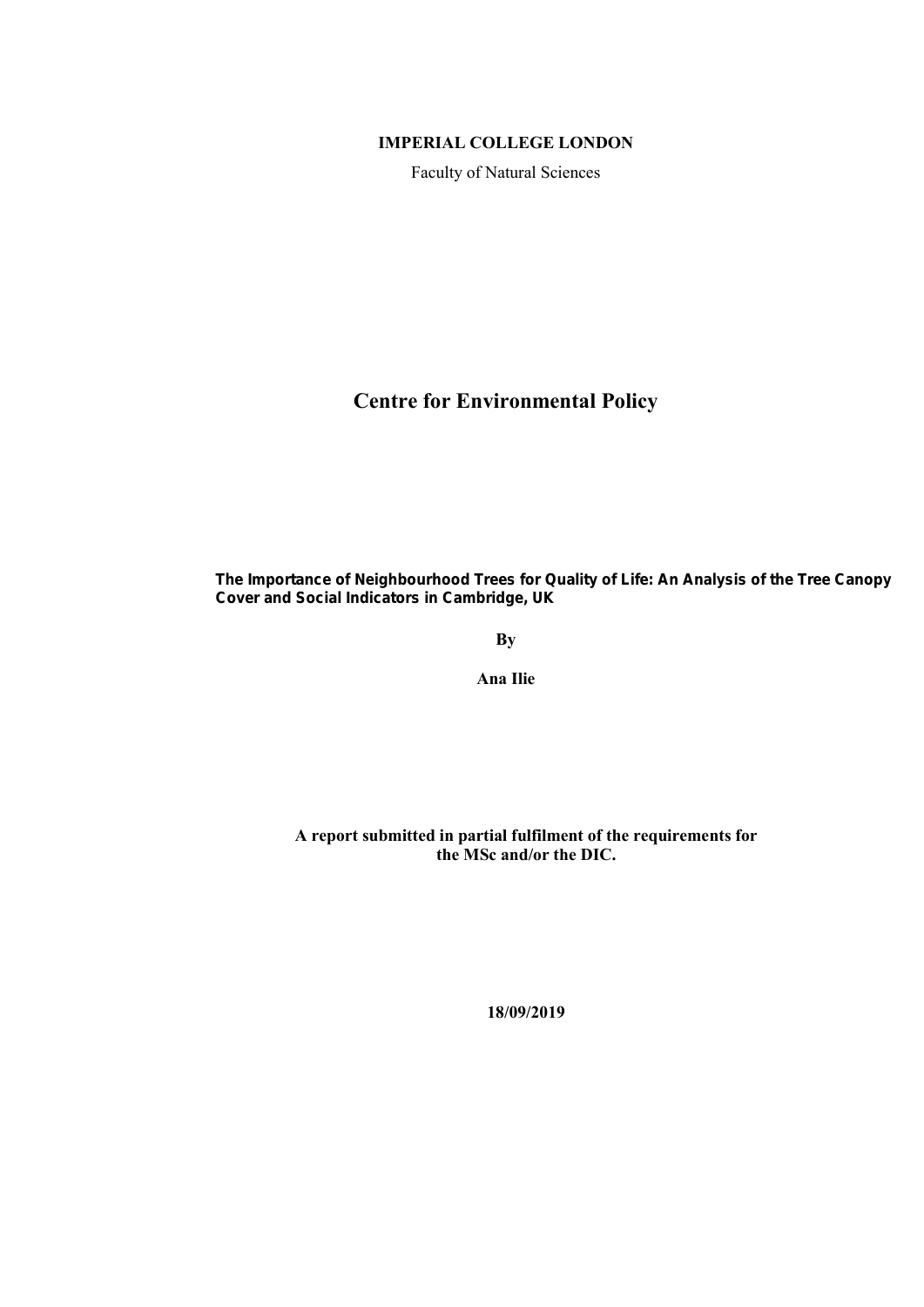#### **DECLARATION OF OWN WORK**

I declare that this thesis [The Importance of Neighbourhood Trees for Quality of Life: An Analysis of the Tree Canopy Cover and Social Indicators in Cambridge, UK]

is entirely my own work and that where any material could be construed as the work of others, it is fully cited and referenced, and/or with appropriate acknowledgement given.

Signature:.....................................................................................................

Name of student (*Please print*): ANA ILIE

Name of supervisor: Dr Alexandra M Collins and Dr C M (Tilly) Collins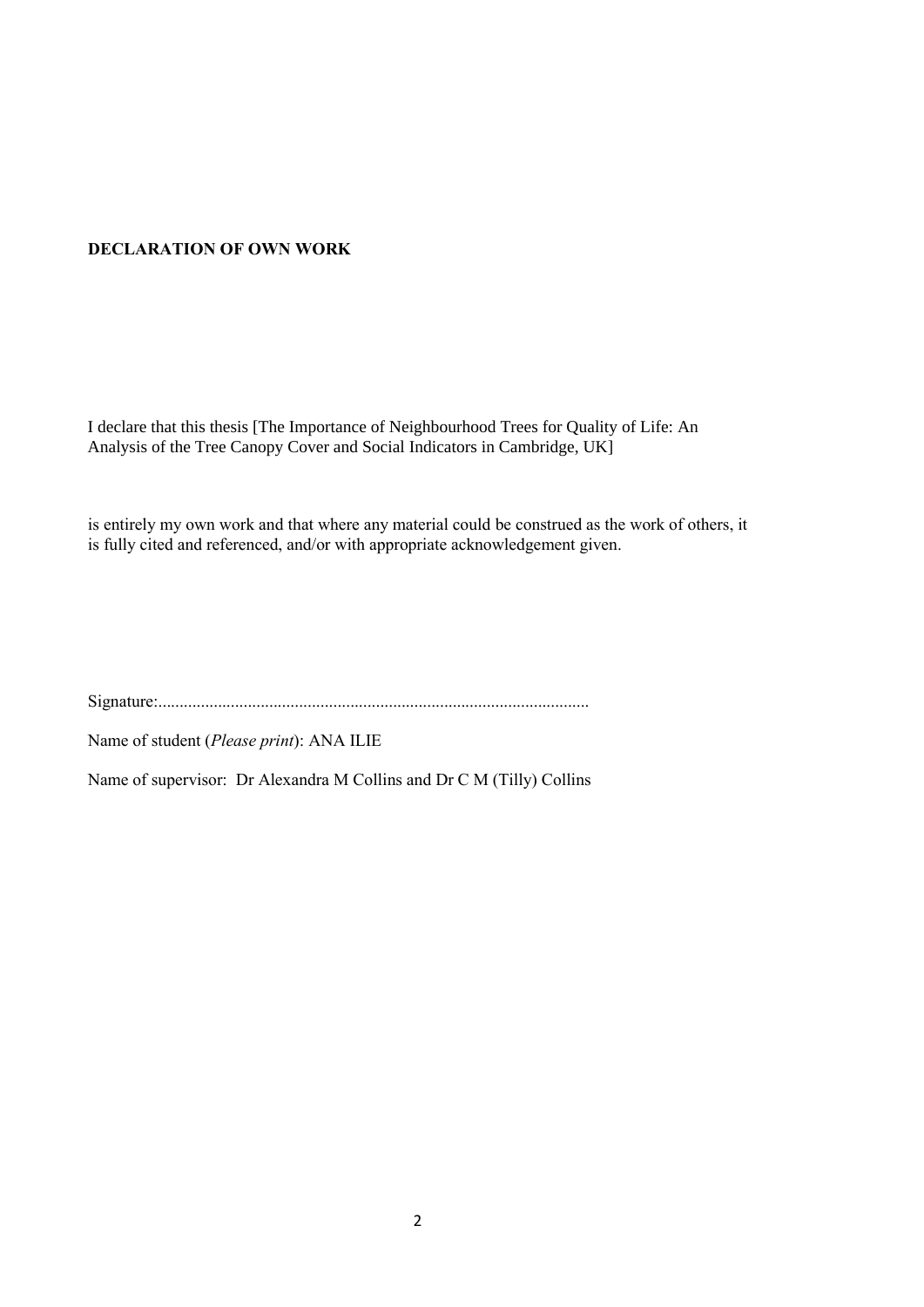#### **AUTHORISATION TO HOLD ELECTRONIC COPY OF MSc THESIS**

Thesis title: The Importance of Neighbourhood Trees for Quality of Life: An Analysis of the Tree Canopy Cover and Social Indicators in Cambridge, UK

Author: Ana Ilie

I hereby assign to Imperial College London, Centre of Environmental Policy the right to hold an electronic copy of the thesis identified above and any supplemental tables, illustrations, appendices or other information submitted therewith (the "thesis") in all forms and media, effective when and if the thesis is accepted by the College. This authorisation includes the right to adapt the presentation of the thesis abstract for use in conjunction with computer systems and programs, including reproduction or publication in machine-readable form and incorporation in electronic retrieval systems. Access to the thesis will be limited to ET MSc teaching staff and students and this can be extended to other College staff and students by permission of the ET MSc Course Directors/Examiners Board.

Signed: \_\_\_\_\_\_\_\_\_\_\_\_\_\_\_\_\_\_\_\_\_\_\_\_\_\_ Name printed: ANA ILIE

Date:  $\qquad \qquad$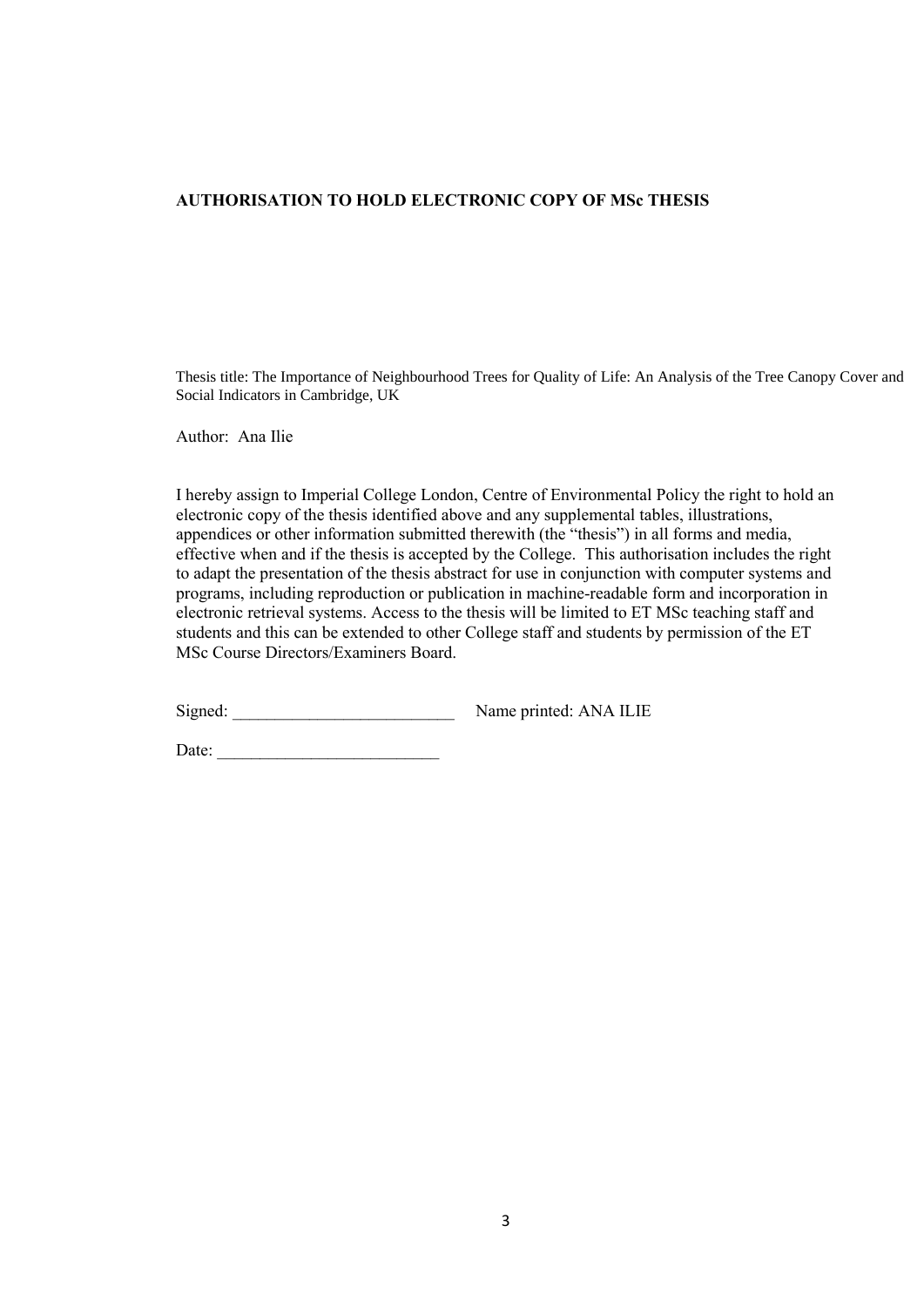## ABSTRACT

Over the past 15 years, urban trees have been gaining more attention in academic research, local, and national policy for the benefits they provide to urban dwellers. These benefits include increasing resilience to climate change through water runoff retention and air pollution absorption, mitigating the Heat Island Effect, and contributing to human health and social cohesion through stress reduction and instilling a sense of place. Most of these benefits are delivered at a neighbourhood level, and have been shown to be particularly effective in areas of high deprivation. In these cases, an increase in tree cover can help buffer some of the effects of income inequality, such as high levels of stress and neighbourhood crime, creating a health-promoting living environment.

This project uses quantitative methods to assess the relationships between tree cover and some of these social and wellbeing benefits at a neighbourhood level in a mediumsized, rapidly developing city like Cambridge. The Index of Multiple Deprivation is used as a response variable, while the proportion of tree cover is used as an explanatory variable in a linear regression model. The aim is to identify the deprivation domains with the highest correlation with the tree cover. Then, the results are compared with the existing literature to try to identify some broader patterns.

Given that 77% of the land and 74.1% of the tree canopy in Cambridge are in private property, involving private owners in the management of the tree canopy is essential. A hedonic pricing model is used to assess whether property buyers value the tree cover near their property and are willing to pay more for a house with a higher proportion of tree cover.

The findings herein indicate that future policy should engage different local groups in their tree interventions. At the same time, more research is needed into the specific pathways by which tree cover influences human wellbeing in the urban space.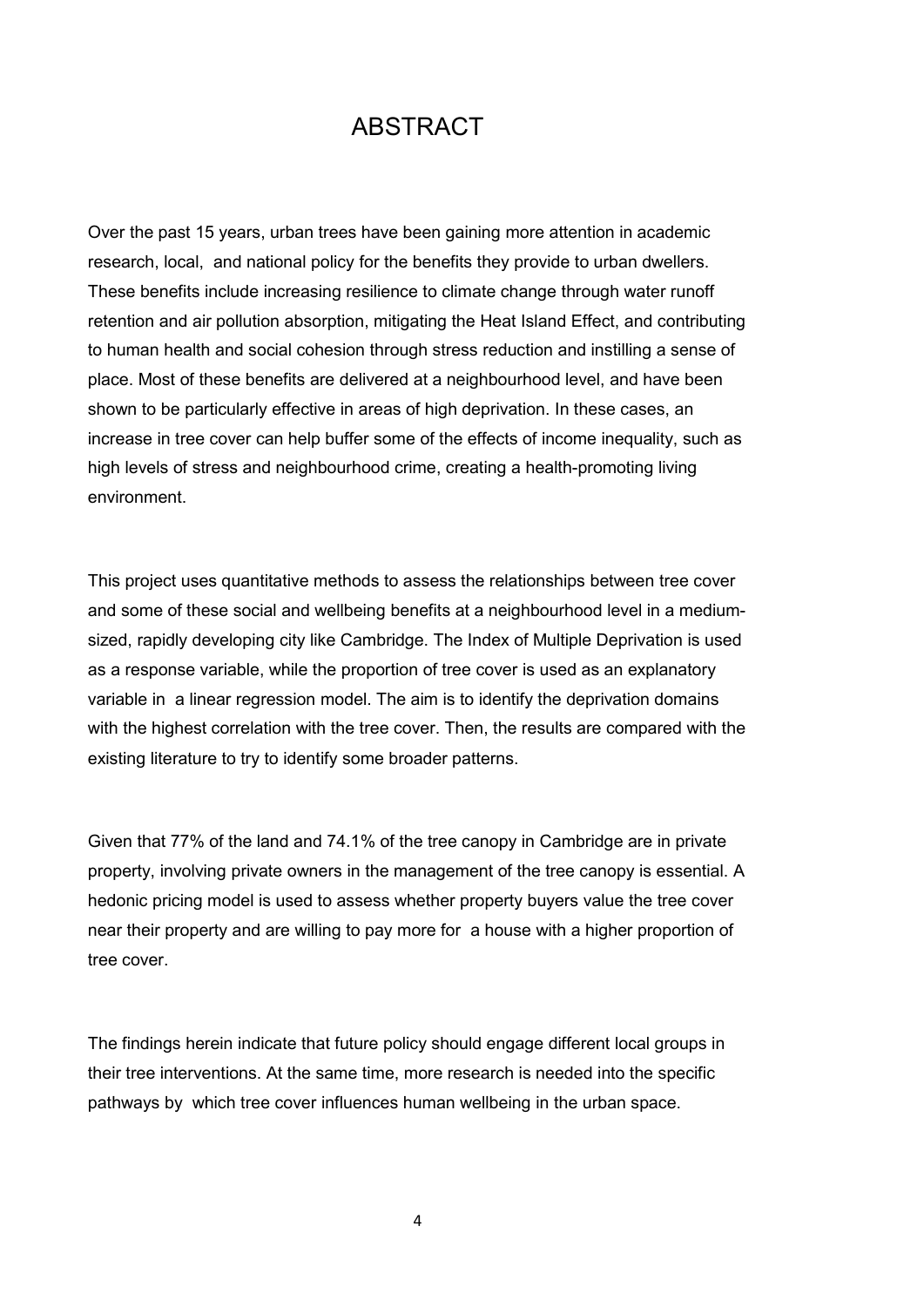## ACKNOWLEDGEMENTS

I wish to thank my supervisor, Dr Alexandra M Collins for encouraging me to pursue this topic. I am grateful for her support, insight and encouragement throughout my thesis.

I wish to thank my supervisor Dr C M (Tilly) Collins for her guidance, her vast knowledge of statistical methods and urban trees, and her patience with me when I got stuck. I am very grateful for our fortnightly group meetings which helped me keep a consistent pace with my research .

I wish to thank Yan Weigang from Cambridge City Council for her uninterrupted support and advice on my data analysis. I am grateful for the time she spent helping me organise my research methods, and for her responsiveness throughout the thesis.

I wish to thank Matthew Magrath from Cambridge City Council for providing me with all the tree data for the project and reaching out to my supervisor with the project idea. I am very grateful for his support throughout the thesis.

I wish to thank Sue Beecroft from Cambridge City Council for providing me access to housing data and showing me how to use the software.

Finally, I wish to thank my family and friends for their support and encouragement throughout this thesis.

This project was developed as part of the *Nature Smart Cities across the 2 Seas* project under the EU Interreg programme.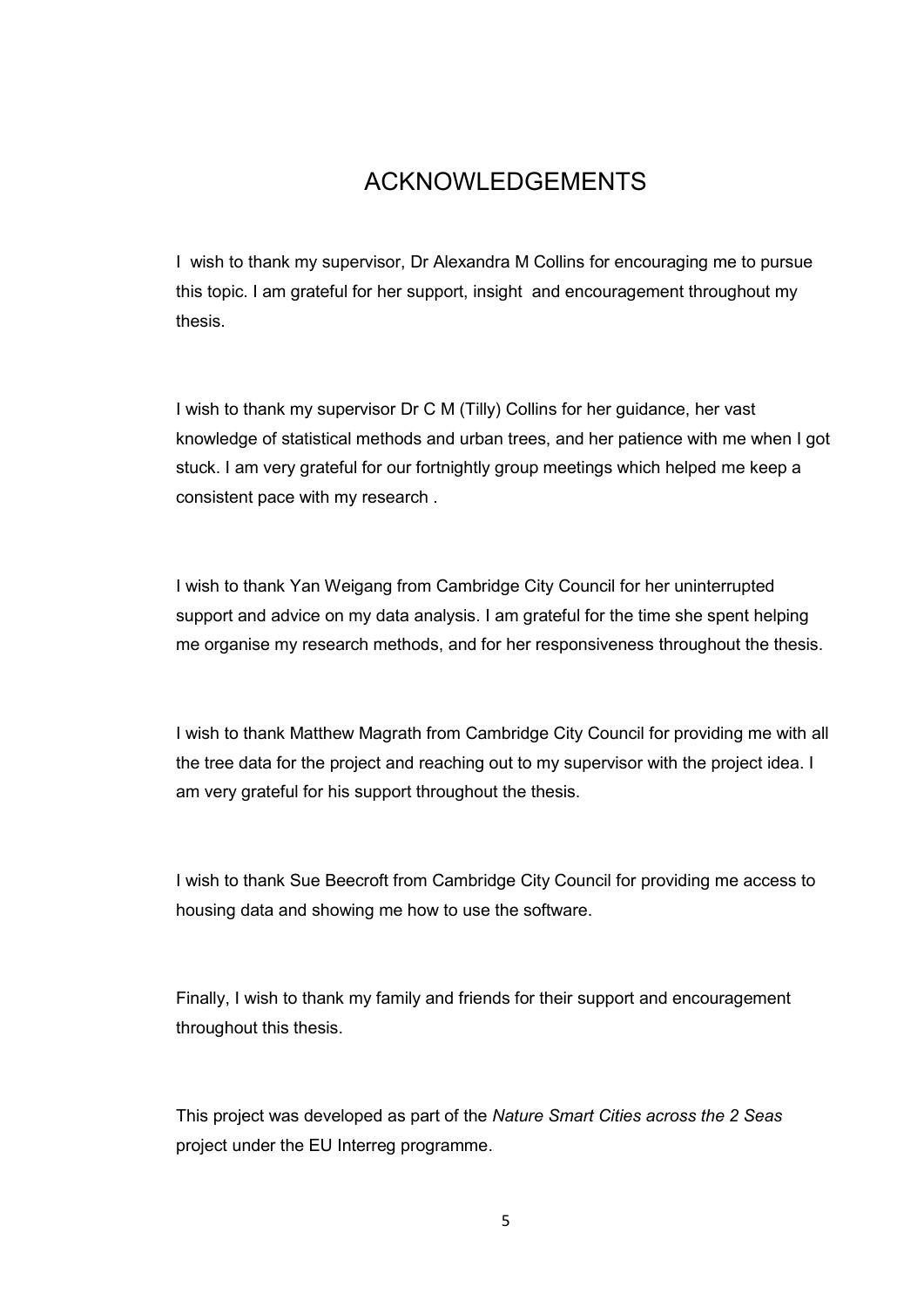## TABLE OF CONTENTS

## **1. Introduction and Problem Definition**

- 1.1 Background
- 1.2 Approach

## **2. Literature Review**

- 2.1 Urban Tree Canopy: Definitions, Benefits, and Services
- 2.2 Effects of Trees on Social Deprivation and Human Health
- 2.3 Mapping the Tree Canopy and Social deprivation
- 2.4 Valuing urban trees
- 2.5 The Hedonic Pricing Method

## **3. Methodology**

- 3.1 Data
- 3.2 Methods

3.2.1 Mapping the tree canopy and calculating the proportion of tree cover

3.2.2 The Index of Multiple Deprivation

3.2.3 Hedonic Pricing

### **4. Results and Analysis**

- 4.1 The Index of Multiple Deprivation and the Tree Cover
- 4.2 Hedonic Regression

### **5. Discussion**

- 5.1 Results and Implications
	- 5.1.1 The Index of Multiple Deprivation
	- 5.1.2 The Crime Domain
	- 5.1.3 The Adults Skills and Training Domain
	- 5.1.4 Other Domains
- 5.2 Hedonic Pricing Discussion
- 5.3 Hedonic Pricing Limitations
- 5.4 Recommendations
- **6. Policy Implications and Conclusion**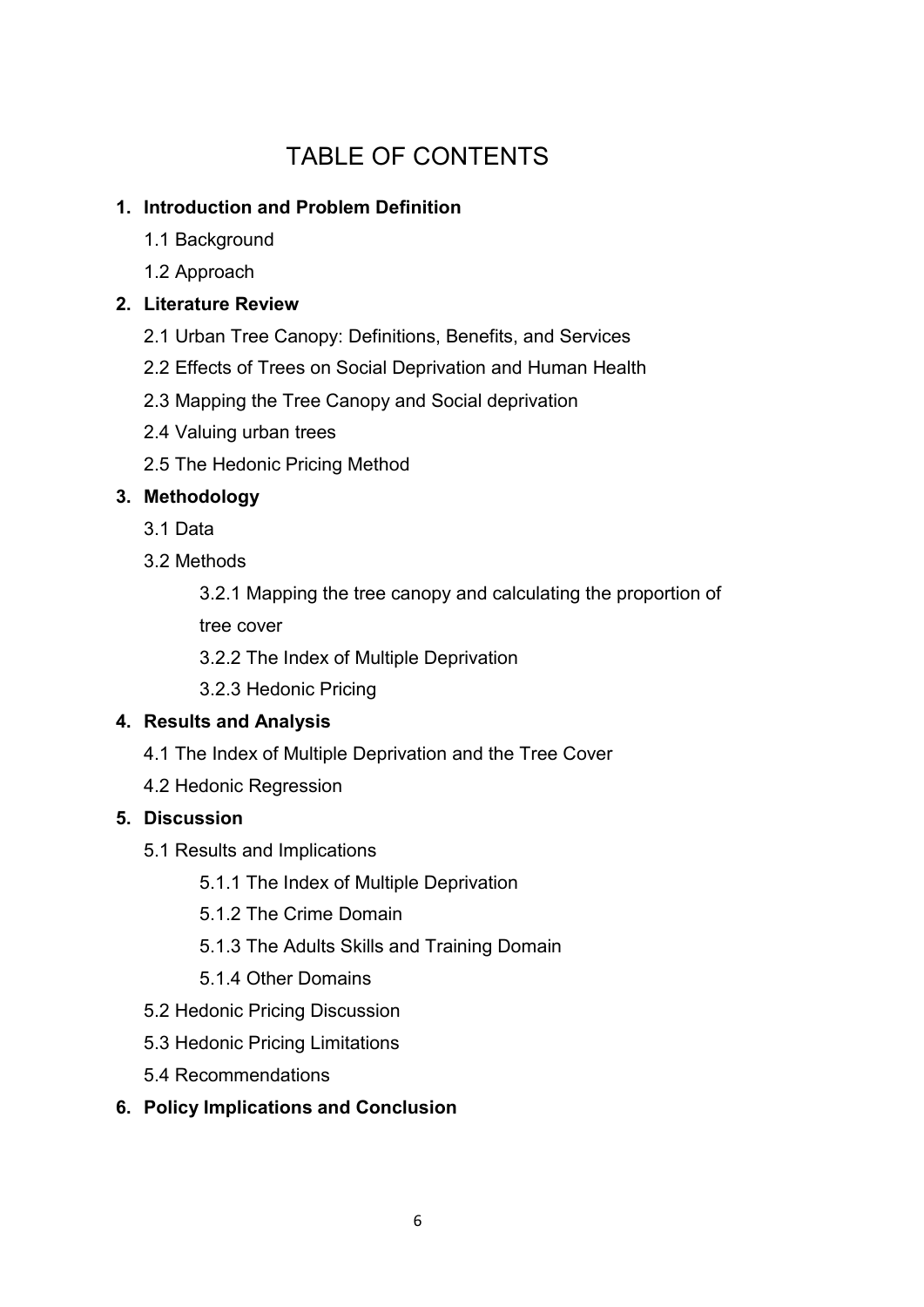## TABLE OF FIGURES

|                                        | Figure 3: IMD Scatter Plot Figure 4: Smoothened curve and regression line31      |  |
|----------------------------------------|----------------------------------------------------------------------------------|--|
| <b>Figure 5: Crime Scatter Plot</b>    | Figure 6: Smoothened curve and regression line32                                 |  |
| Figure 7:Scatter plot with all deciles | Figure 8: Scatter plot with decile 10 removed33                                  |  |
|                                        |                                                                                  |  |
|                                        |                                                                                  |  |
|                                        | Figure 11:VIF values for collinearity. <1 insignificant, 1-5 moderate, >5 high36 |  |
|                                        |                                                                                  |  |
|                                        | Figure 13:VIF values for collinearity. <1 insignificant, 1-5 moderate, >5 high38 |  |
|                                        |                                                                                  |  |

## LIST OF TABLES

|--|--|--|--|--|--|--|--|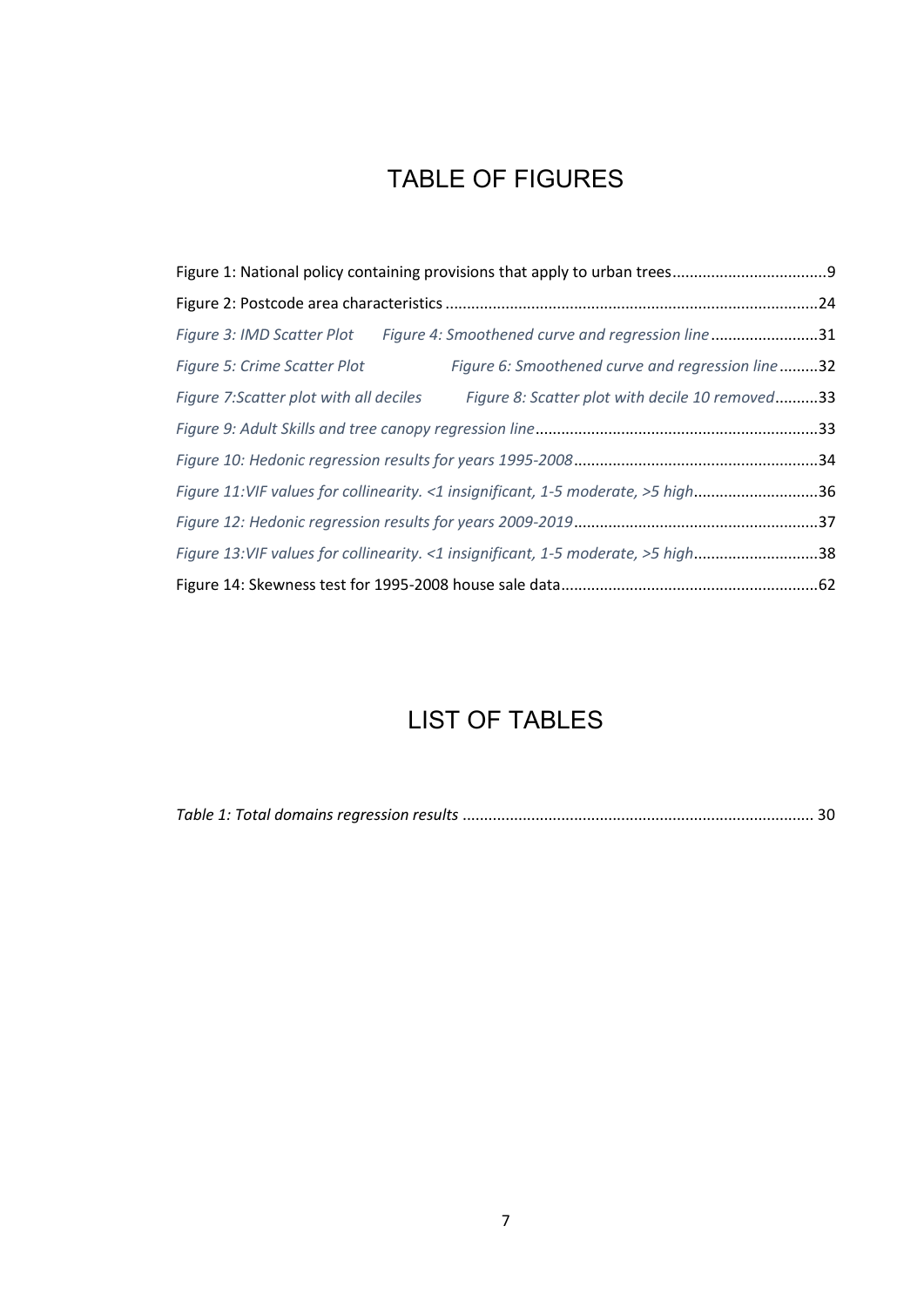# CHAPTER 1: INTRODUCTION AND PROBLEM **DEFINITION**

### **1.1 Background**

Urban trees are increasingly being included in national, regional and local political frameworks that spell out the contribution that trees bring to urban life. National policy that applies to urban trees stems out of either planning or forestry departments. Figure 1 lists the national policy that refers to urban tree management in chronological order. Tree protection in land development was first inscribed into law explicitly in 1990, with the Town and Country Planning Act .The Act requires tree preservation to be embedded in the planning permission process, such that decisions taken by private land developers would not affect the community negatively (c., 1990). More recently, the National Planning Policy Framework (2012) explicitly referred to the natural capital and ecosystem services offered by urban trees, including economic ones. The Framework includes further provisions for the protection of ancient trees from development pressures (Ministry of Housing, Communities, and Local Government, 2019).

National policy relating to urban trees encourages integrated approaches to tree and woodland planting and management in and around towns and cities (DEFRA, 2007), highlights the need to value the social and environmental benefits of trees and to create market opportunities for them (DEFRA, 2013), and recognises the role urban and peri-urban woodlands play in ameliorating Heat Island Effect and increasing climate change resilience (Forestry Comission, 2017).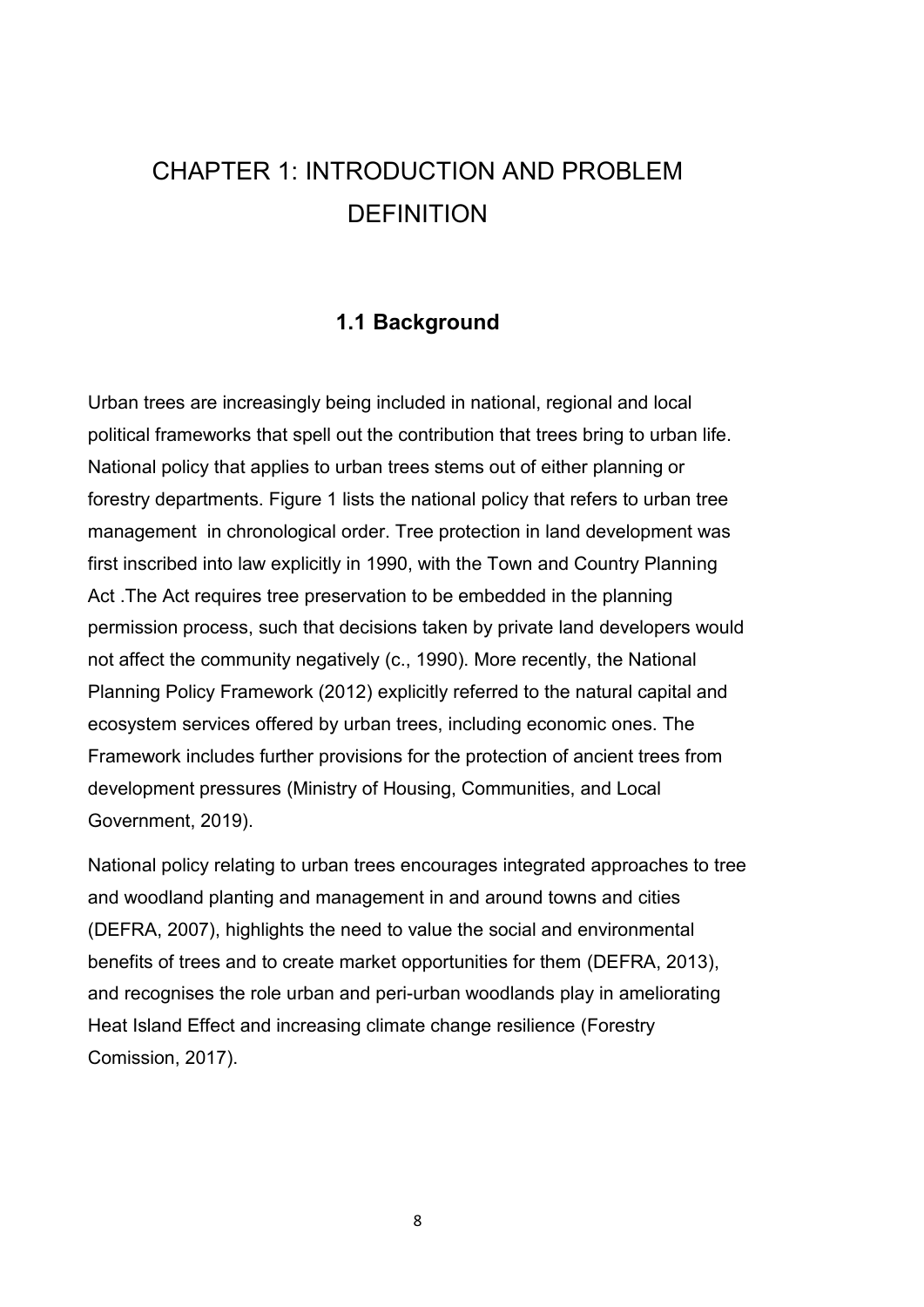| <b>Policy</b>                                                                                                           | How it applies to urban trees                                                                                                                                                                                                                                                                                                                                                                    |
|-------------------------------------------------------------------------------------------------------------------------|--------------------------------------------------------------------------------------------------------------------------------------------------------------------------------------------------------------------------------------------------------------------------------------------------------------------------------------------------------------------------------------------------|
| The Town & Country Planning Act 1990: Part 8<br>(Special Controls), Chapter 1 (Trees)                                   | Section 197 - when granting planning permissions planning authorities are<br>to preserve and plant trees;<br>Sections 198-202 - Tree Preservation Orders (TPOs) defined; Sections<br>203-205 - TPO compensation; Sections 206-210 - legal consequences of<br><b>TPO removal specified</b><br>Sections 211-214 - trees in conservation areas                                                      |
| The Planning Act 2008                                                                                                   | Section 300 - Crown land disposal and TPOs<br>Amends sections of the 1990 Act relating to TPOs                                                                                                                                                                                                                                                                                                   |
| <b>Department for Communities and Local Government</b><br>The National Planning Policy Framework, 2012                  | Identifies three dimensions to sustainable<br>development: economic, social and environmental.<br>In the social dimension, need to create a high quality built environment that<br>supports the health, social and cultural wellbeing of its inhabitants.<br>In the environmental dimension, the planning system needs to help<br>improve biodiversity and mitigate and adapt to climate change. |
| The Climate Change Act, 2008                                                                                            | The world's first legally binding long-term framework to cut carbon<br>emissions. It also creates a framework for adapting the UK to climate<br>change, plus the role of trees to support such adaptation.                                                                                                                                                                                       |
| <b>DEERA</b><br>A strategy for England's trees, woods and forests,<br>2007                                              | Trees and woods in development and Green infrastructure are regarded<br>as an important community resource that instils a sense of place.                                                                                                                                                                                                                                                        |
| DEERA<br>Forestry and Woodlands Policy Statement, 2013                                                                  | Need for more trees and woodlands in and around towns and cities where<br>they contribute to clean water, help manage flood risk and improve<br>biodiversity.                                                                                                                                                                                                                                    |
| <b>Forestry Commission</b><br>The UK Forestry Standard, 2017                                                            | This strategy and regulatory framework acknowledges the importance of<br>urban woodland                                                                                                                                                                                                                                                                                                          |
| <b>Forestry Commission</b><br>Keepers of time: A statement of policy for England's<br>ancient and native woodland, 2019 | Sets out the government's policy towards woodlands and trees.<br>Development proposals and strategies must ensure trees contribute to<br>quality of life, sustainable development, wildlife and biodiversity, plus<br>cultural heritage and landscape.                                                                                                                                           |

Planning **Policy** 

Forestry **Policy** 

*Figure 1: National policy containing provisions that apply to urban trees*

In practical terms, National Government guidelines specify that the integrated management of the urban forest falls under the responsibility of local government (Cambridge, C. C., 2015). Because of this, urban forestry faces a series of specific challenges despite the proven and recognised benefits that it brings to cities.

Firstly, reduction in Government funding and the public sector austerity agenda have led to budgetary pressure on local councils (Cambridge, C. C., 2015). At the same time, Cambridge is a rapidly growing city, which is expected to provide 33,000 new homes and 22,000 new jobs in and around its urban area by 2031 (Cambridge, C. C., 2015). This pressure on the Council's resources means that approaches to maintaining and enhancing trees should be connected to multiple issues of interest to the Council.

Secondly, while much tree advocacy highlights the benefits they bring to cities, in reality, a number of constraints specific to the urban context may limit the goods and services that trees are able to provide. Constraints such as land ownership, health and safety, site suitability, and interference with below-ground utilities, leads to a decrease in the number of trees that can be sustained in a locality (Moffat, 2016). In light of this, management of urban trees needs to take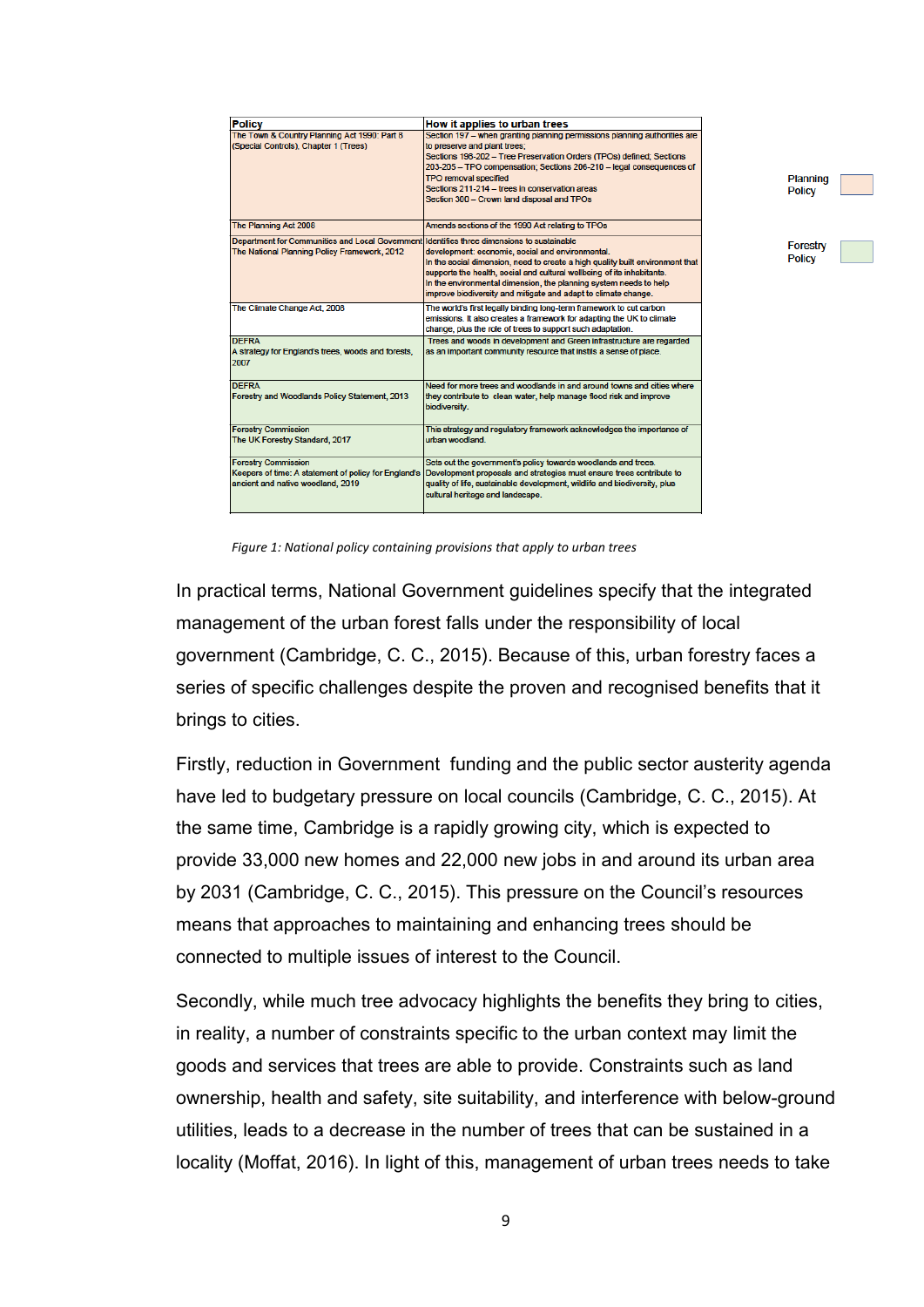into consideration the socio-economic context of the place and work on a different timeframe than rural forestry.

## **1.2 Approach**

Cambridge Council has a 10-year tree strategy running from 2016 to 2026. The strategy includes provisions for the role of trees in preserving the character and being part of the heritage of the city, as well as in cleaning the air, filtering storm water and lowering the city temperature (Cambridge, C. C., 2015). Resilience to climate change, as well as adaptation to urban expansion are central themes in the strategy. This strategy has an integrated urban forestry approach at its core, aiming to maximise the cumulative social, environmental and economic benefits that the tree population provides across the city (Cambridge, C. C., 2015). It is structured along three approaches(Cambridge, C. C., 2015):

1) To protect existing trees through the Council's regulatory responsibilities; and through the provision of tree management advice.

2) To enhance tree cover through the Council's regulatory responsibilities; through education; through public engagement; and through new tree planting.

3) To manage the Council's tree stock sustainably in accordance with current best practice and within the resource allocated.

Research in Cambridge to date has focused on the either climate change benefits of trees and their distribution across wards and land-use types (Wilson et al., 2013), or the civil society perceptions of local trees and their management and of the Council's tree strategy. A gap remains in research for a quantitative assessment of the socio-economic and health benefits of trees to the local population.

This paper represents, to our knowledge, the first attempt to quantitatively assess the connections between tree cover and socio-economic indicators in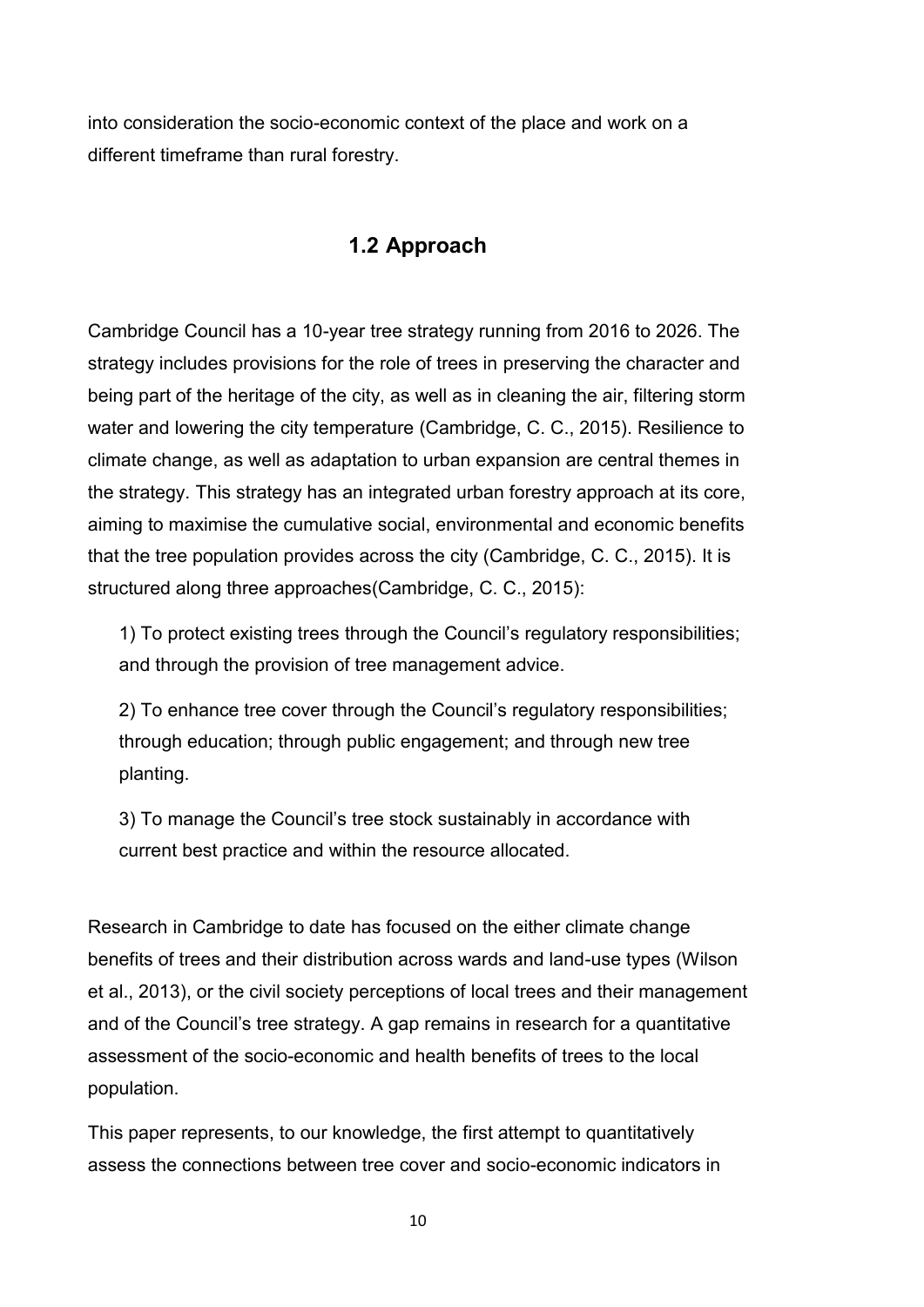Cambridge. The research presented here is of interest to academics, council officials seeking to develop tree interventions that also address the social indicators in the city, and policy makers developing strategies to improve the tree cover and social cohesion in the city.

This project was developed in two parts to capture the social and economic benefits that trees provide at the neighbourhood level. Firstly, an analysis of tree cover and social deprivation is conducted, to find any potential correlations and assess whether the patterns observed in Cambridge align with the existing research on the social and wellbeing effects of urban trees. While scientists, health professionals, and the popular opinion recognise the benefits that trees bring to urban lives, it can be challenging to evaluate and compare these benefits against conflicting priorities such as land development. Evidence from other cities indicate that trees are most protected and invested in when an economic case is made in their favour (Forestry Commission, 2010). This is of particular importance in Cambridge where 77% of the land is in private property (Wilson et al., 2013). For this reason, the second part of this project is concerned with analysing the connection between house price and tree cover around the property. A hedonic pricing method was chosen for this purpose, as it has the benefit of using real market prices and translating the environmental benefits of trees directly into monetary benefits to the house owner.

The chapters follow the two models in parallel. Chapter 2 presents a literature review of the components of the project. Chapter 3 establishes the data and methods to be used in the two parts. Chapter 4 details the 2 models that were built to quantify the relationship between tree canopy and indices of deprivation (4.1), and the hedonic pricing model (4.2). Chapter 6 presents a discussion of the results and their wider implications, and opportunities for further research are laid out. Chapter 7 concludes the paper by highlighting some policy implications that emerge from the results and discussion of our two models.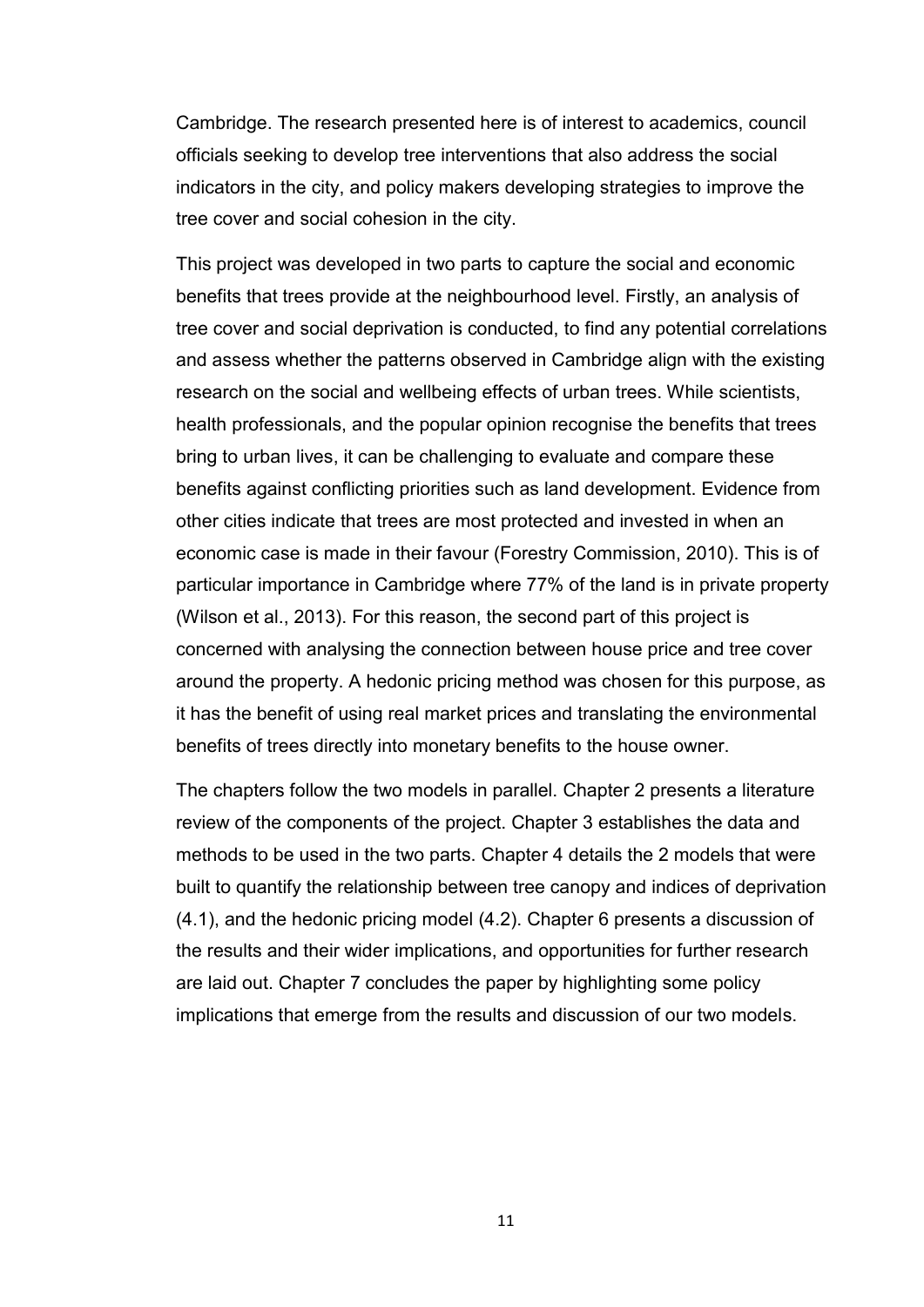## CHAPTER 2: LITERATURE REVIEW

### **2.1 Urban Tree Canopy: Definitions, Benefits, and Services**

The tree canopy cover (tree cover hereafter) is most often defined as the area of leaves, branches, and stems of trees covering the ground when viewed from above. Many reasons can lead to a decrease in canopy cover, including changing climate, pest and disease, an ageing tree stock, population increase and urban intensification (Cambridge, C. C., 2015).

A report on land-use types and tree cover in Cambridge found that the main reason for variation in tree cover between wards was the difference in land-use for each ward. The highest tree cover was found in areas classified as Derelict, Neglected and Abandoned Open Space type areas, followed by Low Density Residential (LDR) and Medium Density Residential (MDR) areas (Wilson et al., 2013). This can mean that there is potential for the tree cover to be threatened as land development increases in the city. At the same time, a target increase in tree cover of 2% by land use and ward by 2030 is desired (Wilson et al., 2013)

While this research project is solely concerned with assessing the correlations between tree cover and social deprivation, reference will be made to some literature on green space more broadly. This is because some relevant findings come from studies that approach urban green space as a whole, and in some cases these studies can serve as a model for further research focusing on the tree cover in particular. Some other relevant concepts that include urban trees are "urban forest", which typically refers to trees, as well as shrubs and other woody plant vegetation growing within a city, town, or suburb(Konijnendijk, 2003). This term is often used to describe areas of ecosystems which were inherited from wilderness leftovers or remnants. A contiguous area with over 10% tree canopy cover can be classified as urban forest by FAO definition (Salbitano et al., 2016).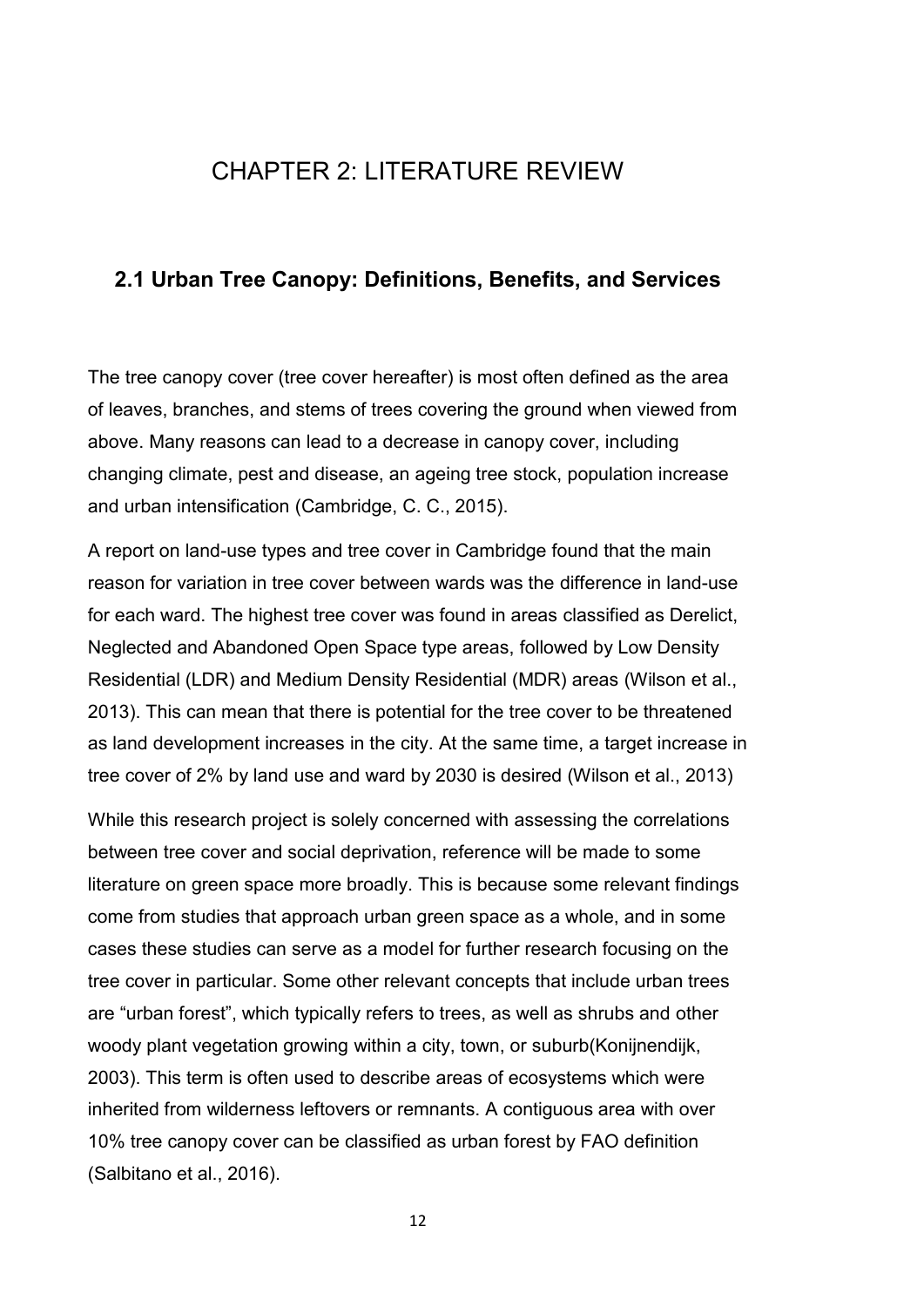Research into urban trees has been increasing over the past 10 years, in light of their climate change benefits and effects on physical and mental health. A systematic review into 115 original urban tree studies looked at the research locations, methods, and assessment techniques for tree services and disservices. These show that research into urban trees has been geographically concentrated, with 64% of the studies conducted in North America, and predominantly using quantitative research methods (91.3%), most frequently derived from natural science (60%)(Roy, Byrne & Pickering, 2012). This can be explained by the fact that urban forestry first emerged as a research focus in North America in the late 1960s. Urban trees are theoretically conceptualised as a subset of urban forests, because urban forests represent the total surface of urban trees, shrubs and grass (Roy, Byrne & Pickering, 2012). Initially, climate change considerations were not directly associated with urban trees (Moffat, 2016). The rising interest in urban trees and their management stemmed out of concern for increasing developmental pressures on green space, and the incidence of pests and diseases.

Connotations associated with trees and forestry affected the adoption of specialised management practices for trees in the urban space. Urban trees have not been readily associated with benefits to urban communities because of the widespread perception of trees as only associated with timber resources, forestry, and rural areas, and seen more as a liability in the city (Moffat, 2016). Urban trees require different management approaches than those in rural areas. For one, urban trees have reduced life spans because of continuing changes to the built environment, vandalism or premature felling due to perceived nuisances such as impeding sunlight or communication signals, or droppings on properties (Moffat, 2016). In contrast, rural forestry managers work on much longer timespans and with the goal to maximise economic return on investment(Moffat, 2016).

An increasing awareness of air pollution and climate change, and of the role trees play in mitigating their effects led to renewed efforts to understand the interactions between trees in woodlands and forests and the biosphere, hydrosphere and atmosphere starting from the 1980s. In Europe, increasing development pressures on green spaces and the growing demands for urban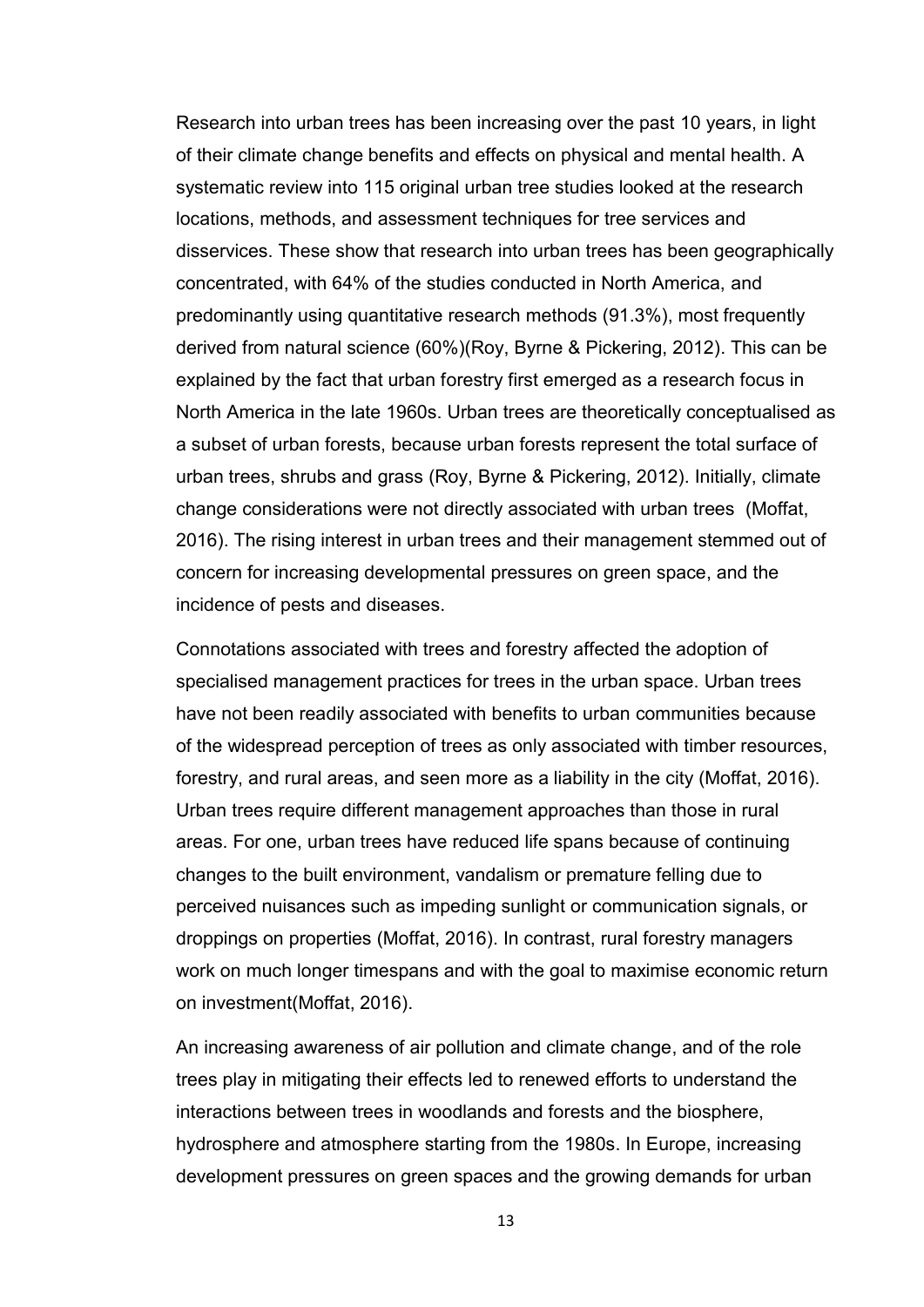green functions that came with expanding urban boundaries led to an interest in more strategic and integrated approaches, such as urban ecology and urban green structure planning (Konijnendijk, 2003).

"Urban Forestry Practice" (Hibberd, 1989) was the first attempt to conceptualise the term in the UK. After its adoption, the UK became recognised as the first European stronghold of urban forestry (Konijnendijk, 2003). As it is understood today, urban forestry is defined as the management of single trees and tree populations in urban settings in order to maximise the social, environmental and economic benefits that trees provide (Cambridge, C. C., 2015). More recently, it has been argued that research on urban trees in the UK has a tendency to focus predominantly on adaptation to future climate change, while internationally scientists also highlight the role that canopy cover plays in reducing risk to current climatic threats (Wilson et al., 2013).

The importance of urban trees for human wellbeing came to the fore with the concept of ecosystem services. The ecosystem framework of goods and services was developed and gained central importance through large-scale projects such as the Millennium Ecosystem Assessment (Bates et al., 2005). Conceptually, there is a difference between ecosystem functions and ecosystem goods and services. The first refers to natural processes and their capacity to provide goods and services that satisfy human needs, while the later refers to the identifiable and measurable benefits that humans derive from those processes. The recognised ecosystem services that urban dwellers derive from local trees include: regulating services (air purification, carbon storage and sequestration, noise mitigation, storm water retention, temperature regulation, pest and disease regulation, pollination, soil protection), provisioning (wood fuel, biological and genetic resources, and to a lesser extent, food), cultural (health, nature connection, social connection, education, cultural significance and heritage), and supporting (habitats for species, soil formation, nutrient and water cycling) (Doick et al., 2018).

Roy et al (2012) draw a distinction between research that studies and discusses the ecosystem services of urban trees, and those that demonstrate them. The latter means that a study not only discussed a cost or benefit but the authors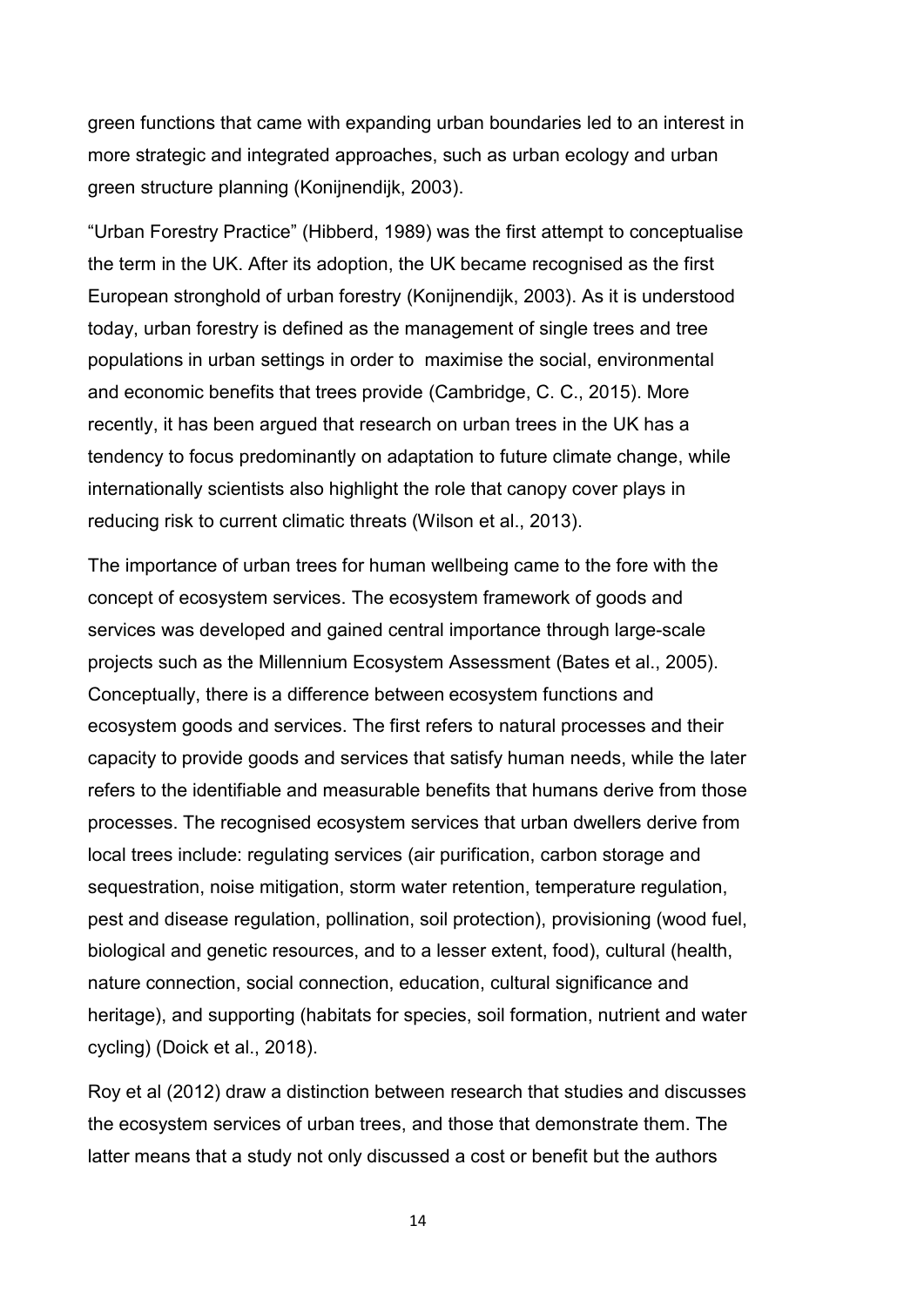also provide evidence that such benefit actually exists(Roy, Byrne & Pickering, 2012). The demonstrated tree benefits in their review include: economic, social, health, visual and aesthetic benefits. Increasing property value was the most frequently demonstrated benefit of urban trees. Studies focusing on the economic benefits of trees also demonstrated reduced expenditure on air pollution removal, reduced expenditure on storm water infrastructure, saved investment in new power supplies, reduced heating and cooling costs, and reduced time on the housing market for the selling property(Roy, Byrne & Pickering, 2012). The only social benefit demonstrated was increased quality of life, while demonstrated health benefits were stress relief and respiratory disease prevention (Roy, Byrne & Pickering, 2012). Visual and aesthetic benefits demonstrated in literature so far were improved scenic quality, providing a sense of place and identity, creating seasonal interest, and providing privacy(Roy, Byrne & Pickering, 2012)

In light of the multiple benefits that urban dwellers derive from trees, and the complex challenges that they pose, more recent approaches to urban forestry management seek to integrate the socio-cultural and environmental values of forests with the more established economic ones(Konijnendijk, 2003).There has also been a shift from a "machine model" of urban forest management, based in managing individual characteristics and tree strands to a more complex, "organic model" , that seeks to manage entire ecosystems and interactions (Konijnendijk, 2003).

#### **2.2 Effects of Trees on Social Deprivation and Human Health**

There is now a substantial body of research on the relationship between green space and indicators of health and stress at local level. A study conducted in communities of high urban deprivation in Scotland, UK, found that the amount of green space in the neighbourhood was a significant predictor of stress levels among the population (Ward Thompson et al., 2016). Access to, views from the home, and frequency of visits to greenspace were found to be good predictors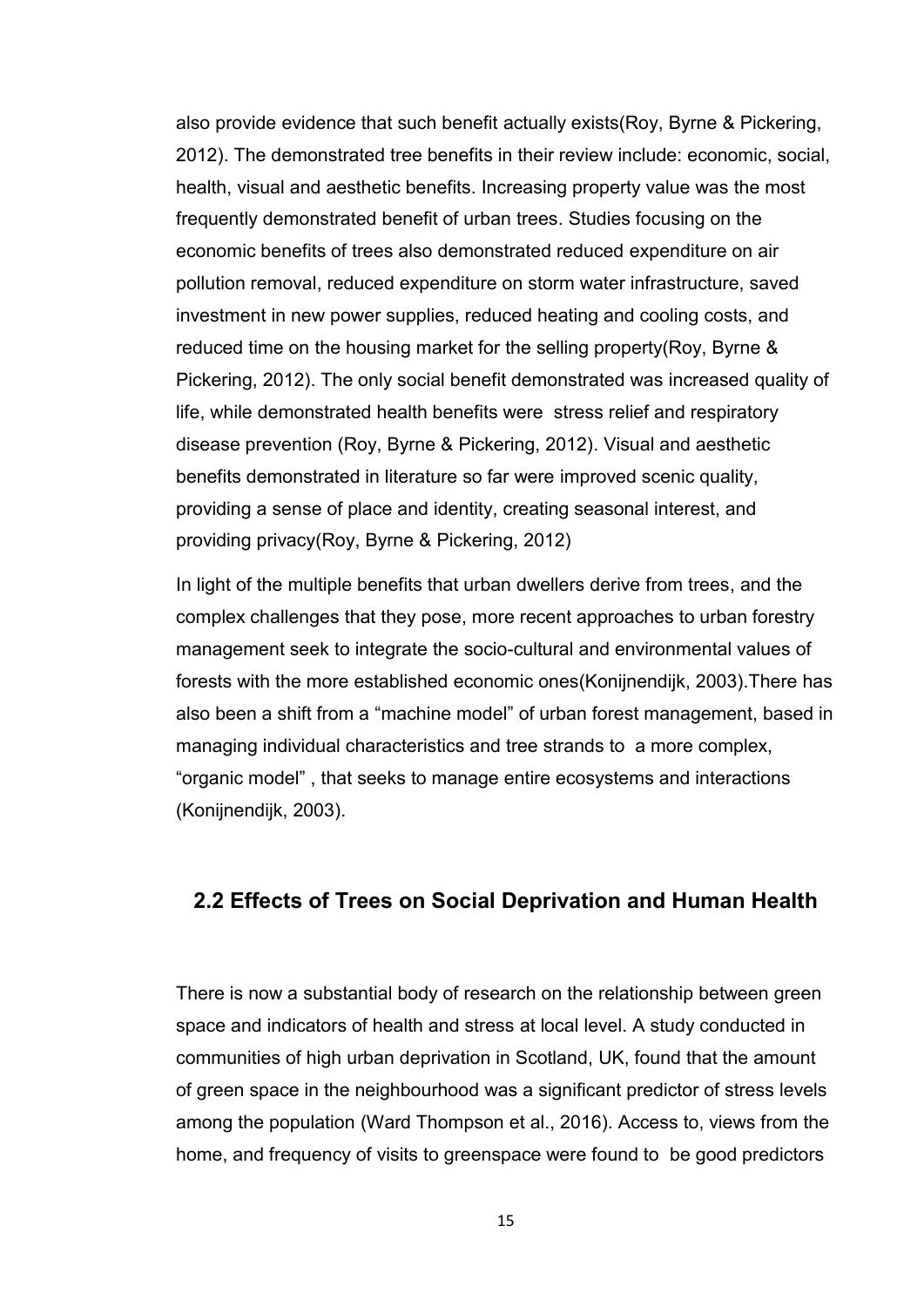of good general health(Ward Thompson et al., 2016). Their study suggests that green space does not lead to stress mitigation through increased physical activity, but rather through enhancing place belonging and reducing social isolation, in cases where the green space can serve as place to gather (Ward Thompson et al., 2016).

The effects of urban green space on the residents' health are not always easy to demonstrate. They may not be visible across different scales or they may vary with the indicators used in the research. A UK study looking at the correlation between risk of death from all causes and city-wide proportion of green space found no correlation between the two after controlling for socioeconomic factors(Bixby et al., 2015). Their findings suggest that the health effects of green space observed at neighbourhood level do not transfer to the city level. This difference in effect by scale of analysis can mean that green space in the immediate living environment has a bigger impact over health than the overall greenspace in the locality (Bixby et al., 2015).

Tree cover in particular has been shown to affect health and social cohesion indicators. Increased neighbourhood tree cover, independent of green space access, has been associated with better overall health, lower overweight and obesity rates, and improved social cohesion in urban spaces (Ulmer et al., 2016).

The research consensus seems to be around the role of tree cover in influencing health outcomes through mitigating stress levels and enhancing community cohesion, particularly in socially deprived neighbourhoods. The effects of tree cover on creating healthy living environments can be essential to improving living conditions in areas of deprivation, creating a health-promoting environment that buffers the effects of health and income inequality.

## **2.3 Mapping the Tree Canopy and Social Deprivation**

The 2015 English Indices of Deprivation (IMD) was developed to update the 2010 one and uses data from the tax year 2012/2013. It is based on 37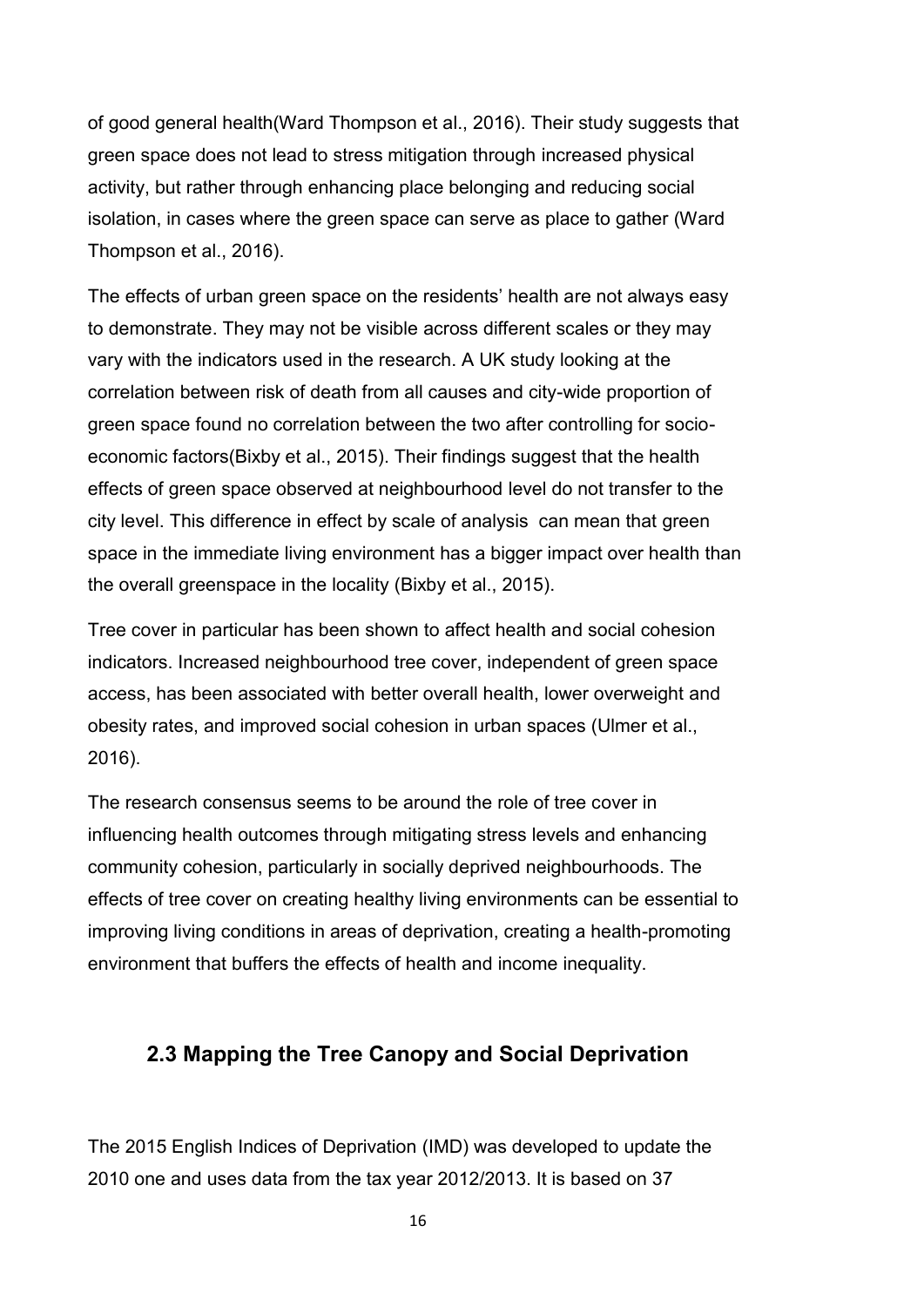separate indicators, organised across seven domains of deprivation, which are allocated distinct weights and calculated for every Lower Layer Super Output Area (LSOA) in England. Income and employment make up the largest share of the IMD, weighing 22.5% each.

It measures relative levels of deprivation in 32,844 small areas or neighbourhoods for the whole of England, which are ranked from 1 (most deprived) to 32,844 (least deprived) (Gill, 2015). It is important to note that the IMD represents a continuous scale of deprivation, meaning that there is no set threshold above which an area is considered 'deprived' or 'highly deprived' (Gill, 2015). Deciles are calculated by dividing the ranking into 10 equal groups, meant to represent the most deprived 10% of neighbourhoods nationally to the least deprived 10% of neighbourhoods nationally(Gill, 2015). Deciles are presented as numbers from 1 to 10, with 1 meaning the most deprived 10%, and 10 the least deprived 10%.

Recently, there have been several attempts to study the relationship between tree canopy cover and social deprivation in UK cities. Reports from Plymouth (Deeney, Turner & Sydenham, 2017) and Wycombe (Goodenough et al., 2018) compared ProximiTREE canopy cover data with census data on health, crime and the IMD. In these two studies, an average tree cover proportion was calculated for each area (18% for Plymouth, 25%, for Wycombe) and established as a cut-off point for the analysis. A t-test was then performed to assess the correlation between canopy cover and social deprivation deciles below and above this cutting point. Their findings showed positive correlations between above cut-off point tree cover and the IMD score, as well as some of its distinct domains(Deeney, Turner & Sydenham, 2017). These analyses indicated a general trend that areas with higher tree canopy tend to perform well on social indicators, therefore being characterised as less deprived.

Here we perform a more subtle analysis and seek to understand the shape of the relationships between canopy cover and various indicators of social deprivation. We use linear regression analyses. This allows us to regard the tree cover as a continuum and describe the entire relationship between the two variables.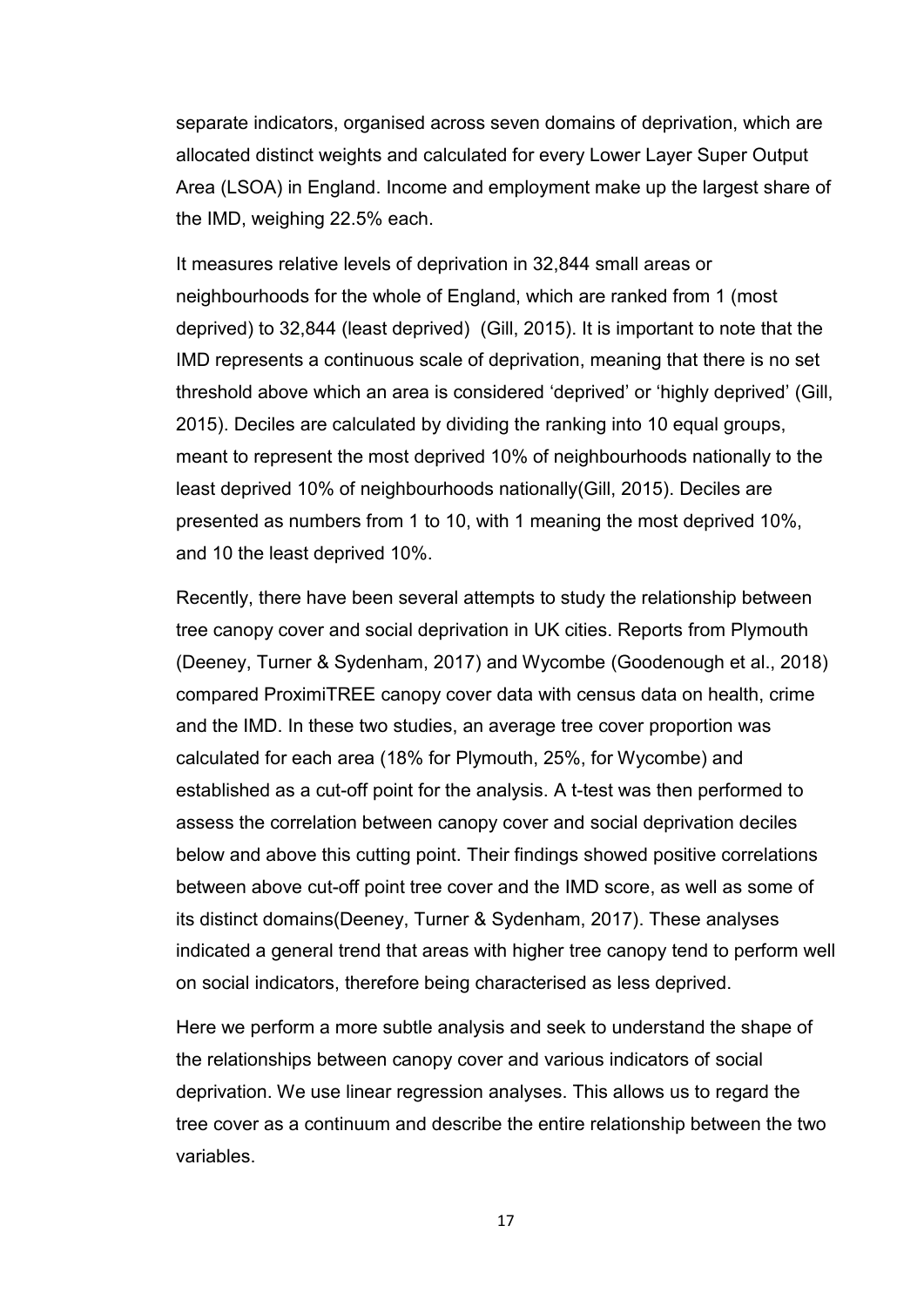## **2.4 Valuing urban trees**

Most recent studies in the UK indicate that economic valuation of trees is the method with the highest potential to persuade policy makers and the public of the benefits of trees in the city (Rogers et al., 2015). Valuation techniques for nonmarket resources arose from the desire to represent the natural environment in the decision-making process, since it has been observed that natural settings are more readily eroded when their contributions to society are not quantified (Wolf, 2007). Valuation of urban trees is made difficult by the fact that they are public goods. In economics, it is held that consumption of a public good by one individual does not reduce the amount of the good available for consumption by others. This makes the public good prone to being underproduced, overused or degraded as a result of a lack of immediate remuneration for their existence (Wolf, 2007).

In our case, valuing urban trees can help local authorities to weigh costs against returns from development versus maintaining green areas, and to frame choices and make clear the trade-offs between alternative outcomes (Wolf, 2007).There are two types of methods for valuation of urban trees in environmental economics:

1) Revealed preference methods, which are based on the analysis of actual market data.

2) Stated preferences methods, which use surveys and direct interaction with people to obtain their explicit preferences with respect to open space.

Revealed preference methods were deemed suitable for situations where small changes and use value linked to the property market and recreation are investigated, while stated preference methods are more suitable for large-scale valuations to find non-use or total tree value(Price, 2007).

The revealed preference methods include: 1) travel cost method, 2) deferred and replacement cost analysis, and 3) market price (for environmental goods that are traded in markets, such as timber, cork and 4) hedonic pricing.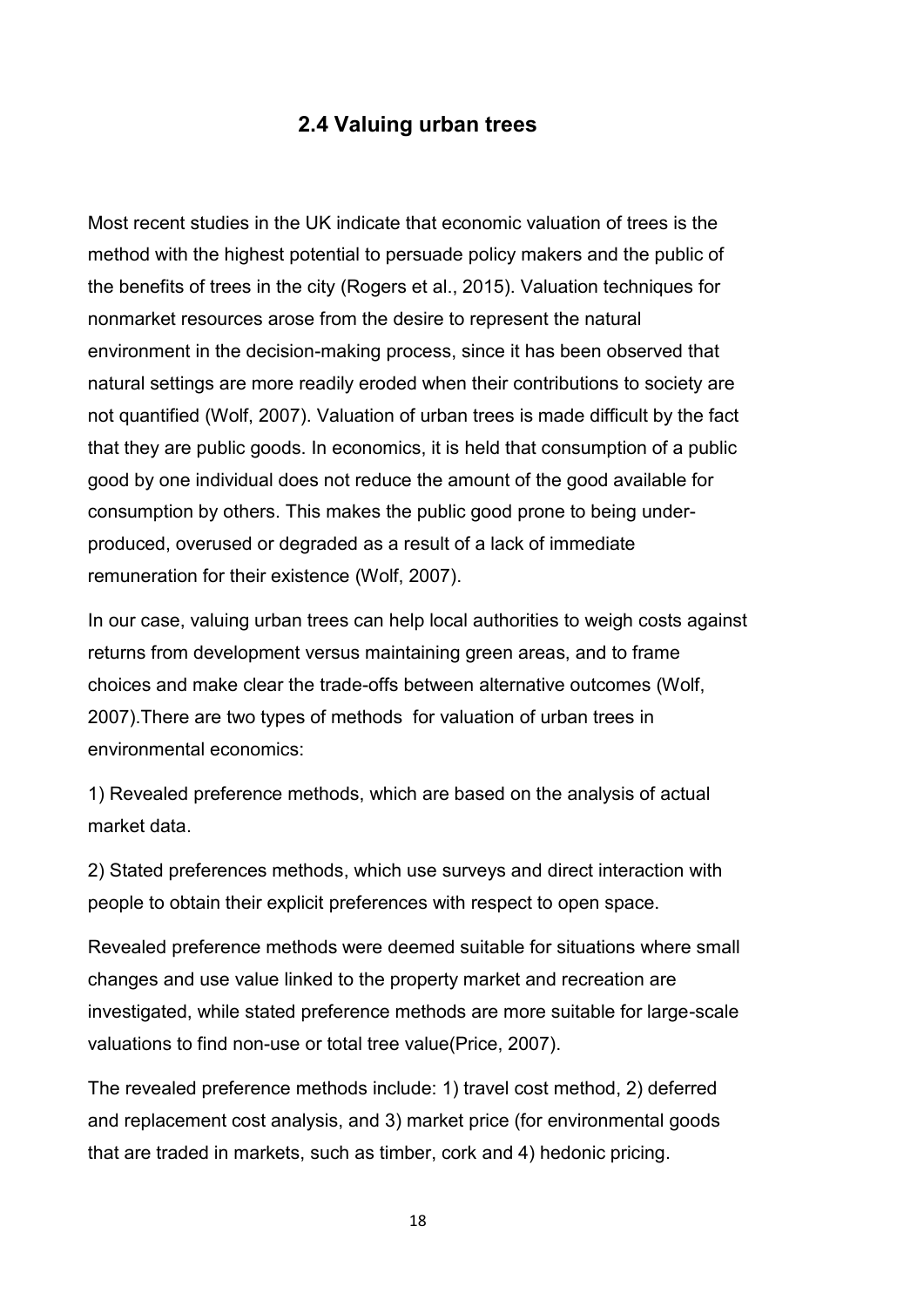One central issue with valuing urban trees is that they are predominantly located on private property, therefore the planting and maintenance costs are covered by the homeowners, while the benefits can be enjoyed by the wider community (Siriwardena et al., 2016). This discrepancy can cause property owners to not prioritise tree planting and maintenance of existing trees, leading to socially suboptimal local tree cover. Therefore, understanding the benefits that accrue to the individual property owners, as well as the local community, can help the local council design targeted plans and programs to enhance the quality of life of the city residents and justify the costs for such programs. Moreover, identifying potential financial benefits that property owners can derive from their local tree cover can help engage them in maintaining and enhancing the tree cover on their property.

#### **2.5 Hedonic Pricing Method**

Hedonic pricing method has been successfully used to measure the impact of environmental factors such as noise level, water pollution and air particulates on the value of a property(Freeman, 2003). The foremost advantage of the hedonic method over other valuation methods is that it uses real market transactions instead of hypothetical questionnaires or indirect assessments. The hedonic pricing method calculates exclusively the benefits that accrue to property owners from the tree cover on or near their property. Hedonic property price models use property characteristics and house sale prices to calculate the implicit price of a characteristic. The implicit price of a characteristic in hedonic pricing is the additional amount property buyers will pay for a housing bundle with a higher level of that characteristic while holding all other property characteristics constant (Freeman, 2003). This method assumes that differences in property prices are due to differences in housing characteristics. Assuming that the price paid for a good-in this case, a house- is the sum of what is paid for each of its characteristics, the hedonic method calculates the monetary value of each characteristic by observing the differences in the market price of commodities sharing the same attributes (Dimke, Kelley C., 2008).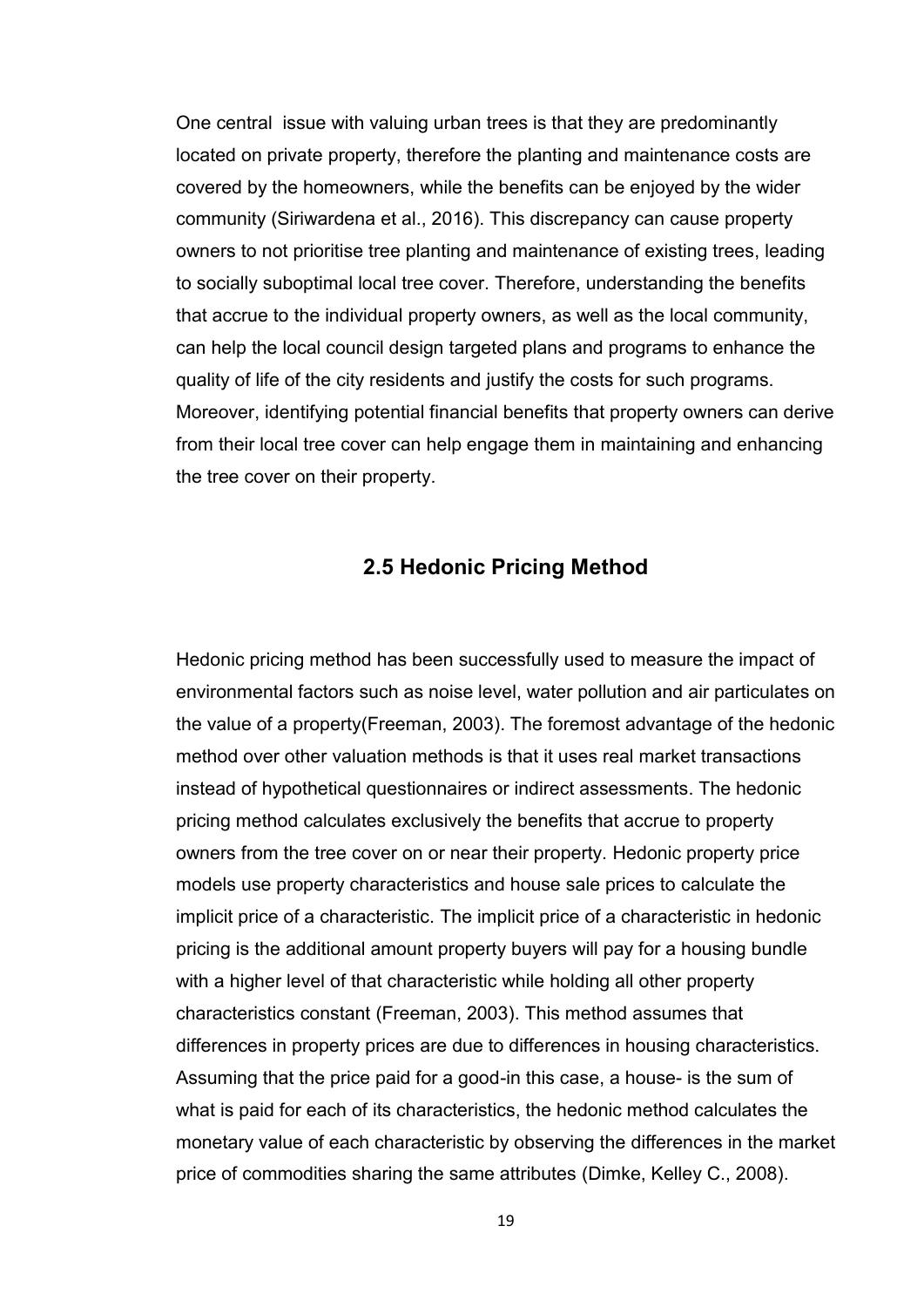A meta-study of US hedonic pricing studies found that the tree cover density that maximises implicit prices (38%) is greater than property-level or near and around property tree cover density (30%)(Siriwardena et al., 2016). This means that property owners preferred more tree cover in the areas where they live, work, shop, and recreate, rather than on their private property(Siriwardena et al., 2016). This is due to the maintenance costs and perceived risks (storms, fires) associated with private trees being predominantly bore by the property owners. When these costs and risks were shared with other property owners or taxpayers, higher levels of tree cover were preferred (Siriwardena et al., 2016). The US average implicit price for a 1% change in tree cover was \$239 for positive implicit prices, and \$156 for negative implicit prices. Sites with older tree growth had higher implicit prices compared to younger trees, suggesting that people value living in areas with mature trees more, potentially due to increased shading and enhanced visual appeal (Siriwardena et al., 2016). The preference for older trees identified across studies coincides with the fact that older trees tend to be more ecologically viable than younger ones: they store more carbon, can abate larger quantities of air pollutants and tend to support established ecosystems which makes them more valuable for biodiversity purposes. A higher monetary value of mature trees can help persuade land developers to protect and restore existing trees, rather than cutting them down and planting young ones. The relationship between tree cover and house price in this meta-study was non-linear, with price paid for tree cover dropping after a certain threshold.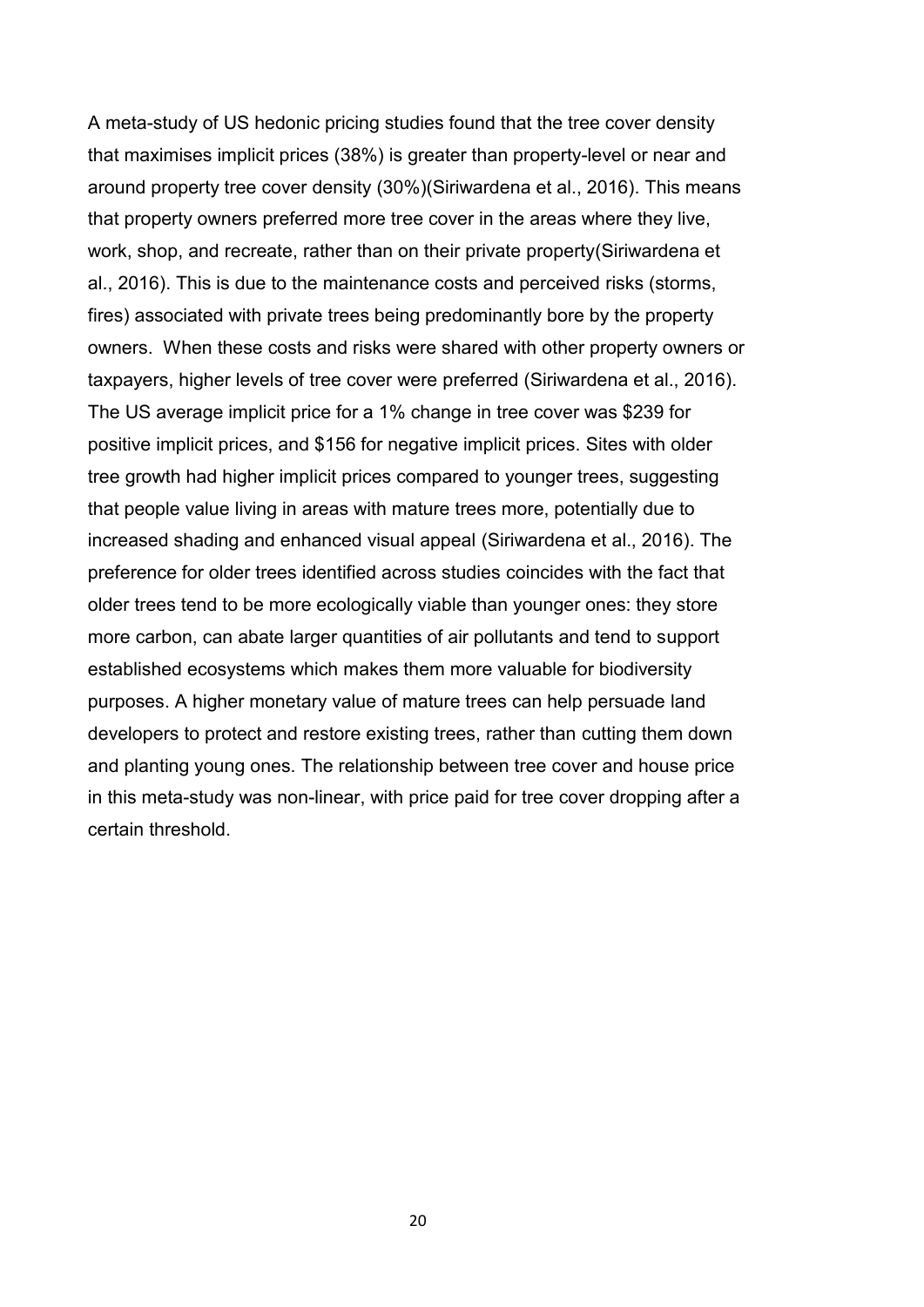## CHAPTER 3: METHODOLOGY

### **3.1 Data**

Bluesky ProximiTREE aerial photography data on tree canopy and tree height from 2008 was provided by Cambridge City Council.

Boundary data was downloaded from the Ordnance Survey website. The boundary layers used for mapping were City wards borders and LSOA borders from 2011 census data. LSOAs are census units used in England and Wales that were developed for the output of census estimates. For this reason, they are designed to have similar population sizes and be as socially homogenous as possible based on tenure of household and dwelling type. The minimum population for an LSOA is 1000 and the mean is 1500. These characteristics were useful to this analysis, as it meant that population density was relatively constant throughout the study area. The fact that they are designed to be demographically homogenous made them readily useful for studying the relationship between social deprivation and tree cover. LSOAs align to local authority district borders, tend to be constrained by obvious boundaries such as major roads, and typically consist of entirely urban postcodes or entirely rural postcodes. There is an LSOA for each postcode in England and Wales, which was useful in translating the proportion of canopy cover from the first step of the project to the estimation of tree cover around a property for the hedonic analysis step. There are 69 LSOAs in the Cambridge urban area. LSOAs have a mean area of 58.97 ha, and a median area of 31 ha.

ArcGis 10 and QGiS 3.4 were used for the mapping process. The regression model was built using the R software package. Decile numbers were used for the regression analysis part of the project, as they are independent from the rest of the LSOAs in the country; by comparison, rankings and scores are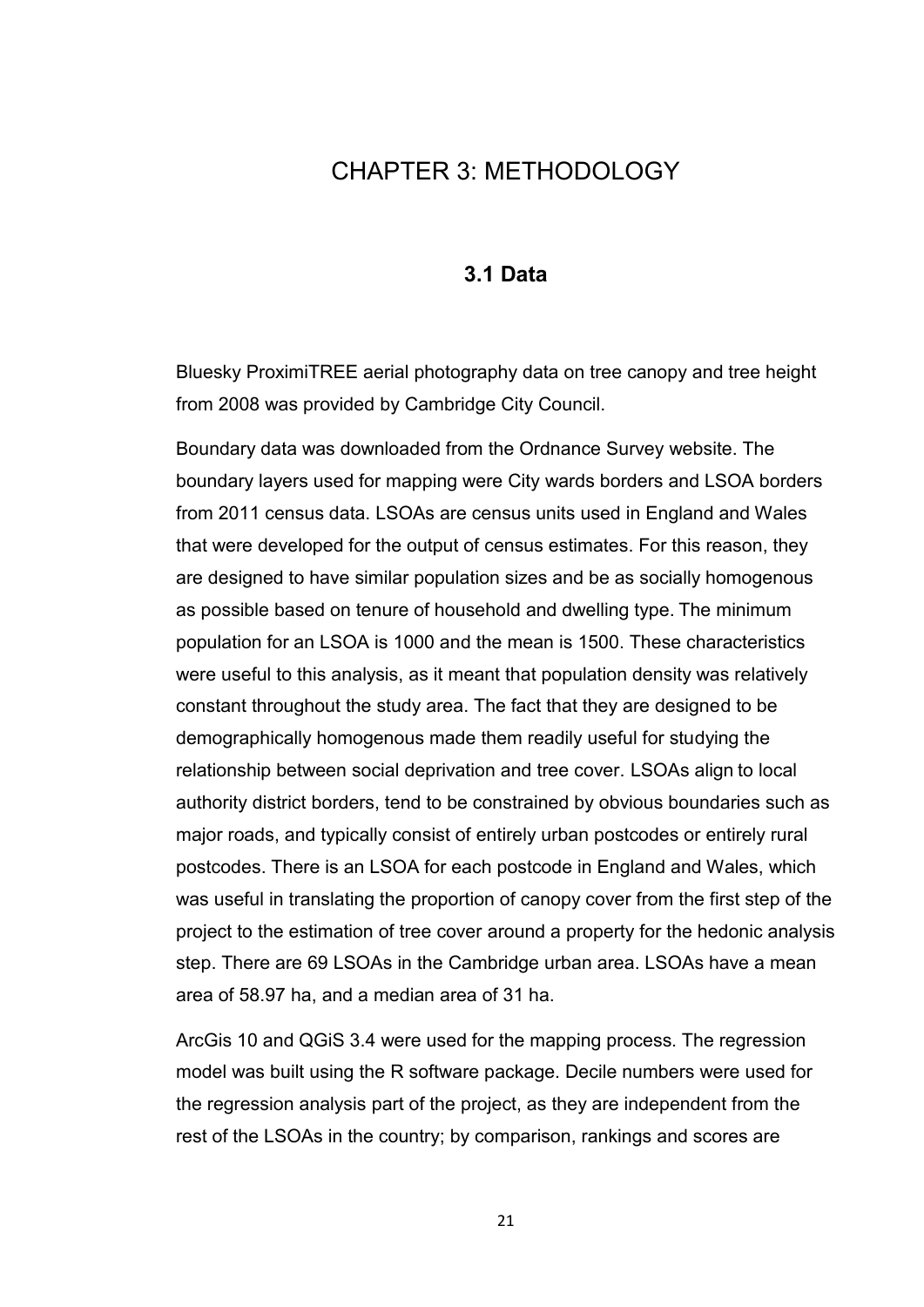attributed to each individual LSOA in the country, meaning that there would be considerable gaps between the LSOAs in Cambridge.

For the hedonic analysis, house sale data was provided by Cambridge Council from the Hometrack housing intelligence system (*Home Track;* 1999). These records included data on house sale price, total property area size in square feet, number of bedrooms, year built, the house type (detached, semi-detached, terraced), and condition of the house at the time of the transaction (new or not new). Additionally, the plot sizes of the houses were measured using Cambridge Council's own records. The tree cover was inferred using the calculations from the previous step. A proportion of tree cover was attributed to each property by matching its postcode to the corresponding LSOA code. While many previous studies using hedonic analysis used population density as a neighbourhood characteristic, population density is not referred to in this model. Population density is calculated for the city as a whole and in Cambridge it is estimated at 250 people per square kilometre. For this reason, it could not be included as a variable in our hedonic model which looks at a smaller scale.

We use house sale data from 1995 to 2019. The data is separated into 2 parts: 1995-2008 and 2009-2019. 2008 was chosen as cut-off point in our data for 2 main reasons:

1) The tree canopy data was captured in 2008. Hence, any correlation with house price data can be established most accurately around this period.

2) The 2008 financial crisis caused great changes to the UK housing market.

Therefore, we expect the 1995- 2008 model to reflect most accurately and reliably the relationship between tree canopy and property prices in Cambridge.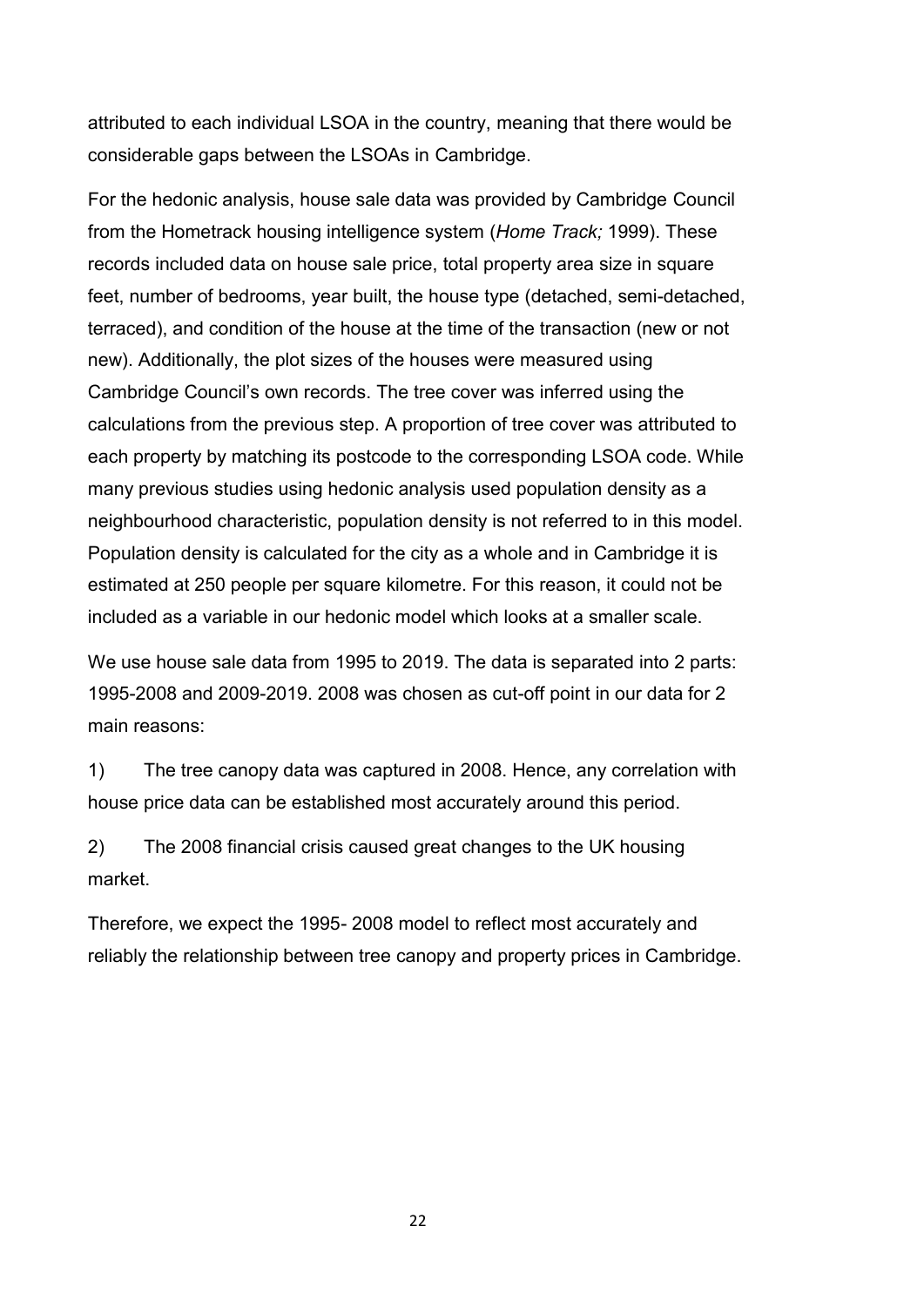### **3.2 Methods**

#### **3.2.1 Mapping the tree canopy and calculating the proportion of tree cover**

Ward data was used to create the boundaries of the project. The inner boundaries of the wards were then dissolved to obtain the polygon layer of the city limits. This layer was then combined with LSOA boundary data from 2011, and then joined with the IMD data. Tree height and tree canopy layers were joined to centre the tree canopy inside the LSOA polygons and avoid doublecounting of the trees along polygon boundaries. Then, the proportion of tree cover was calculated by dissolving the individual tree canopies and calculating their total area within each LSOA.

#### **3.2.2 The Index of Multiple Deprivation**

The  $H_0$  to test is that the proportion of tree cover has no effect on the IMD and the individual domains of deprivation. Linear regression is performed for the deciles in each subdomain and the IMD as a whole. As the data plots indicated a curvilinear relationship, a quadratic model was used for the IMD and all but one subdomain.

The formula for the model can be written as follows:

$$
y = \beta 0 + \beta 1 x + \beta 2 x^2
$$

Where  $y =$  the IMD decile and  $x =$  percent tree canopy cover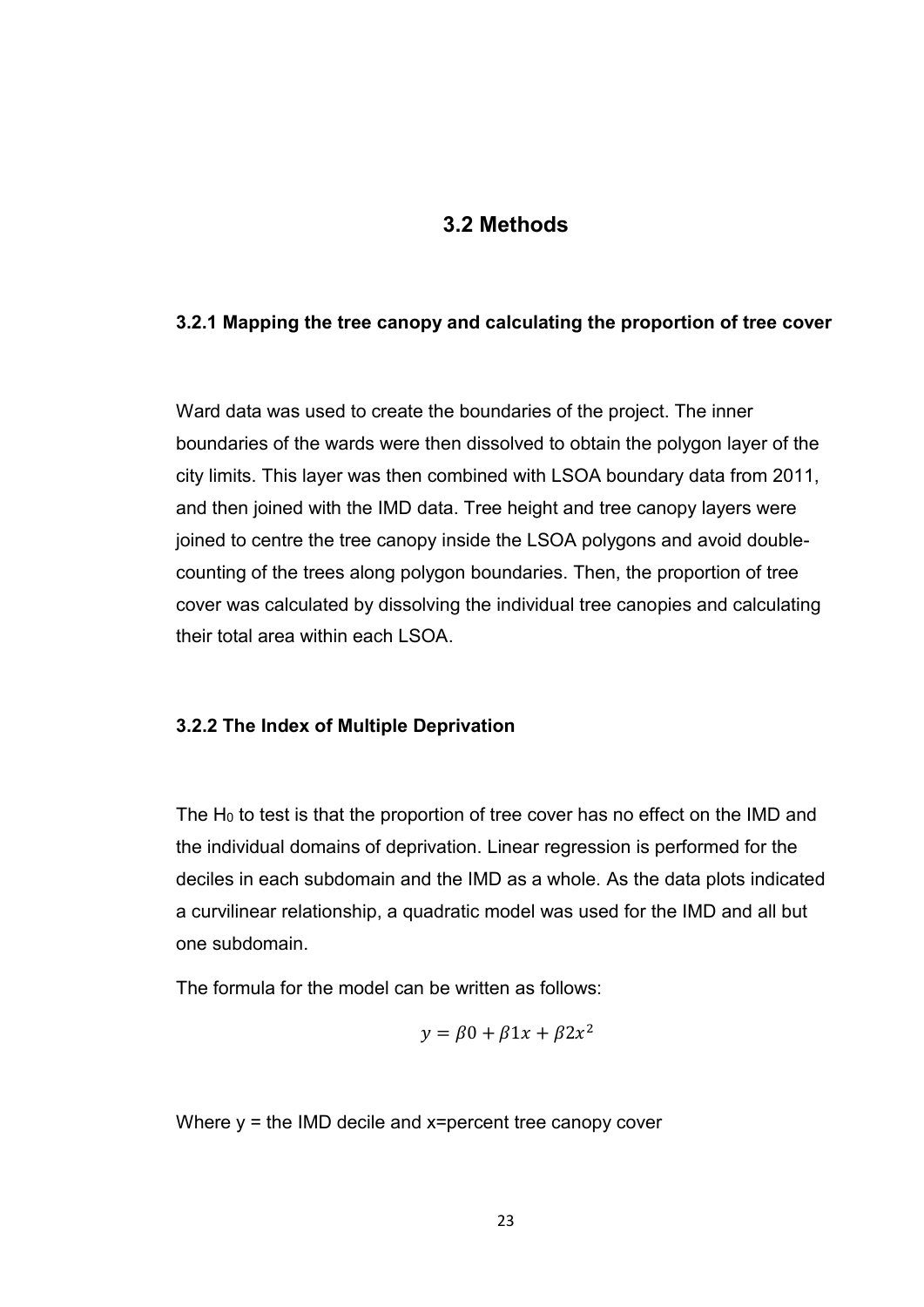#### **3.2.3 Hedonic Pricing**

Flats were excluded from the model for accuracy purposes, as flats would have different characteristics and price points than houses. Dummy variables were used for the type of house (detached, semi-detached, terraced) and for the 5 postcode areas in Cambridge: CB1, CB2, CB3, CB4 and CB5. Except for CB1, all the other postcode areas extend beyond the city limits. The postcodes in our study (Figure 2) refer to the Cambridge city area only, but the population statistics associated with the postcode areas are referred to for context. Average household income was initially included in the model, but it was later removed due to collinearity with the post-code variables.

| Postcode        |           | Number of properties in<br>our study | Unemployment<br>rate | Population | Average<br>household<br>income |
|-----------------|-----------|--------------------------------------|----------------------|------------|--------------------------------|
|                 | 1995-2008 | 2009-2019                            |                      |            |                                |
| CB <sub>1</sub> | 276       | 1002                                 | 3.0%                 | 80,206     | £44,720                        |
| C <sub>B2</sub> | 85        | 463                                  | 2.4%                 | 139,915    | £58,760                        |
| CB <sub>3</sub> | 10        | 102                                  | 2.2%                 | 16,104     | £56,680                        |
| CB4             | 155       | 606                                  | 3.5%                 | 41,924     | £53,040                        |
| CB <sub>5</sub> | 56        | 193                                  | 3.2%                 | 12,092     | £46,800                        |

*Figure 2: Postcode area characteristics*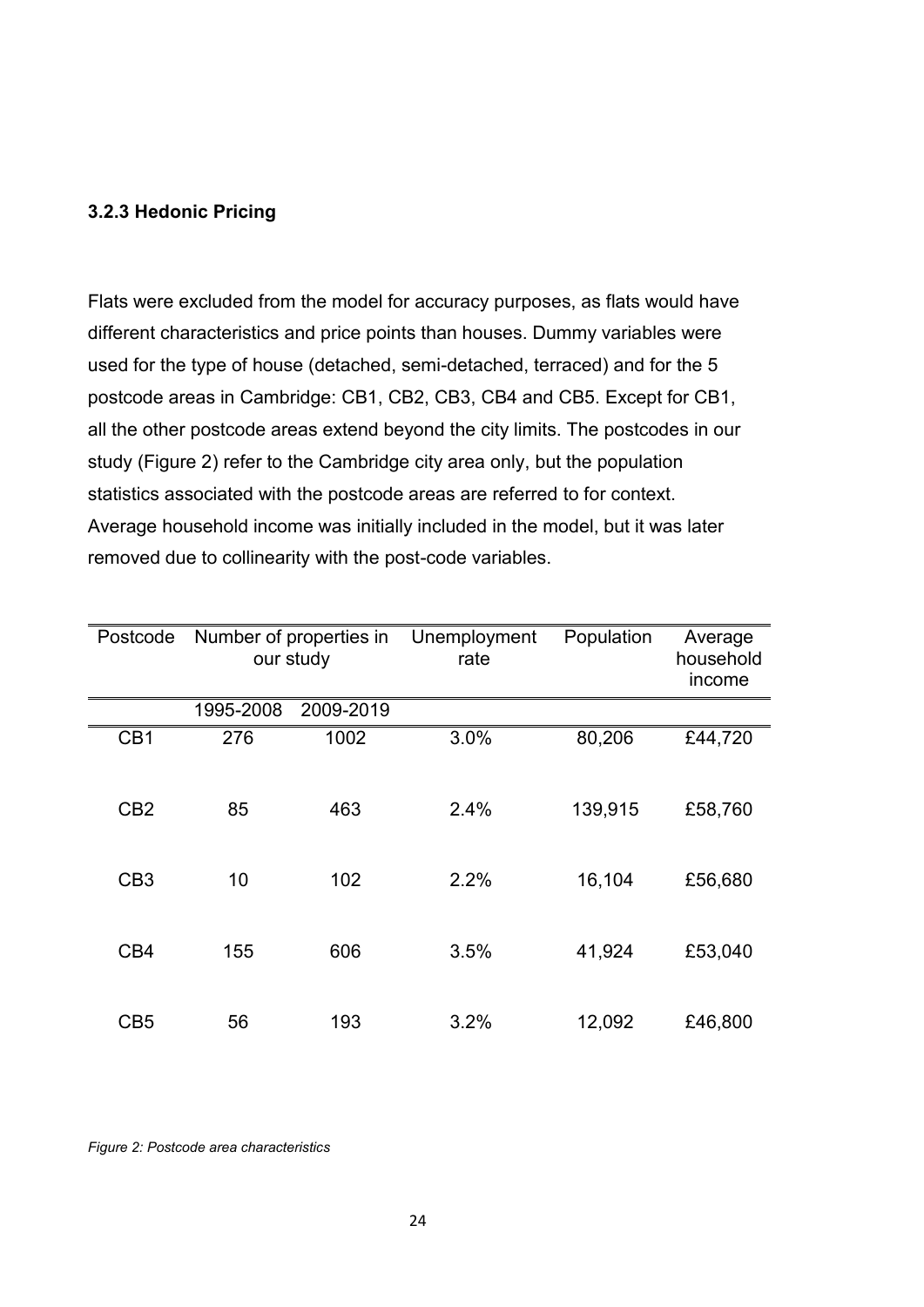We assumed ownership of the land with the tree canopy to follow the pattern described in (Wilson et al., 2013), namely 74.1% of the canopy cover to be in private property, 16.3% under council management, and 9.6% along the highway. As the majority of the tree cover was in private property, we calculated the tree cover around a sold property regardless of its ownership. To do this, we linked the house data with the proportion of tree cover calculated in the tree mapping stage (4.1) by matching the LSOA code of the property to the property postcodes in our sample. Hedonic regression has been used previously to determine the impact of nearby trees on the house property with mixed results. Some studies found that people prefer a higher tree cover in the area around their homes (Sander, Polasky & Haight, 2010; Siriwardena et al., 2016). Hedonic studies carried out using field measurements of the tree cover on the homeowners land showed positive significant results (Dimke, Kelley C., 2008). This approach was beyond the scope of this project. As a result, the tree cover measure used in this model is the proportion of tree cover on a 31ha area around the property. This model did not differentiate between tree species, or the distribution and composition of the tree canopy.

Typically, hedonic regression models use variables relating to the house attributes, area characteristics (such as neighbourhood average income, schools, etc.), and environmental characteristics. Consistent with existing models, we use number of bedrooms, floor space area, plot size, building age and type of building as house characteristics. Neighbourhood characteristics are condensed into post-code areas, which are associated with a distinct average household income and unemployment rate. Other variables were not included to avoid collinearity issues. Neighbourhood characteristics such as distance to schools, shopping areas, and transit stations have been shown to have both positive and negative effects on house price, as they increase footfall in the area (Sander, Polasky & Haight, 2010). Month of the year was included in the model because in some studies differences were observed between colder and warmer months and the effects they had on the size of the canopy and the tree cover coefficient (Cho, Poudyal & Roberts, 2008; Dimke, K. C., 2008)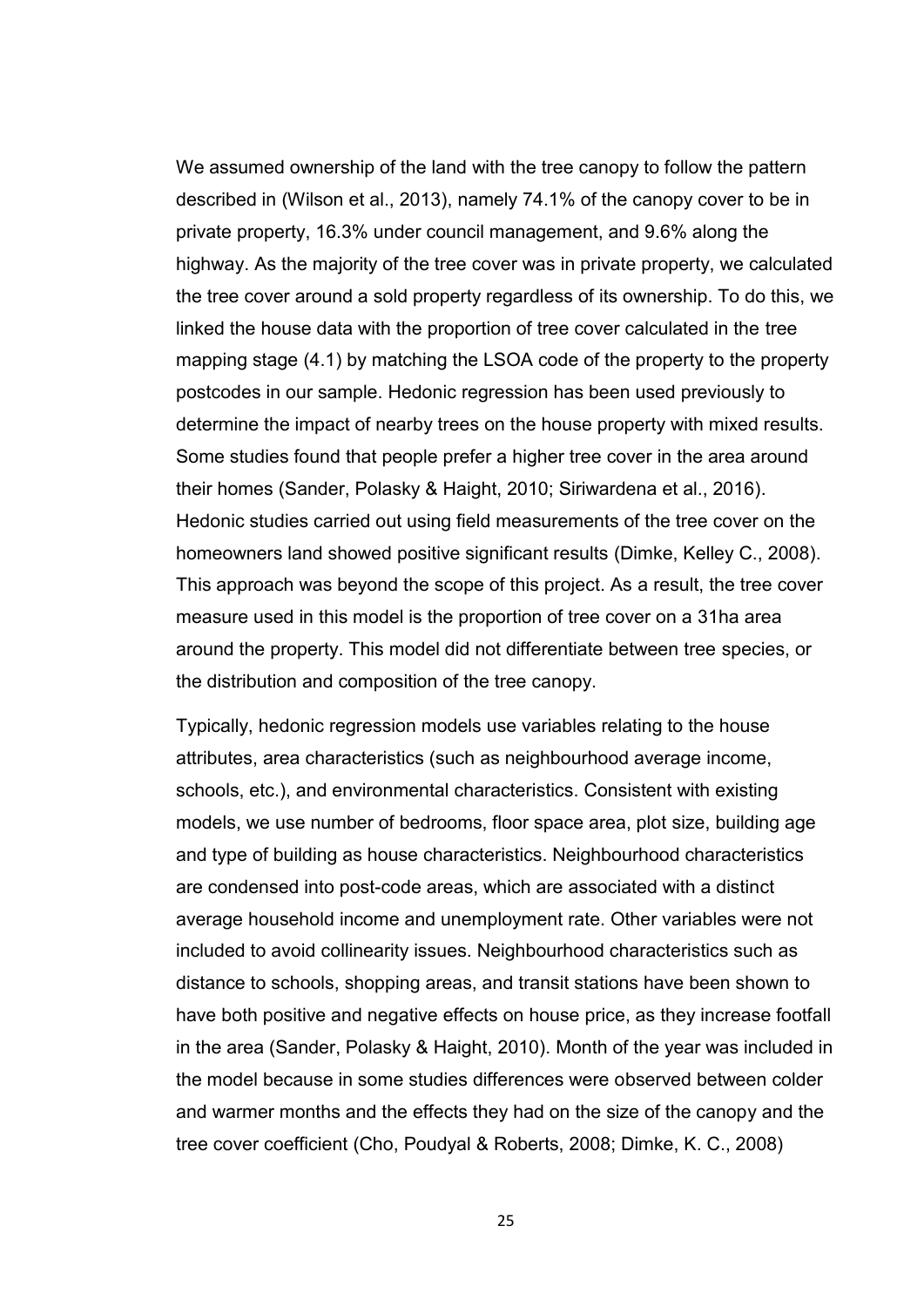The selling price of the house represents the dependent variable, and it is taken to reflect the market price of that property. We used the real sale prices of the property, rather than current assessed values because the sale prices represent actual market values and are preferred in hedonic models for their accuracy (Sander, Polasky & Haight, 2010). The independent variables are the attributes of the house. The hedonic pricing method does not have a have a pre-defined functional form. Linear models are most frequently used due to the ease of interpretation.

An OLS hedonic regression model was used to assess the effect of the local tree cover on house sales in Cambridge. We tested the data for rese and found that the variables for floor space, plot size, detached and semi-detached house, postcode areas CB2, CB3, CB4, and CB5, as well as the house price showed severe positive skewness. The tree canopy showed moderate skewness to the right. The house sale year showed a severe negative skew. Natural log values were used for the variables that showed severe (>1) skewness. We applied the same treatment to the tree canopy variable because the tree cover mapping step indicated non-linear behaviour. The post-code and house type dummy variables showed severe skewness, so a square root term was used for the semi-detached, detached, CB2, CB3, and CB4 variables in the equation.

The variables used in this model are defined as follows:

#### Property characteristics

BD = number of bedrooms

- FLOORSP = total floor area of the property in square feet
- PLOTSZ = total plot size of the property in square feet
- SY = the year when the transaction was recorded
- AGE = sale year built year
- S = dummy variable for semi-detached house; 1 if semi-detached, 0 otherwise
- D = dummy variable for detached house; 1 if detached, 0 otherwise
- $T =$  dummy variable for terraced house; 1 if terraced, 0 otherwise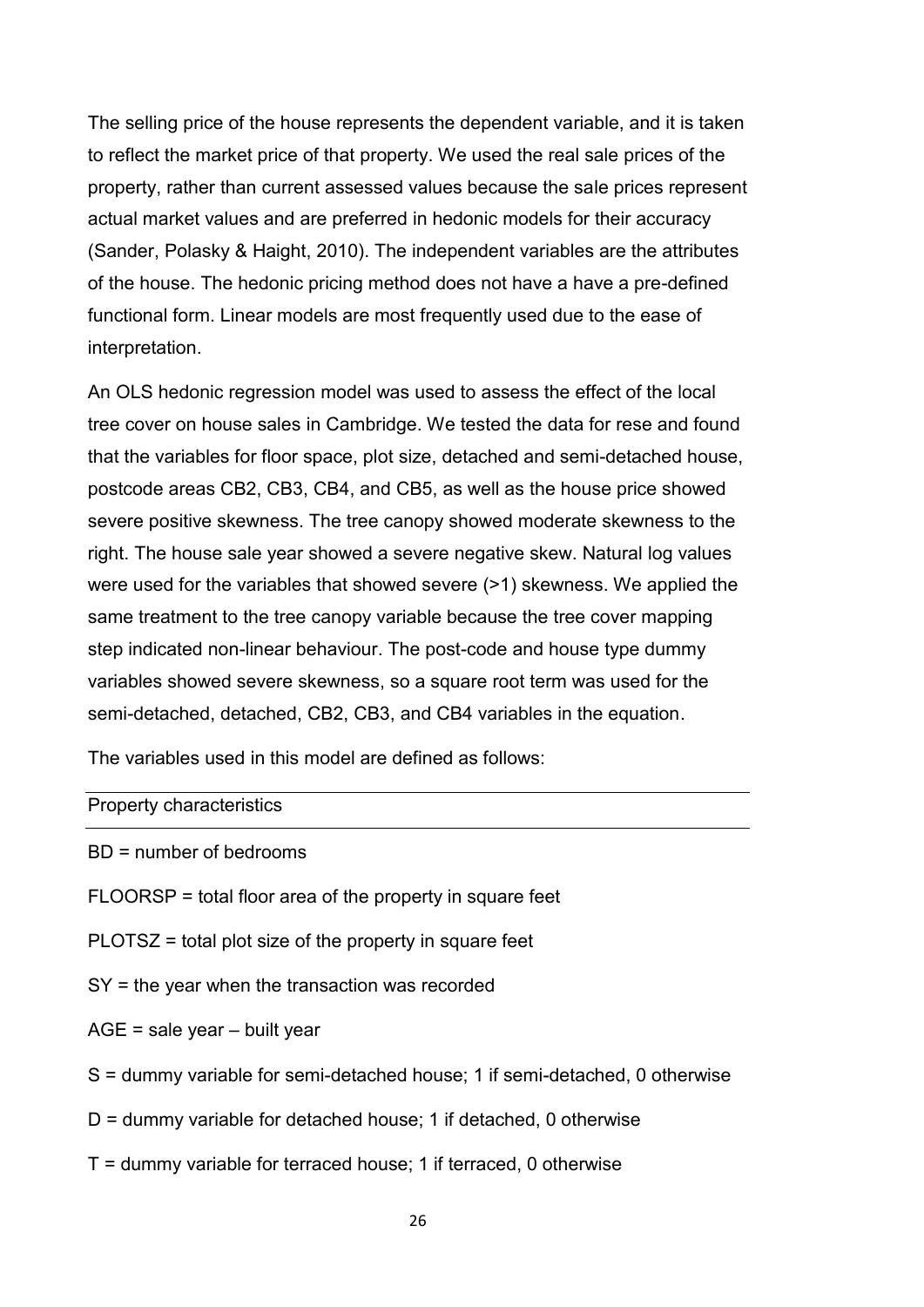Neighbourhood characteristics

CB1 = dummy variable for houses in the CB1 post code area; 1 if CB1; 0 if otherwise

CB2 = dummy variable for houses in the CB2 post code area; 1 if CB2; 0 if otherwise

CB3 = dummy variable for houses in the CB3 post code area; 1 if CB3; 0 if otherwise

CB4 = dummy variable for houses in the CB4 post code area; 1 if CB4; 0 if otherwise

CB5 = dummy variable for houses in the CB5 post code area; 1 if CB5; 0 if otherwise

Environmental characteristics

MONTH = month of the year when the property was sold

TC = Proportion of tree cover in the LSOA the house falls under

Dependant variable

 $P =$  house sale price

#### **1995-2008**

We conducted several models and performed a RMSE test to assess their accuracy at describing the data. The selected model (RMSE = 0.31) is a loglinear model.

The regression equation can be written as follows:

 $ln P_i = \beta_0 + \beta_1 x_{1i} + \beta_2 x_{2i} + \cdots + \beta_z x_{ni} + \varepsilon_i$ 

Where  $ln P_i$  is the natural logarithm of the sale price of the property,  $x_{1i}, x_{2i}, ... x_{ni}$ are the characteristics of the property, and  $\varepsilon_i$  is the error term for the equation.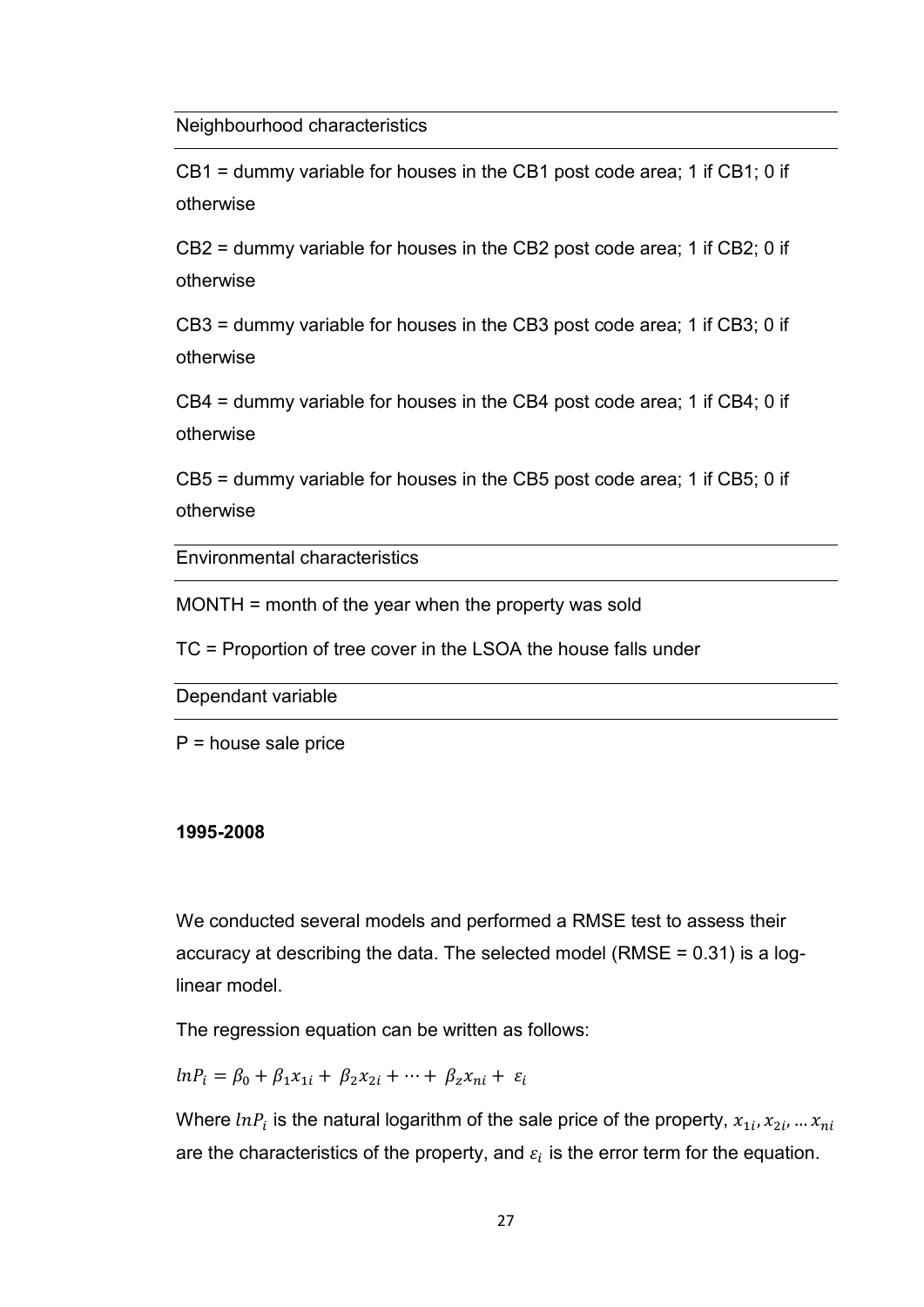Log-linear regressions are widely used for hedonic models. Log-linear hedonic models reduce the heteroskedasticity issues of the variables and can be used when there are reasons to assume that the relationship is not linear. Many studies have indicated that the relationship between tree cover and house price may not be linear; this can be due to the house buyers valuing nearby tree cover up to a point, after which it declines in value (Siriwardena et al., 2016), or because in reality, home buyers cannot treat individual housing attributes as discrete items from which they can pick and mix until the desired combination of characteristics is found (Kong, Yin & Nakagoshi, 2007).The log-linear model has been used successfully by the ONS to estimate the average value of blue and green spaces in relation to average house prices in the UK (Anderson, 2018) and in cases where data on house properties was incomplete (Sander, Polasky & Haight, 2010).

#### **2009-2019**

There were 2375 records for the years 2009-2019. This dataset had different skewness indicators from years 1995-2008. Floorspace, plot size and the dummy variable for detached house displayed severe positive skewness. Postcode areas CB2, CB3, CB4, and CB5 displayed severe positive skewness. House sale price also displayed severe positive skewness. In contrast to the 1995-20018 dataset, sale year, semi-detached house and tree canopy showed low to moderate skewness.

Since we cannot guarantee that the tree cover data collected in 2008 is valid for the 2009-2019 interval, this second regression model was developed for comparison in the evolution of house attributes and house prices after 2008. A log-linear model was tested, to keep consistent with the 1995-2008 model. The log-linear model yielded an  $R^2$  of 0.57, and a high RMSE. Other models were tested and their RMSE compared. A quadratic model was tested, but it did not improve the coefficient of determination. The dataset for this second interval showed higher variability so all the variables were standardised using the "scale" function in R. An OLS model was then used.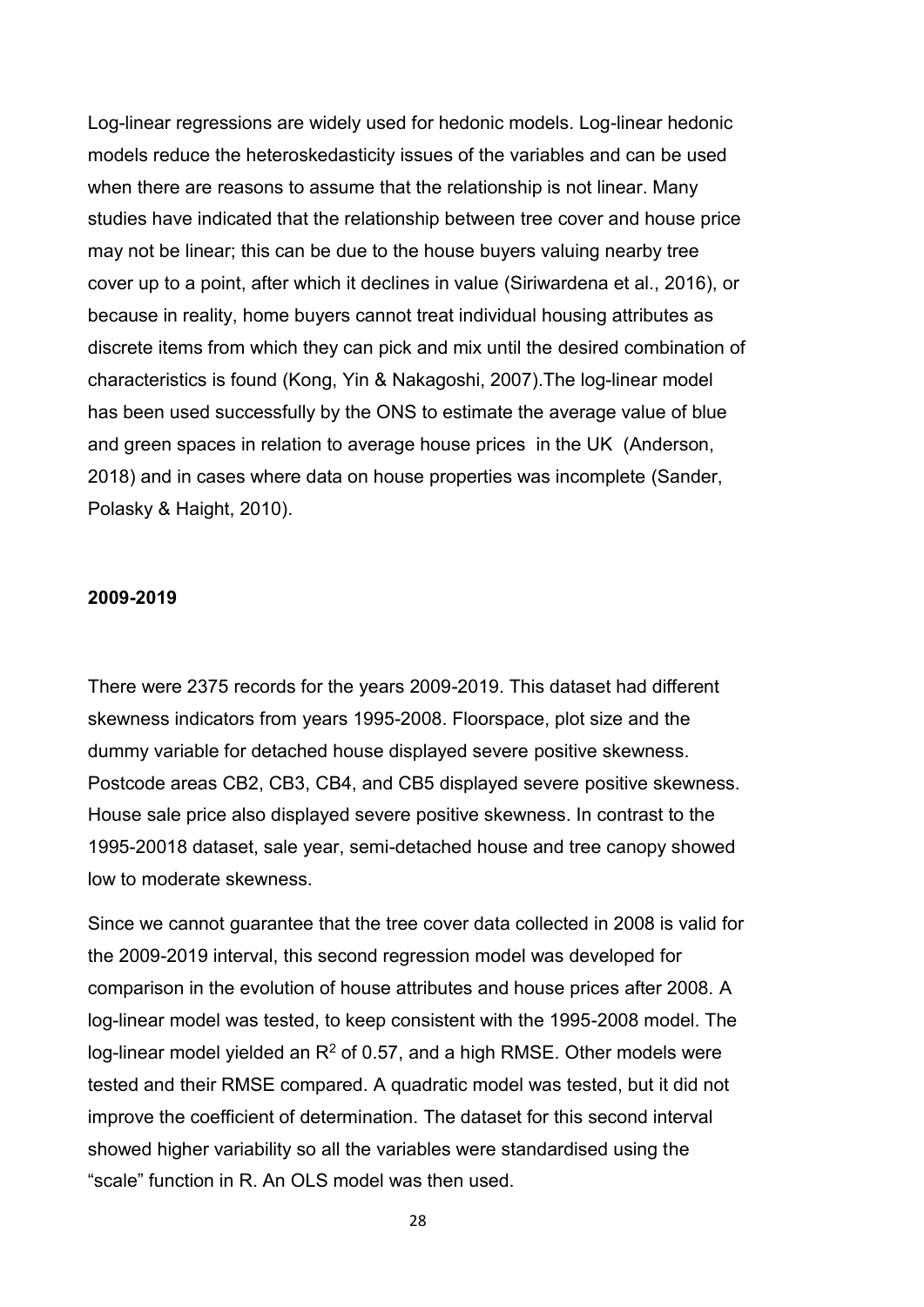The formula for this model can be written as follows:

$$
P_i = \beta_0 + \beta_1 x_{1i} + \beta_2 x_{2i} + \dots + \beta_z x_{ni} + \varepsilon_i
$$

With  $P_i$  – the standardised sale price variable,  $x_{1i}$ ,  $x_{2i}$ , ...  $x_{ni}$  the standardised values of the characteristics of the property, and  $\varepsilon_i$  the error term for the equation.

## CHAPTER 4: RESULTS AND ANALYSIS

### **4.1 The Index of Multiple Deprivation and the Tree Canopy**

The data points were first plotted in R, and a best-fit line was determined. The lowess function was used to fit a smooth curve through the data points in the scatterplot. This step was performed to help visualise the line of best fit for the data.

Then, a quadratic regression model was used to determine the regression function of the relationship for each domain with the domain of deprivation as the response variable and the tree canopy cover as the independent variable. Since LSOAs are designed to have similar numbers of people and households, controlling for population was not necessary for this model.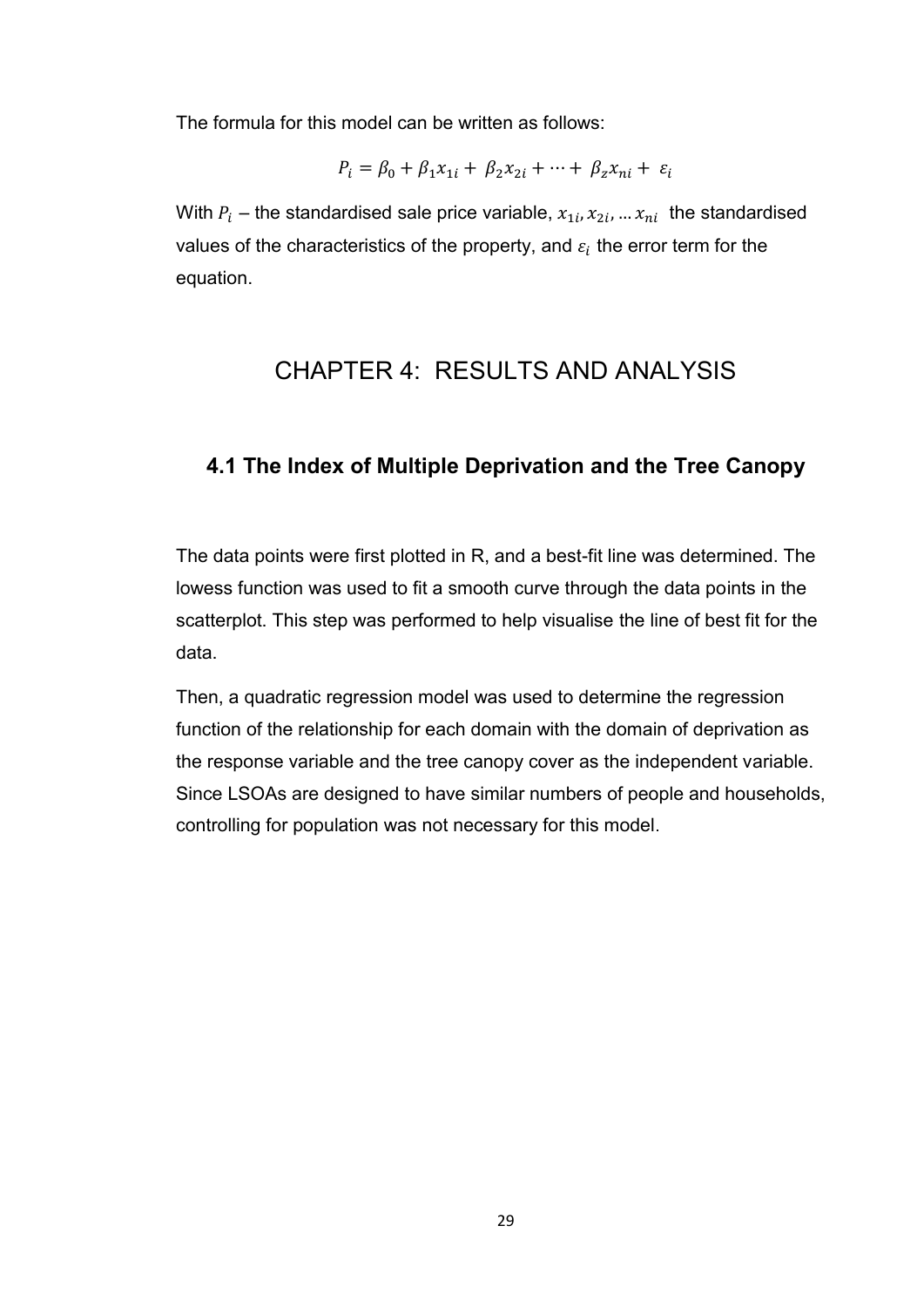| <b>Decile</b>                                             | DF               | <b>R-squared</b> | Residual<br><b>Standard</b><br>Error | <b>F</b> statistic | P-value  | <b>Reject Ho?</b> | <b>Explanation</b>                                                                          |
|-----------------------------------------------------------|------------------|------------------|--------------------------------------|--------------------|----------|-------------------|---------------------------------------------------------------------------------------------|
| <b>IMD</b>                                                | 2 and 66 0.1214  |                  | 2.174                                | 4.561              | 0.01396  | Yes               | Tree canopy cover is<br>associated with 12%<br>of the variation in<br>IMD.                  |
| Income<br><b>Deprivation</b>                              | 2 and 66 0.07565 |                  | 2.442                                | 2.701              | 0.07459  | No                | No relationship<br>between tree canopy<br>and income<br>deprivation found.                  |
| <b>Employment</b>                                         | 2 and 66 0.05439 |                  | 2.438                                | 1.898              | 0.1579   | No                | No relationship<br>between tree canopy<br>and employment<br>deprivation found.              |
| <b>Adult Skills</b><br>and Training<br><b>Deprivation</b> | 1 and 29 0.2104  |                  | 1.694                                | 7.727              | 0.009453 | Yes               | Tree canopy cover is<br>associated with 21%<br>of the variation in<br>adult skills.         |
| <b>Health</b>                                             | 2 and 66 0.03801 |                  | 2.531                                | 1.304              | 0.2784   | No                | No relationship<br>between tree canopy<br>and health<br>deprivation found.                  |
| Crime                                                     | 2 and 66 0.16    |                  | 2.09                                 | 6.35               | 0.003    | Yes               | Tree canopy cover is<br>associated with 16%<br>of the variation in<br>crime.                |
| <b>Barriers to</b><br>housing and<br>services             | 2 and 66 0.0068  |                  | 2.128                                | 0.2263             | 0.7981   | No                | No relationship<br>between tree canopy<br>and barriers to<br>housing and services<br>found. |
| Living<br><b>Environment</b><br><b>Deprivation</b>        | 2 and 66 0.0069  |                  | 1.731                                | 0.2289             | 0.7961   | No                | No relationship<br>between tree canopy<br>and living<br>environment<br>deprivation found.   |
| <b>IDACI</b>                                              | 2 and 66 0.0468  |                  | 2.614                                | 1.62               | 0.2057   | <b>No</b>         | No relationship<br>between tree canopy<br>and IDACI found.                                  |
| <b>IDAOPI</b>                                             | 2 and 66 0.05681 |                  | 2.493                                | 1.988              | 0.1452   | <b>No</b>         | No relationship<br>between tree canopy<br>and IDAOPI found.                                 |

*Table 1: Total domains regression results* 

The results indicate a significant positive correlation between tree canopy cover and IMD, Crime decile, and Adult Skills and Training Deprivation decile (Table1). This means that an increase in tree canopy was correlated with lower deprivation levels (higher decile number). The best fit line for the IMD and Crime dependent variables was provided by a quadratic model. Adult Skills and Training Deprivation was the only decile that was best described using a straight line, therefore a first order linear regression model was used in this case.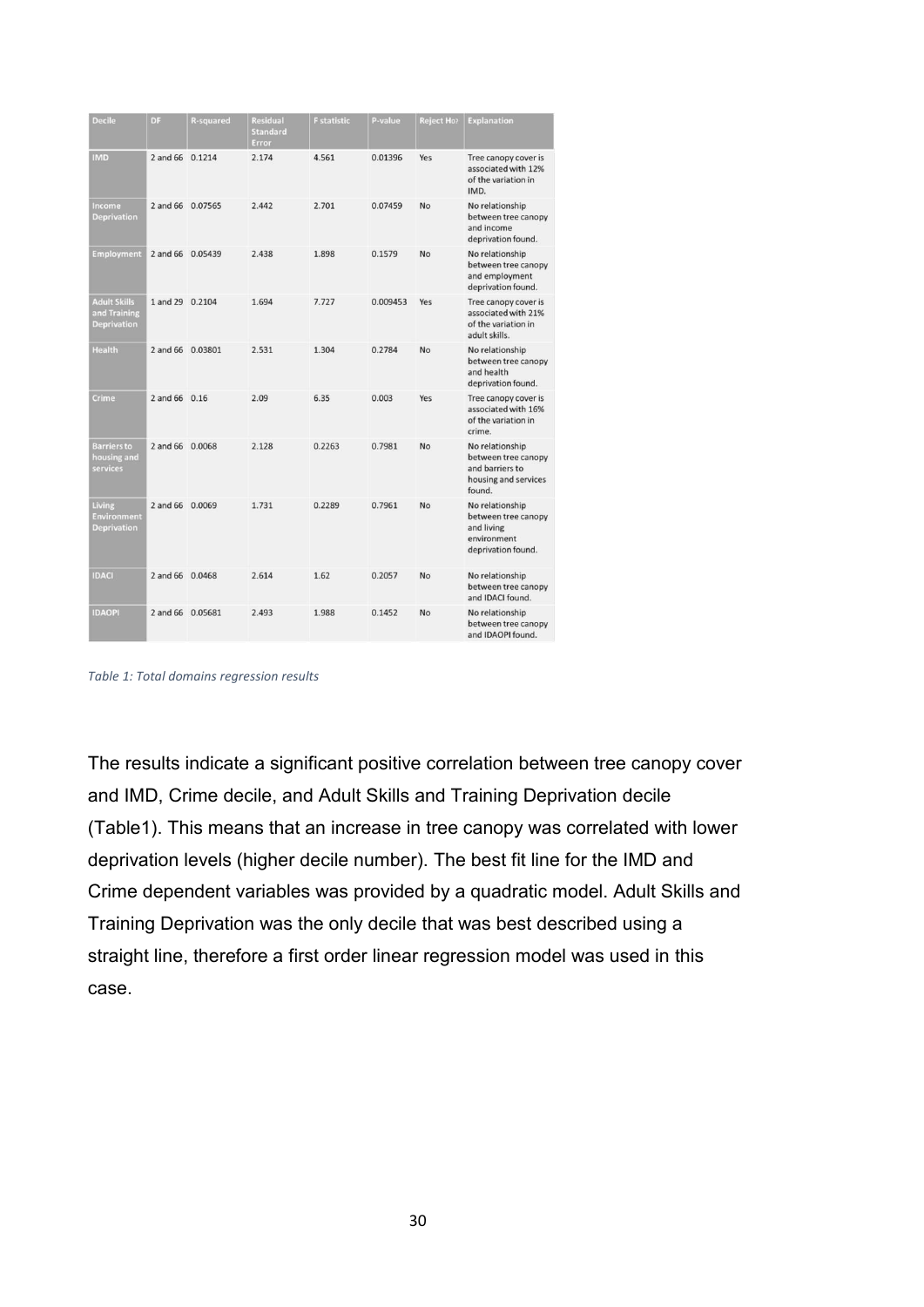

Figure 3: IMD Scatter Plot **Figure 4: Smoothened curve and regression line** 

### **Index of Multiple Deprivation**

Tree canopy cover is significantly associated (p=0.01) with 14% of the variation in IMD distribution across the LSOAs in Cambridge City.



*Figure 5: Crime Scatter Plot*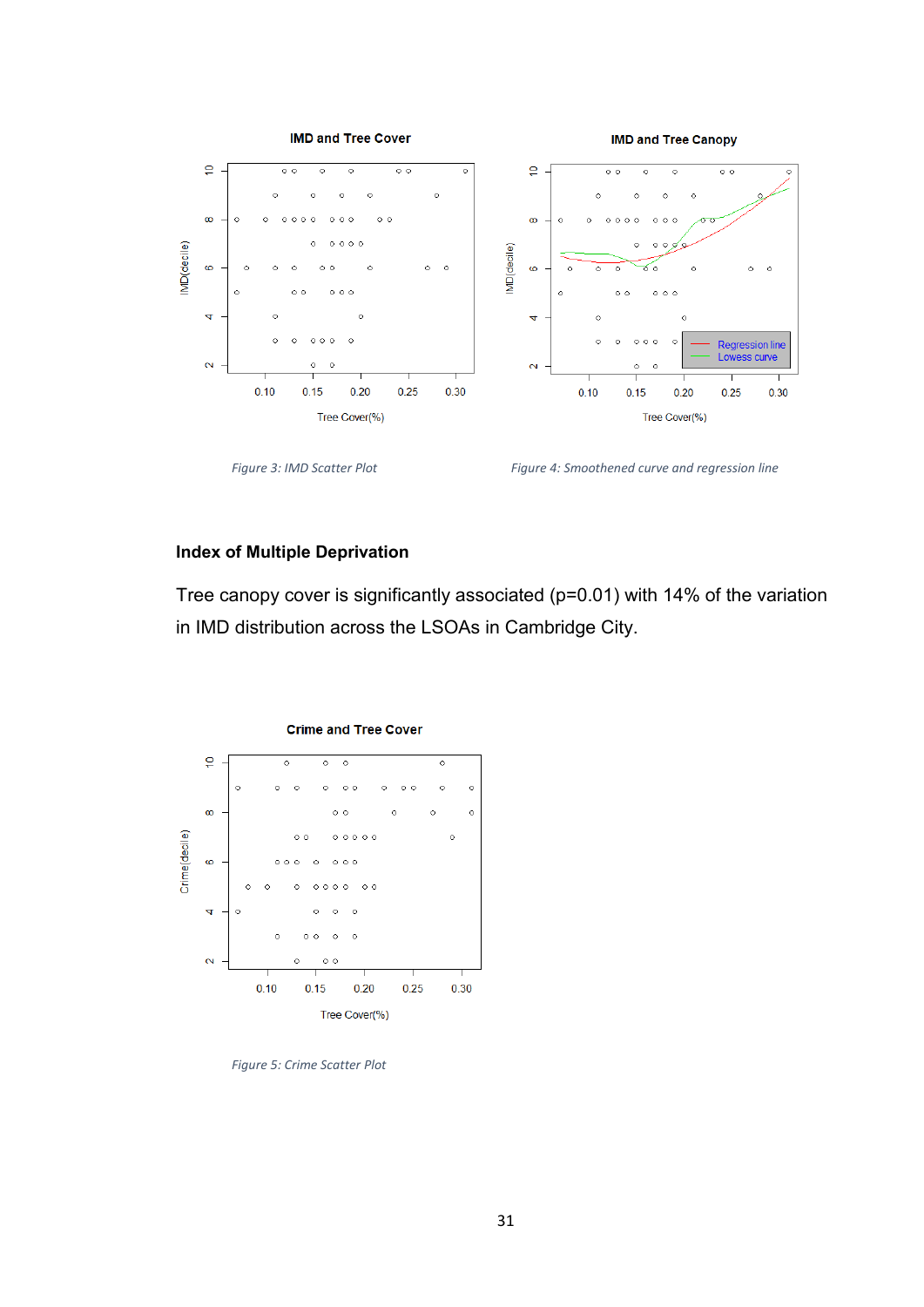

 *Figure 6: Smoothened curve and regression line* 

#### **Crime**

Tree canopy cover was found to be associated with 16% of variation in crime deciles in Cambridge City (p=0.003).

#### **Adult Skills and Training Deprivation**

The Adult Skills domain showed the strongest relationship with tree canopy cover in the study. Tree canopy cover is significantly correlated (p=0.009) with 21% of the variation in adult skills deprivation across all the LSOAs in Cambridge City. The data relating to decile 10 was removed from the scatterplot, as it was affecting the normal distribution of the data.

After removing the data points for decile 10, 30 data points were left, corresponding to deciles 4 to 9.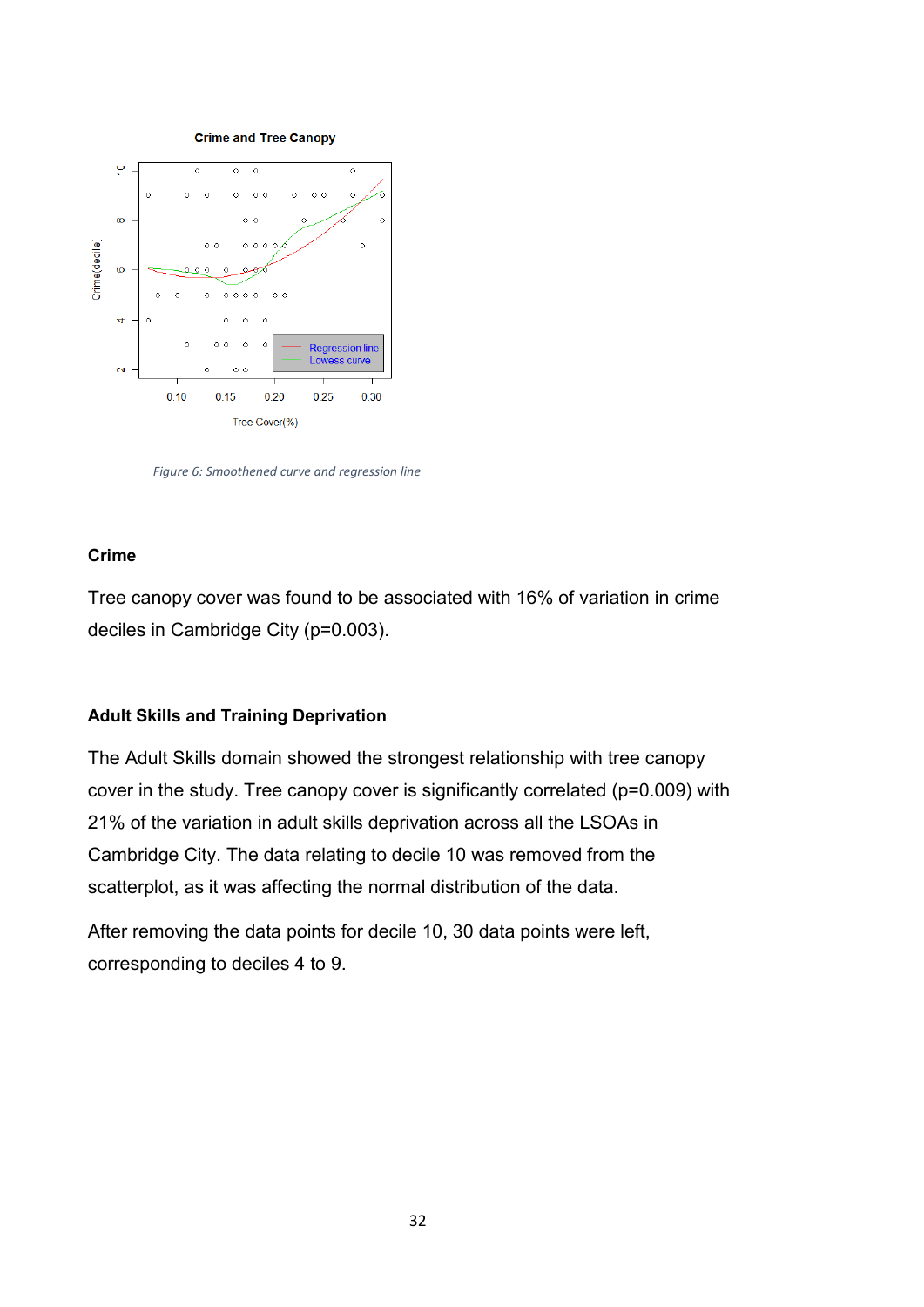

 *Figure 7:Scatter plot with all deciles Figure 8: Scatter plot with decile 10 removed* 

Figure 5 illustrates the distribution of adult skills deprivation in relation to tree canopy cover, while Figure 6 shows the distribution after decile 10 -the least adult skills deprived- here interpreted as the highest educated- was removed.

The line of best fit in for this scatterplot was a first order linear regression line (Figure 7).



*Figure 9: Adult Skills and tree canopy regression line*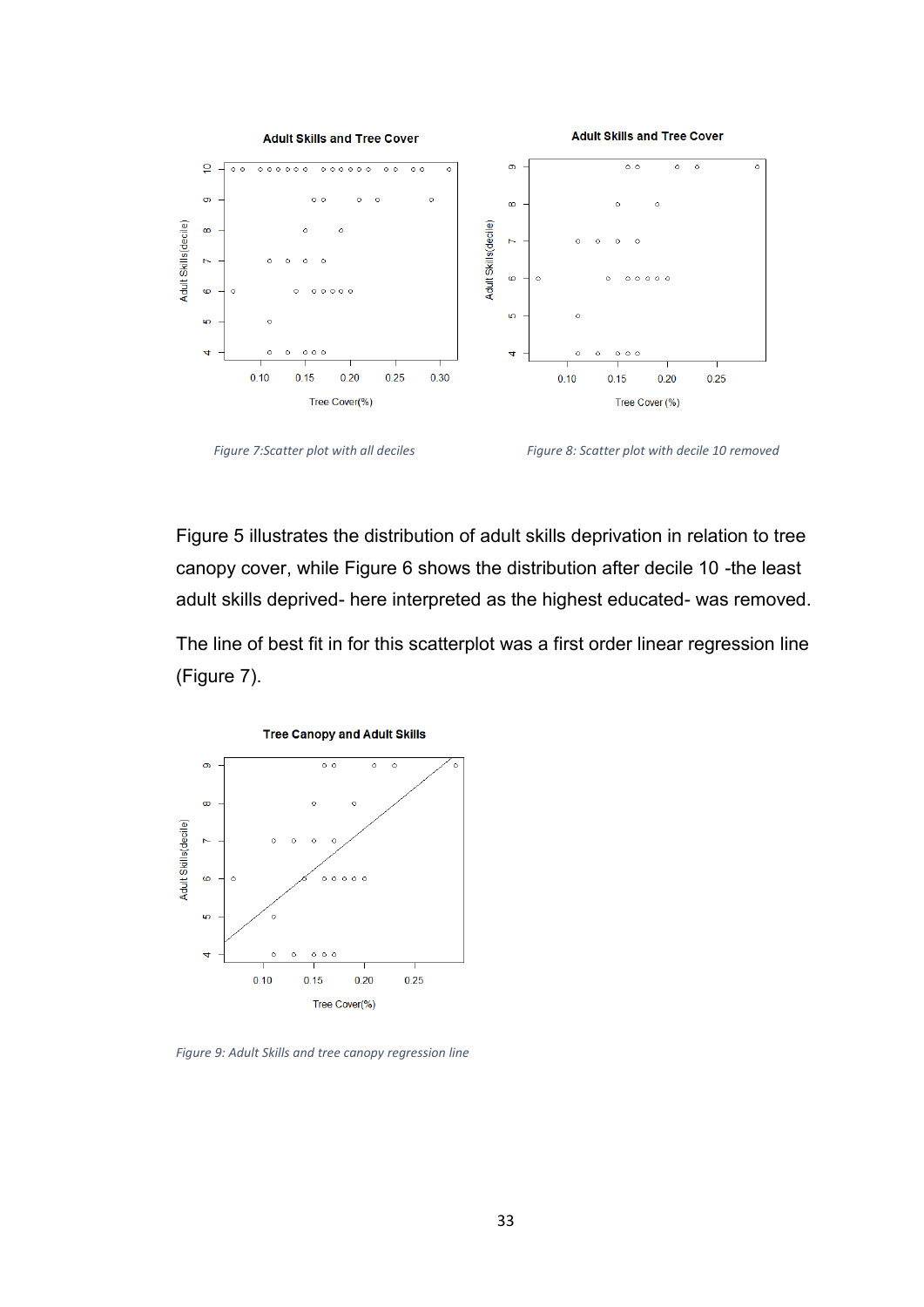## **4.2 Hedonic Regression**

#### **1995-2008**

Our model accounts for 69% ( $R^2$  = 0.69) of the variation in housing price ( $p$  < 0.001). The variables with the highest explanatory power were the floor space, the type of building, postcode area and canopy cover. Increases in floorspace were associated with higher house sale price. A sale date closer to 2008 was associated with a higher sale price. Semi-detached houses were negatively correlated with house sale price. Postcode areas CB2 and CB3 were both positively correlated with higher house price. Tree cover was positively correlated with a higher house price.

| Estimate Std. Error t value $Pr(>\vert t \vert)$ |                                                               |  |  |  |  |  |  |
|--------------------------------------------------|---------------------------------------------------------------|--|--|--|--|--|--|
|                                                  | Estimate Std. Error t value $Pr(>\vert t \vert)$              |  |  |  |  |  |  |
|                                                  | $(Intercept) -1.213e+03 6.454e+01 -18.798 < 2e-16$ ***        |  |  |  |  |  |  |
| <b>BD</b>                                        | 4.172e-02 2.281e-02 1.829 0.06790.                            |  |  |  |  |  |  |
| <b>FLOORSP</b>                                   | $7.942e-01$ 5.542e-02 14.329 < 2e-16 ***                      |  |  |  |  |  |  |
| <b>PLOTSZ</b>                                    | 2.249e-02  2.022e-02  1.112  0.26647                          |  |  |  |  |  |  |
| <b>AGE</b>                                       | 3.009e-04 2.932e-04 1.026 0.30525                             |  |  |  |  |  |  |
| <b>SY</b>                                        | $1.604e+02$ 8.495e+00 18.877 < 2e-16 ***                      |  |  |  |  |  |  |
| S                                                | $-1.403e-01$ 3.258e-02 -4.306 1.94e-05 ***                    |  |  |  |  |  |  |
| D                                                | 4.035e-02  4.833e-02  0.835  0.40410                          |  |  |  |  |  |  |
| CB1                                              | 1.514e-02  4.680e-02  0.323  0.74647                          |  |  |  |  |  |  |
| CB2                                              | $1.864e-01$ 5.666e-02 3.289 0.00106 **                        |  |  |  |  |  |  |
| CB <sub>3</sub>                                  | 2.101e-01 7.701e-02 2.728 0.00656 **                          |  |  |  |  |  |  |
| CB4                                              | $-8.933e-02$ 4.981e-02 -1.793 0.07341.                        |  |  |  |  |  |  |
|                                                  | MONTH 5.423e-03 3.920e-03 1.383 0.16704                       |  |  |  |  |  |  |
| <b>TC</b>                                        | $1.428e-01$ 5.132e-02 2.782 0.00557 **                        |  |  |  |  |  |  |
|                                                  | Signif. codes: 0 '***' 0.001 '**' 0.01 '*' 0.05 '.' 0.1 ' ' 1 |  |  |  |  |  |  |
|                                                  | Residual standard error: 0.314 on 602 degrees of freedom      |  |  |  |  |  |  |
|                                                  | Multiple R-squared: 0.6932, Adjusted R-squared: 0.6866        |  |  |  |  |  |  |
|                                                  | F-statistic: $104.6$ on 13 and 602 DF, p-value: < 2.2e-16     |  |  |  |  |  |  |

*Figure 10: Hedonic regression results for years 1995-2008*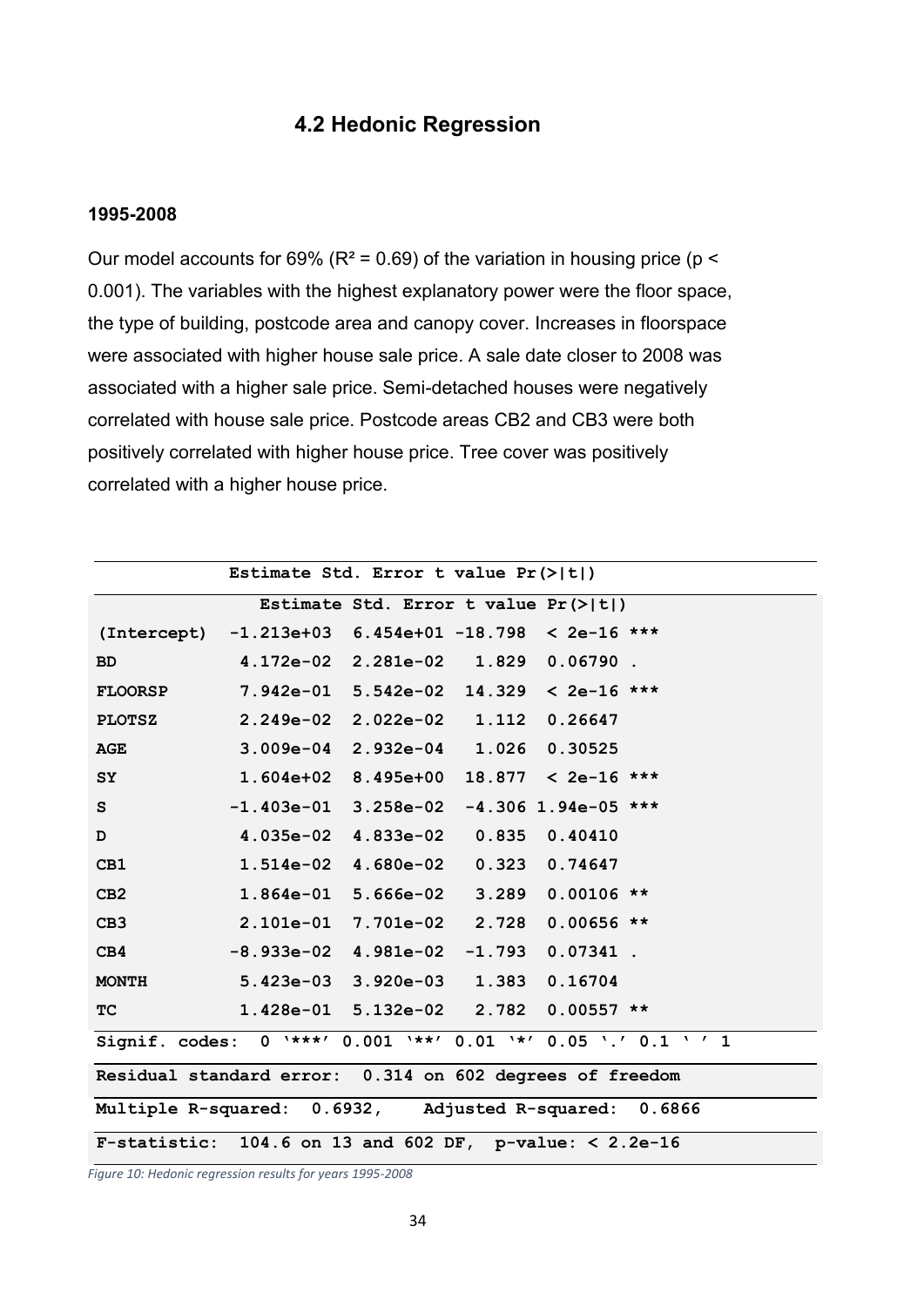The number of bedrooms showed no significant correlation with house price. The age of the building showed no significant correlation with house price.

The type of house was significantly correlated with house price. Due to multicollinearity associated with the high number of dummy variables, terraced house (T) was held as a constant while detached (D) and semi-detached (S) house sales were assessed against it. Semi-detached houses were significantly negatively correlated with house price.

A similar treatment was applied to postcode areas. CB5 was taken as reference, while all the other postcode areas were assessed against it. CB1 showed no significant correlation with house price. CB2 showed significant positive correlation with sale price. CB3 postcode area showed significant positive correlation with house price. CB4 showed no significant correlation with house price.

No significant correlation was found between house sale price and the month of the year when the transaction was registered.

Tree cover shows a positive correlation with house price. In the log-linear regression model, the coefficients represent the elasticity of price with respect to change in the presence and quantity of the variable. For tree cover, this means that for a 1% increase in tree cover in a 50ha area around the property we expect to see a 1.4% increase in the house price while all the other characteristics are held constant. For an average price of £271,188, a 1% increase in tree cover we can expect an increase in house sale price of £3,796.63.

We tested for correlation between the independent variables in our model using a Variance Inflation Factors (VIF) test in R. Conventionally, an VIF score above 5 indicates critical correlation between variables. A score of 1 indicates no correlation, and a VIF between 1 and 5 shows moderate correlation. The values indicated that some moderate correlation existed between some variables, but not high enough to use corrective measures.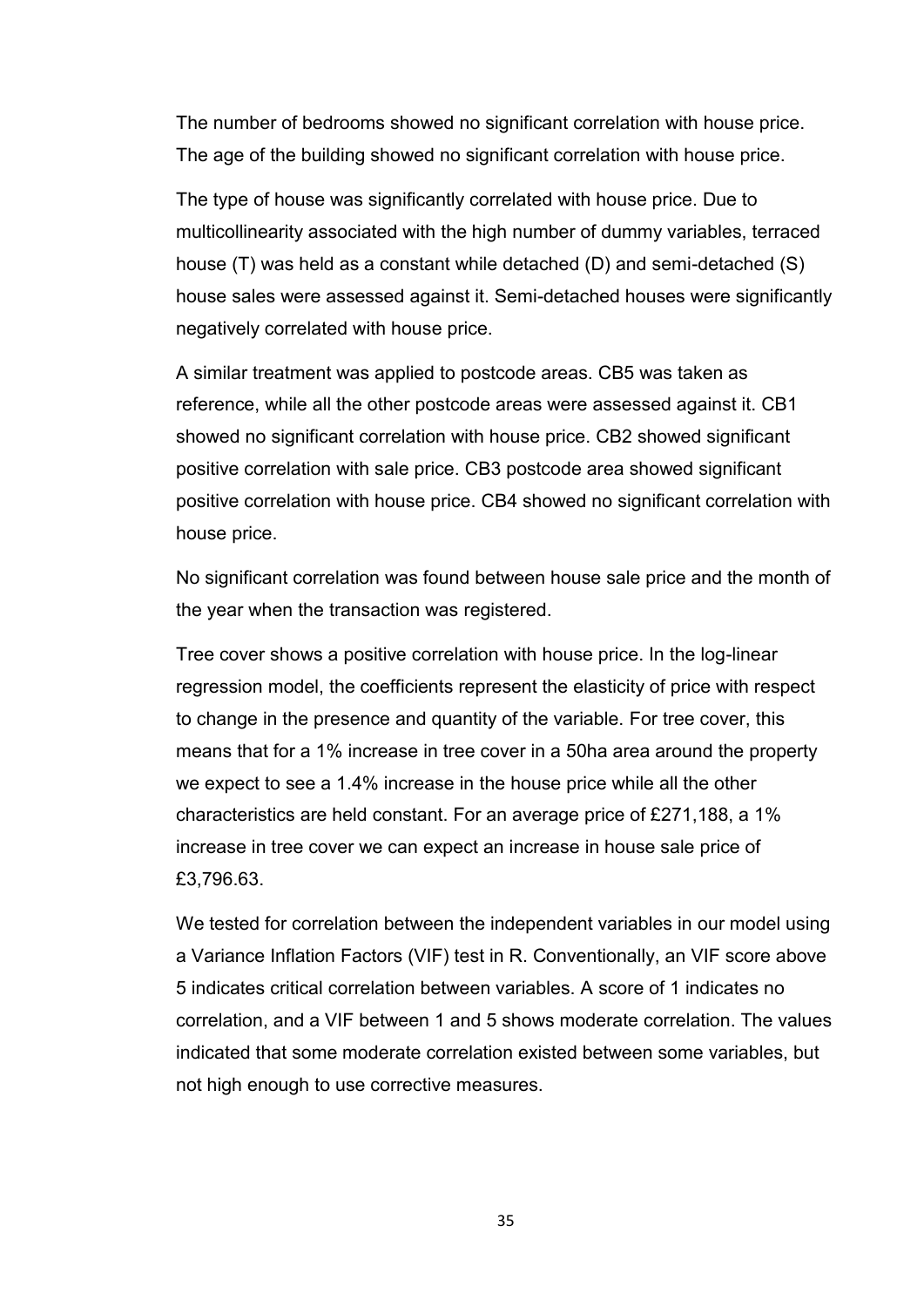The VIF scores for age of the building, sale year, month of the year, and tree canopy showed no collinearity. All other variables showed low or moderate collinearity.

| Variable        | <b>VIF</b> |
|-----------------|------------|
| <b>BD</b>       | 2.401332   |
| <b>FLOORSP</b>  | 2.552909   |
| <b>PLOTSZ</b>   | 1.393471   |
| <b>AGE</b>      | 1.066979   |
| <b>SY</b>       | 1.097483   |
| S               | 1.376098   |
| D               | 1.358730   |
| CB1             | 3.383825   |
| CB2             | 2.432437   |
| CB <sub>3</sub> | 1.716465   |
| CB4             | 3.062845   |
| <b>MONTH</b>    | 1.048418   |
| <b>TC</b>       | 1.196544   |

*Figure 11:VIF values for collinearity. <1 insignificant, 1-5 moderate, >5 high*

#### **2009-2019**

The OLS model using standardised data for this interval accounted for 70% of variation ( $R^2$  = 0.70, p < 0.001). The variables with the highest explanatory power were floorspace, plot size, age of the building at the time of the purchase, sale year and the post code area.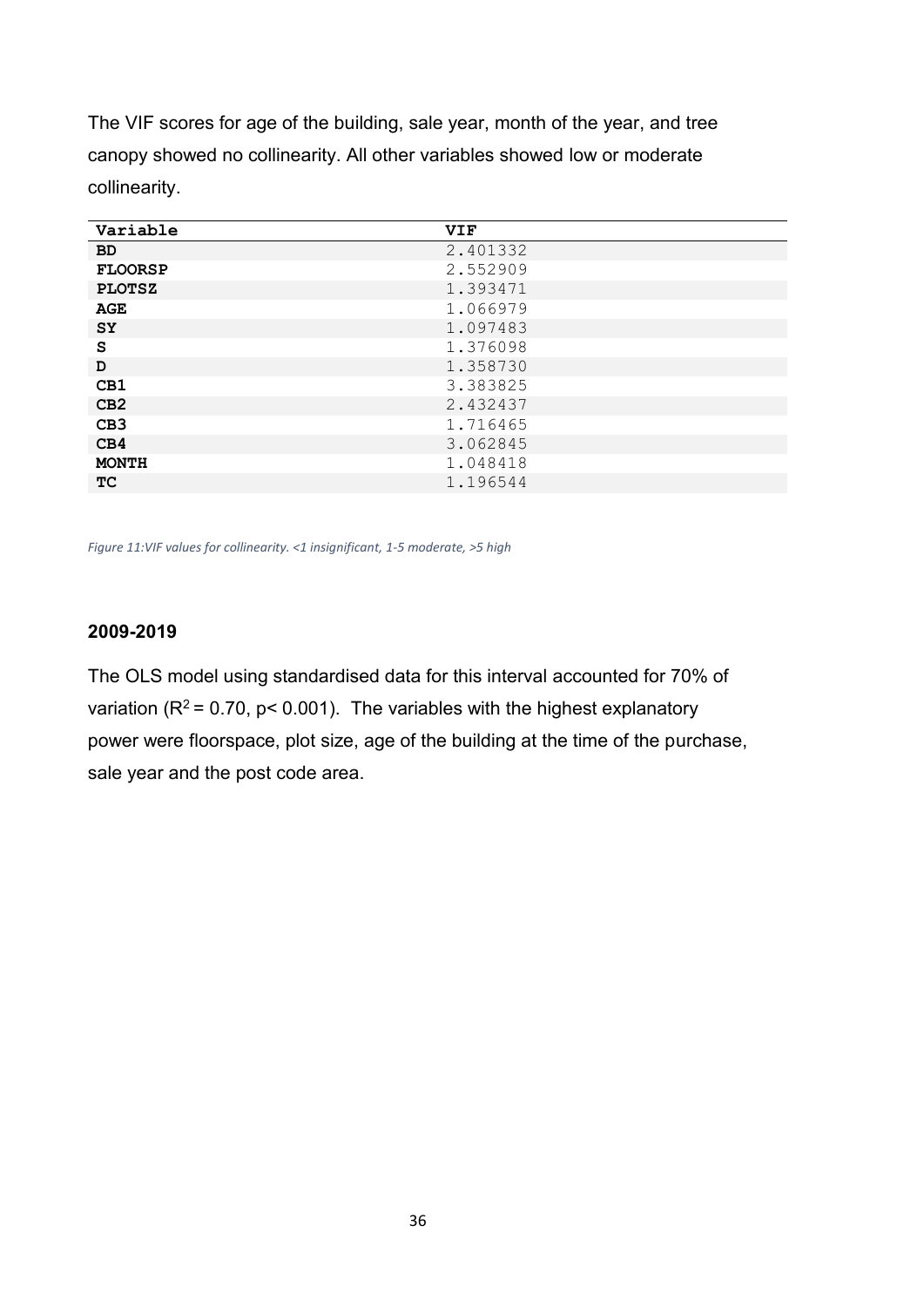|                 | Estimate Std. Error t value $Pr(>\vert t \vert)$             |                                            |          |                     |                                                |  |  |
|-----------------|--------------------------------------------------------------|--------------------------------------------|----------|---------------------|------------------------------------------------|--|--|
| (Intercept)     | -2.572e-15                                                   | $1.112e-02$ 0.000                          |          | 1,00000             |                                                |  |  |
| <b>BD</b>       | $-8.115e-02$ 1.667e-02 $-4.869$ 1.20e-06 ***                 |                                            |          |                     |                                                |  |  |
| <b>FLOORSP</b>  |                                                              | $7.735e-01$ 1.755e-02 44.064 < 2e-16 ***   |          |                     |                                                |  |  |
| <b>PLOTSZ</b>   | $1.375e-01$                                                  | $1.286e-02$ 10.698 < 2e-16 ***             |          |                     |                                                |  |  |
| <b>AGE</b>      |                                                              | $1.043e-01$ $1.318e-02$ 7.915 3.76e-15 *** |          |                     |                                                |  |  |
| <b>SY</b>       | $-1.433e-01$ 1.121e-02 -12.786 < 2e-16 ***                   |                                            |          |                     |                                                |  |  |
| S.              |                                                              |                                            | $-2.662$ | $0.00783$ **        |                                                |  |  |
| D               | 7.873e-03 1.317e-02 0.598 0.55003                            |                                            |          |                     |                                                |  |  |
| CB1             | 4.177e-02 2.172e-02                                          |                                            | 1.923    | $0.05462$ .         |                                                |  |  |
| CB2             | 1.332e-01 1.981e-02 6.721 2.26e-11 ***                       |                                            |          |                     |                                                |  |  |
| CB <sub>3</sub> | $1.038e-01$ $1.445e-02$ $7.183$ $9.11e-13$ ***               |                                            |          |                     |                                                |  |  |
| CB4             | $-9.101e-03$ $1.992e-02$ $-0.457$                            |                                            |          | 0.64780             |                                                |  |  |
| <b>MONTH</b>    | $-1.752e-02$ $1.127e-02$ $-1.554$                            |                                            |          | 0.12034             |                                                |  |  |
| TC.             |                                                              |                                            | 1.460    | 0.14446             |                                                |  |  |
| Signif. codes:  | $0$ '***'                                                    |                                            |          |                     | $0.001$ '**' $0.01$ '*' $0.05$ '.' $0.1$ ' ' 1 |  |  |
|                 | Residual standard error: 0.5419 on 2361 degrees of freedom   |                                            |          |                     |                                                |  |  |
|                 | Multiple R-squared: 0.708,                                   |                                            |          | Adjusted R-squared: | 0.7064                                         |  |  |
|                 | F-statistic: $440.3$ on 13 and 2361 DF, p-value: $< 2.2e-16$ |                                            |          |                     |                                                |  |  |

*Figure 12: Hedonic regression results for years 2009-2019*

No significant correlation between tree cover and month of the year was found in this model.

The tree canopy had a low VIF score, indicating that no correlation existed between tree canopy and other variables. The VIF scores for number of bedrooms and floor space indicate that some moderate correlation is present.

Tree cover, age, sale year, and month of the year showed little to no correlation with the other variables.

Postcodes CB1, CB2, and CB4 showed moderate correlation with other variables.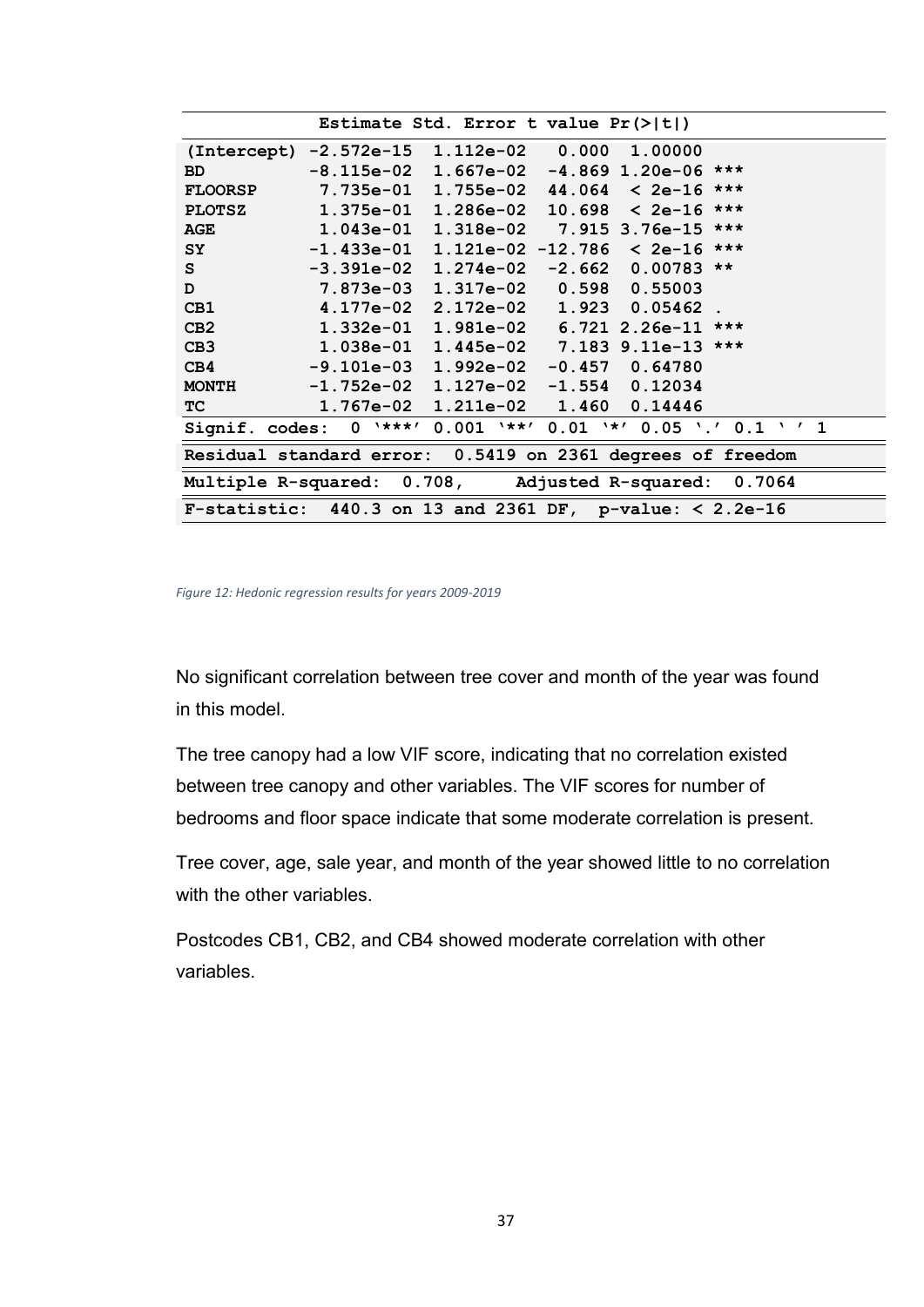| Variable        | <b>VIF</b> |
|-----------------|------------|
| <b>BD</b>       | 2.364531   |
| <b>FLOORSP</b>  | 2.643819   |
| <b>PLOTSZ</b>   | 1.387896   |
| <b>AGE</b>      | 1.381896   |
| <b>SY</b>       | 1.014580   |
| S               | 1.409575   |
| D               | 1.423378   |
| CB1             | 3.817653   |
| CB2             | 3.173568   |
| CB <sub>3</sub> | 1.687792   |
| CB4             | 3.210269   |
| <b>MONTH</b>    | 1.025697   |
| <b>TC</b>       | 1.176449   |

*Figure 13:VIF values for collinearity. <1 insignificant, 1-5 moderate, >5 high*

## CHAPTER 5: DISCUSSION

## **5.1 Results and Implications**

#### **5.1.1 The Index of Multiple Deprivation**

The IMD combines information from 7 domains to produce an overall relative measure of deprivation. Our model found a significant positive correlation between tree cover and the IMD. This means that as tree cover increases, social deprivation is expected to decrease. These findings are consistent with other studies looking at IMD and canopy cover using a t-test method(Deeney, Turner & Sydenham, 2017; Goodenough et al., 2018).. Research in Plymouth and Wycombe using t-test methods showed a general trend towards a decrease in deprivation levels as tree cover increased.

Some limitations arise from using the IMD and its domains as variables in our model: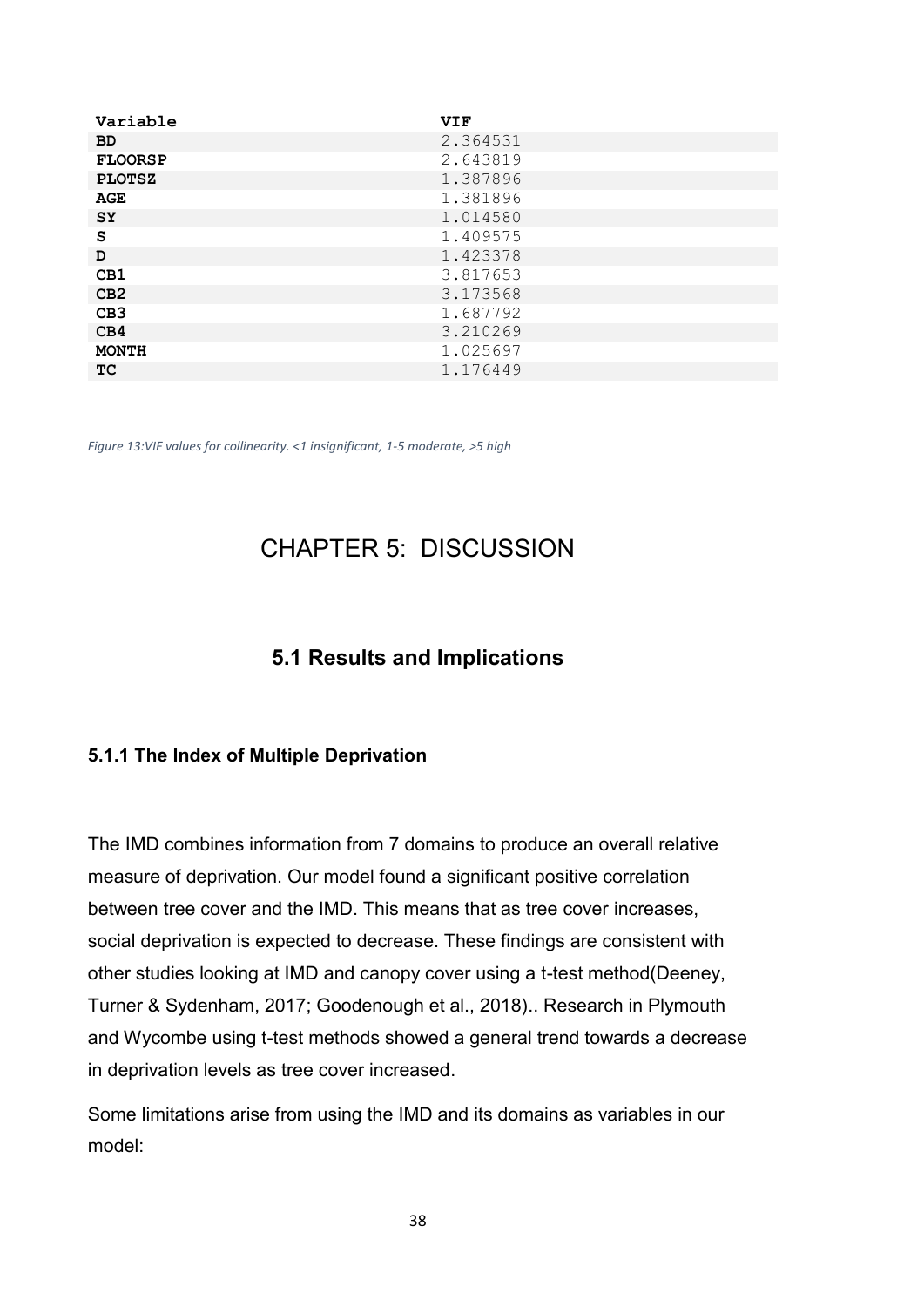- i. The IMD is a relative measure of deprivation, not an absolute one. This means that the scores do not relate straightforwardly to the proportion of the population experiencing deprivation. For instance, an area with a score of 40 on the IMD is not necessarily twice as deprived as an area with a score of 20.
- ii. Due to low  $R^2$  values, which are characteristic of studies involving human behaviour, the results of this regression analysis can only indicate correlation. A causal relationship cannot be confidently established between tree canopy and social deprivation. However, there are substantial numbers of reliable research findings that align with and can substantiate our findings.
- iii. Our data sample was limited to 69 LSOAs to align with the administrative boundaries of the city. A clearer pattern may be possible with a bigger sample size.

#### **5.1.2 Crime**

The Crime domain measures the risk of personal and material victimisation at local level (Smith et al., 2015). It is comprised of 4 indicators: 1) violence: the rate of violence per 1,000 at-risk population, 2) burglary: the rate of burglary per 1,000 at-risk properties, 3) theft: the rate of theft per 1,000 at-risk population, 4) criminal damage: the rate of criminal damage per 1,000 at-risk population.

Our results are consistent with findings from other urban contexts. A significant negative correlation between tree canopy cover and the crime domain has been found in previous studies in Plymouth and Wycombe (Deeney, Turner & Sydenham, 2017; Goodenough et al., 2018). A study using a spatial correlation model in Chicago found a significant negative correlation between tree canopy and assault, battery, robbery, and narcotics after accounting for potential confounding socioeconomic variables (Schusler et al., 2018). Tree canopy cover has been shown to be associated with lower rates of both violent and property crime. A study in New Haven, Connecticut showed that a 10%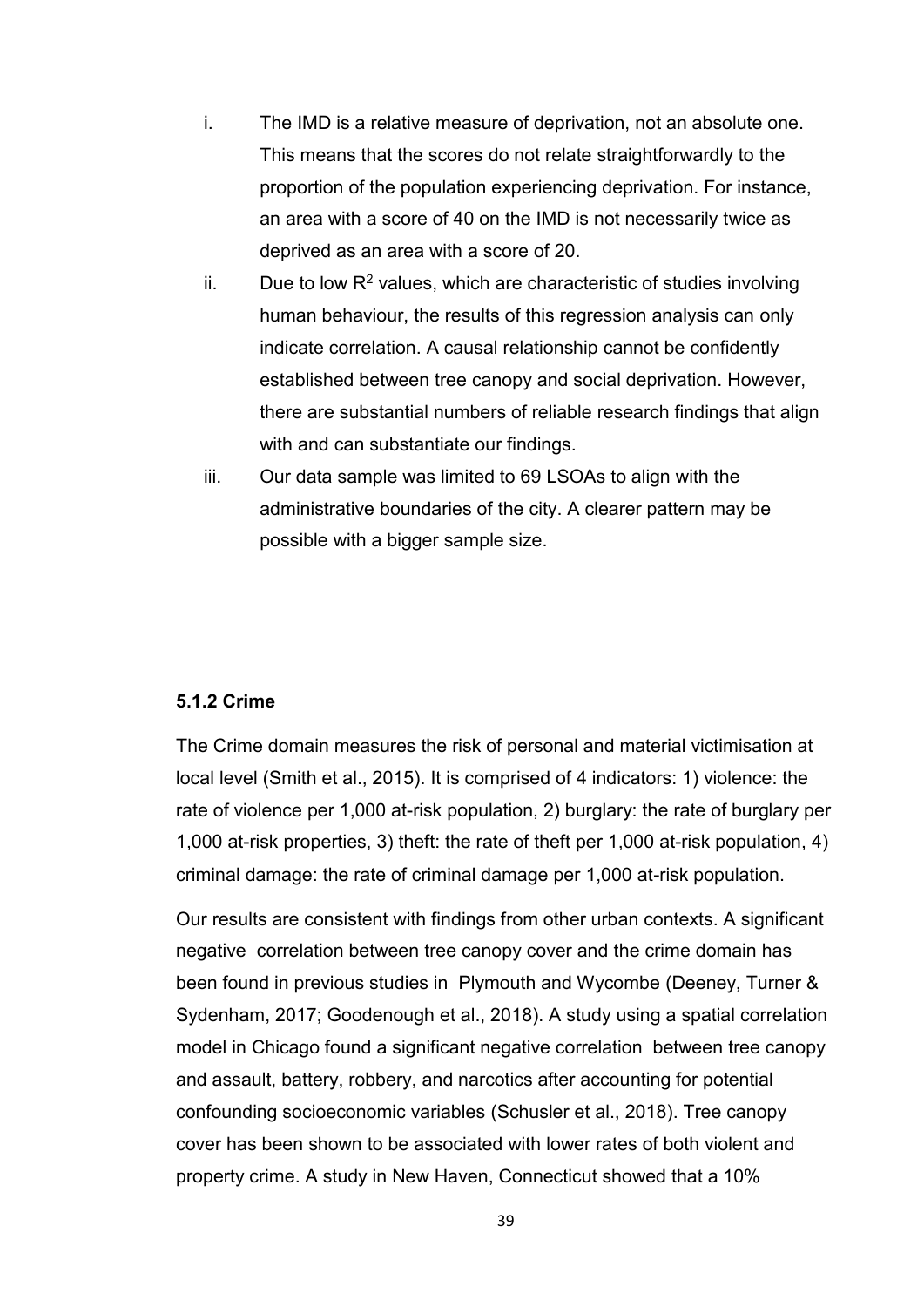increase in tree canopy cover was associated with a 15% decrease in violent crime and 14% decrease in property crime (Gilstad-Hayden et al., 2015). New Haven is a mid-sized university city of comparable size and population to Cambridge. The study used spatial analysis methods to assess the associations between tree canopy cover and violent (murder, rape, robbery and assault), property (burglary, theft, motor vehicle theft and arson) and total (violent + property) crimes(Gilstad-Hayden et al., 2015). Their findings indicate a strong association between higher canopy cover and lower rates of violent, property and total crime and independent of educational attainment, median household income, socio-demographic factors, population density, vacancies and irrespective of proximity to high-crime areas(Gilstad-Hayden et al., 2015). This means that increased canopy cover is correlated with lower levels of crime across all socio-economic, demographic, and income groups.

Some explanations put forward are that trees draw more urban residents to spend time outdoors, therefore increasing the "eyes on the street" surveillance, strengthen social cohesion among neighbours, and discourage criminals by indicating that residents will intervene for each other (Schusler et al., 2018).

A UK-wide study using quantitative spatial statistical methods and qualitative interview analysis assessed the relationship between contact with nature, social cohesion, and crime across different geographical areas and demographic groups (Weinstein et al., 2015). Their work draws on a randomly selected sample from a large cohort and weighted to be nationally representative and ward-level greenspace data. Their findings indicate that 8% of the variability in community cohesion could be explained by subjective experiences of local nature, while individual predictors such as income, gender, age and education together accounted for only 3% of independent variance (Weinstein et al., 2015). Therefore, greenspace can potentially influence social cohesion more than social predictors like income, gender, age, and education levels.

Further research in Cambridge could use a similar approach to analyse the relationship between tree canopy, reported social cohesion and crime statistics at city level. Next steps in research in the area could include longitudinal studies that follow the relationship between canopy cover and crime over time, as well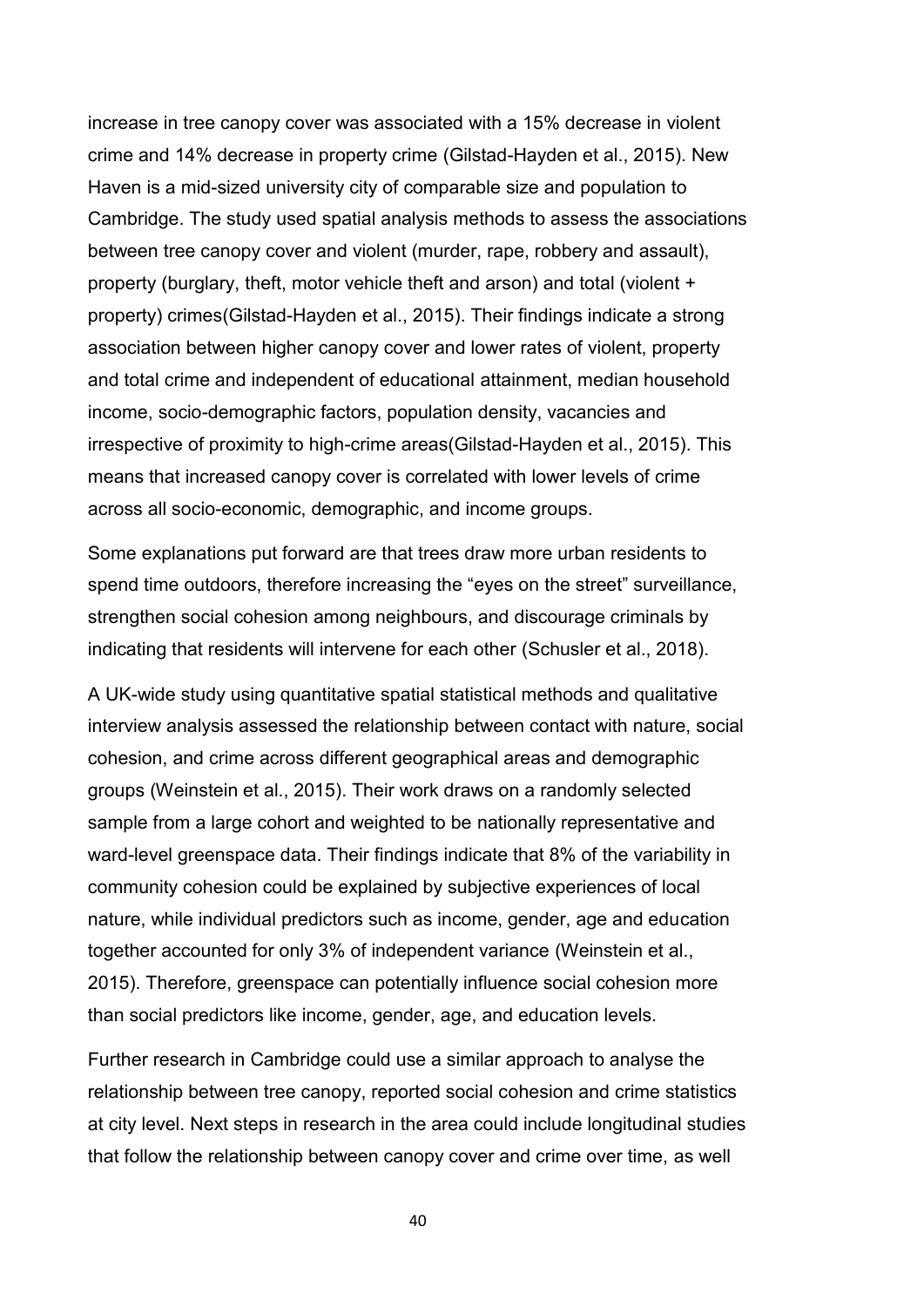as studies that look at the residents' use and perception of their neighbourhood and workplace trees and greenspace. This would clarify the relationship between trees and crime and the pathways that lead to negative correlations across different geographies and demographic groups.

#### **5.1.3 Adults Skills and Training Domain**

The decision to remove data related to the  $10<sup>th</sup>$  decile of this domain from the analysis was motivated by the context of Cambridge as a university city. What can be seen in the plot is that the highest educated are distributed evenly across all levels of tree canopy cover, which in this context can be interpreted as PhD or Post-Doctoral students who would temporarily live in any area of the city. This assumption was strengthened by the fact that this treatment did not have a similar effect on any other domain.

The Education, Skills and Training Deprivation Domain measures the lack of attainment and skill in the local population (Smith et al., 2015). It is composed of two sub-domains: one measuring education, skills, and training in children and young people and one in adults. A regression analysis was performed for the domain as a whole, as well as for the two sub-domains. These were created to represent the 'flow' and 'stock' of educational disadvantage within an area, where the 'children and young people' sub-domain measures the attainment of qualifications and associated measures ('flow'), and the 'skills' sub-domain measures the lack of qualifications in the resident working-age adult population ('stock') (Smith et al., 2015).

The Adult skills sub-domain is composed of 2 indicators: 1) the proportion of working-age adults with no or low qualifications (women aged 25 to 59 and men aged 25 to 64) and 2) English language proficiency: the proportion of workingage adults who cannot speak English or cannot speak English well (women aged 25 to 59 and men aged 25 to 64). The Adult Skills sub-domain uses the proportion of adults with no or low qualifications and/ or lack of English language proficiency for indicators, with no other combination within the sub-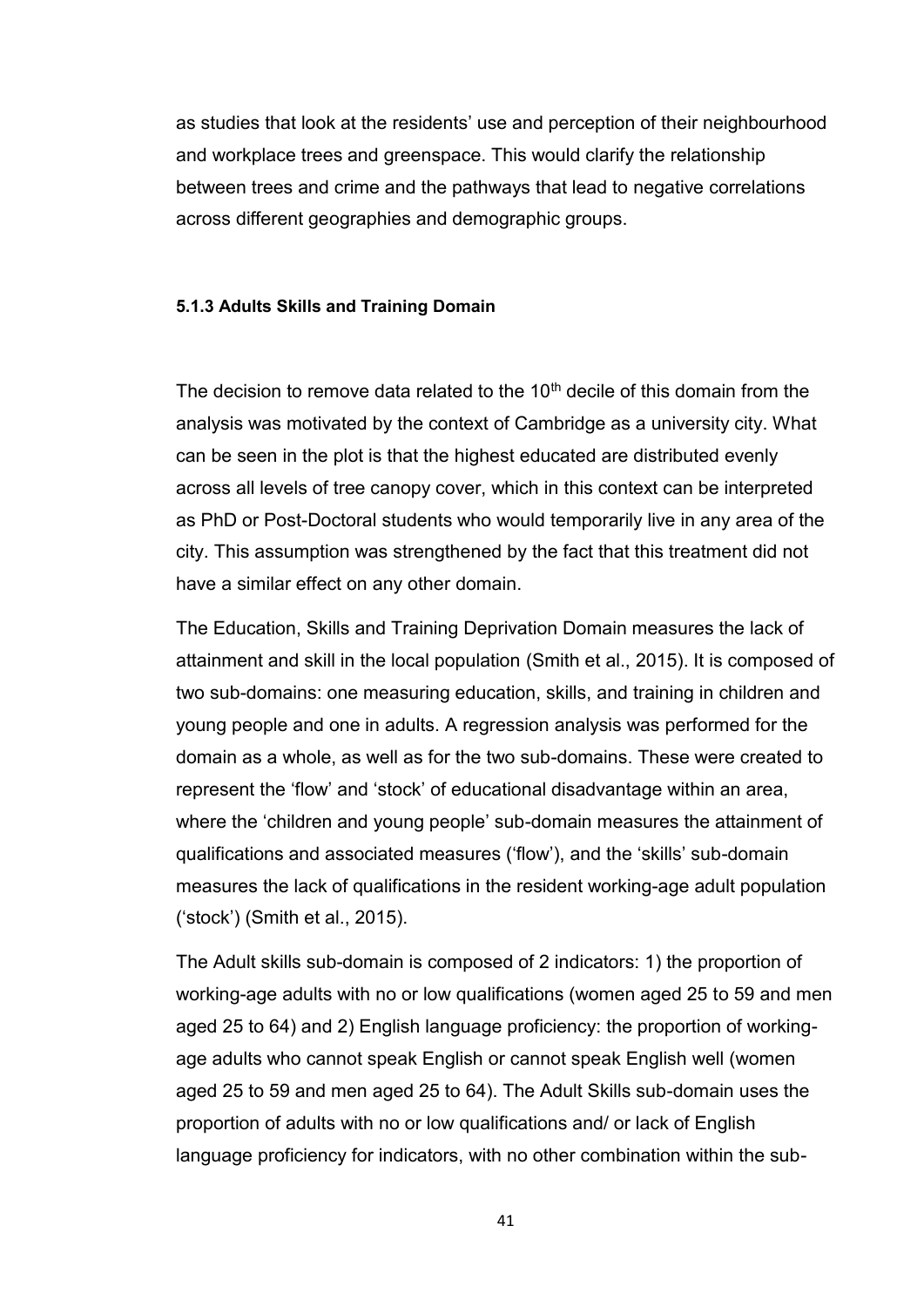domain (Smith et al., 2015). This means that the indicators for this subdomain relate directly to the proportion of adults experiencing skills deprivation within a given LSOA.

It is surprising that our model showed a significant correlation between tree canopy and the adult skills sub-domain, yet not the Education, Skills and Training domain as a whole, or the children and young people sub-domain. Some explanations may arise from how the domain is weighted and the sample size in our study. Our results in this domain do not fully align with existing research in the UK. A correlation was previously found between canopy cover and educational attainment in Wycombe using GCSE achievement measures and the number of pupils achieving the expected level in each of the 17 early learning goals at Middle layer Super Output Areas (MSOA) scale (Goodenough et al., 2018). This indicates that a larger sample size may yield a better correlation model and that the children and young people sub-domain indicators may not have been suited for the purposes of this study.

There are, however, characteristics specific to Cambridge that can influence the relationship observed between canopy cover and adult skills deprivation. A report from the think tank Centre for Cities placed Cambridge city first among most unequal cities in the UK. The ranking was based on the Gini coefficient, which the think tank calculated ONS income data. It was found that the top 6% of earners who live in Cambridge take home 19% of the total income generated by residents, while the bottom 20% of people account for just 2% of the total. This statistic coupled with the fact that the city has the highest proportion of highly-educated residents in the UK, means that the distribution of skills is tightly connected with the level of inequality in the city. In this context, we can interpret the correlation of Adult skills and tree canopy cover to mean that highly skilled professionals who earn more from university and tech jobs are able to choose to live in areas with more tree cover, while residents with less formal qualifications tend to live in areas with lower tree cover as they cannot afford to choose.

The connection between canopy cover and adult skills deprivation is of particular importance given the research that shows that one of the most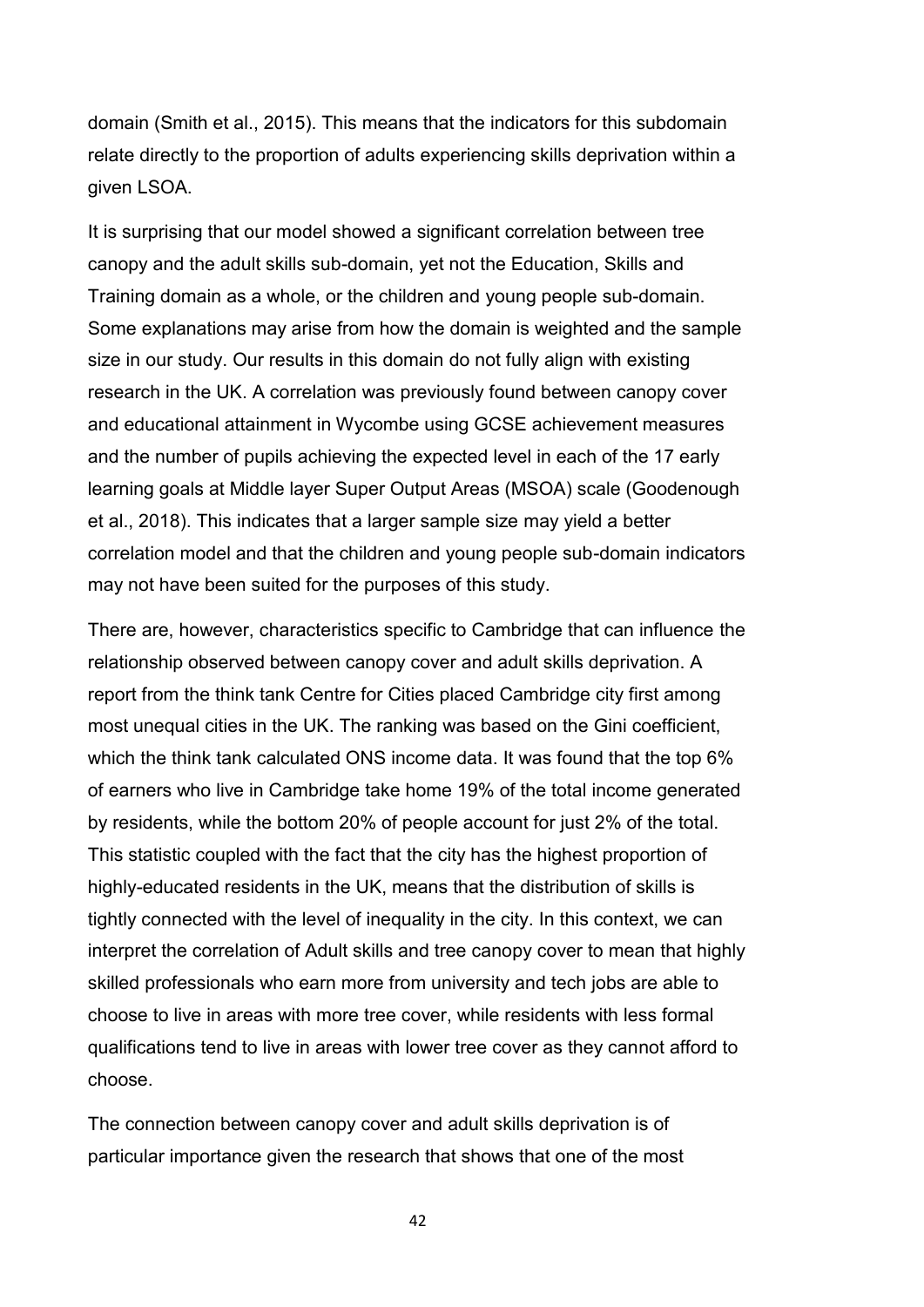important benefits of urban trees is the mediating effect they have on decreasing health inequality among different socio-economic groups. A systematic review looking at the existing research on urban green space and health found that most frequently demonstrated benefits that urban green spaces have on health disappeared after controlling for confounding socioeconomic and socio-demographic factors (Kabisch, 2019). The strongest significance that remained after controlling for confounding factors were mental health and physical activity.

Given our significant findings in areas of social deprivation and adult skills in particular, further research looking at the equity impact of urban green space interventions in greater depth is recommended as this is still a largely underresearched area. Next steps could involve a systematic analysis of the tree interventions up to date, teasing out the most effective tools and policies and any potential mid and long-term effects urban greenspace interventions in general, or tree planting specifically, have had on social deprivation and equity.

#### **5.1.4 Other Domains**

Some domains for which a significant relationship was not found may still be influenced by the presence of trees and the canopy size. Domains such as health deprivation and outdoor living deprivation did not show a significant relationship with canopy cover in our model, yet they have been the subject of multiple studies that show positive results. We argue that the indicators used for these domains may not be suited for a direct comparison with canopy cover and propose other methods that may be better suited for the Cambridge context.

There is an increasing body of literature looking at the relationship between tree cover and human health. Some studies indicate that increased neighbourhood tree cover, independent from greenspace access, was connected to better health, predominantly in connection to lower levels of overweight and obesity and improved social cohesion, and to a lesser extent lower risk of type II diabetes, high blood pressure, and asthma (Ulmer et al., 2016). Other studies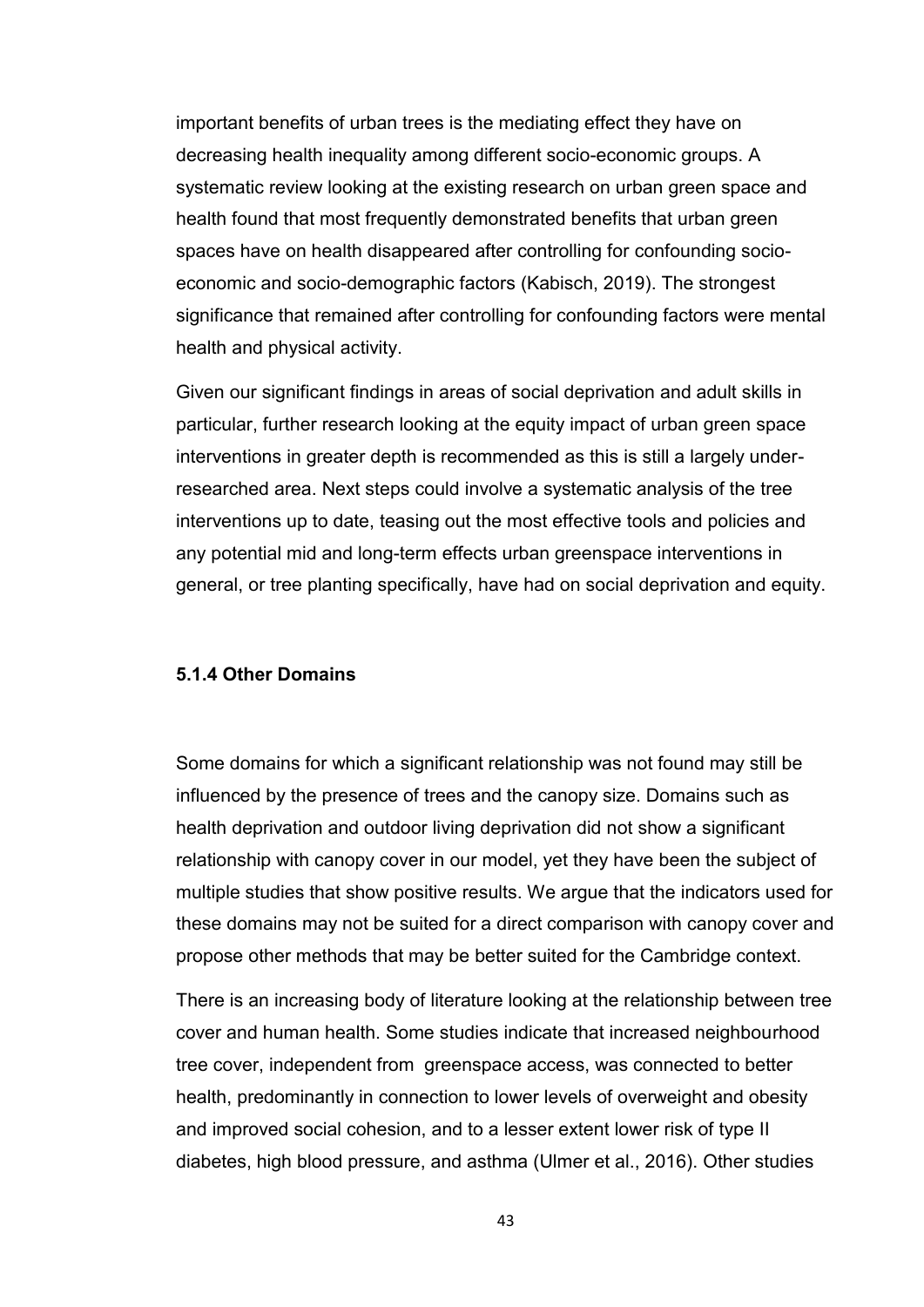have shown an association between the amount of green space in the environment and stress levels for a deprived urban population not in work. A study in Scotland using spatial analysis and self-report measures found that the quantity and nature of access to green space were significant predictors of stress (Ward Thompson et al., 2016). In most neighbourhoods in the study, as the quantity of green space increased, the reported level of stress decreased. These results were of particular importance to urban deprived communities, where increased proximity and view to green space was a strong predictor of stress levels.

Indeed, some studies have suggested that the pathways through which canopy cover influences health are connected to the physiological responses linked to feelings of well-being inspired by direct engagement with green spaces. At the same time, it is demonstrated that green space encourages physical exercise, which is of particular importance given the rise of non-communicable diseases like type 2 diabetes. An additional pathway in which green spaces affect physiological responses are the regulating functions that they fulfil, including moderating noise, air quality and temperatures. These effects can be even more pronounced in deprived communities especially in busy, densely populated urban centres (Marselle et al., 2019).

The failure to find a relationship between tree canopy and the health decile in our regression model can be partially due to the components of the domain. The Health Deprivation and Disability Domain measures the risk of premature death and the impairment of quality of life due to poor physical or mental health (Smith et al., 2015). It is highlighted in the 2015 technical report that while the domain measures morbidity, disability and premature mortality, it does not account for aspects of behaviour or environment that may be predictive of future health deprivation (Smith et al., 2015). In this sense, the relationship between health deprivation and green space does not straightforwardly translate into the indicators. The domain is composed of indicators for 1) years of potential life lost (an age and sex standardised measure of premature death), 2) comparative illness and disability ratio ( an age and sex standardised morbidity/disability ratio), 3) acute morbidity (an age and sex standardised rate of emergency admission to hospital) 4) mood and anxiety disorders (a composite based on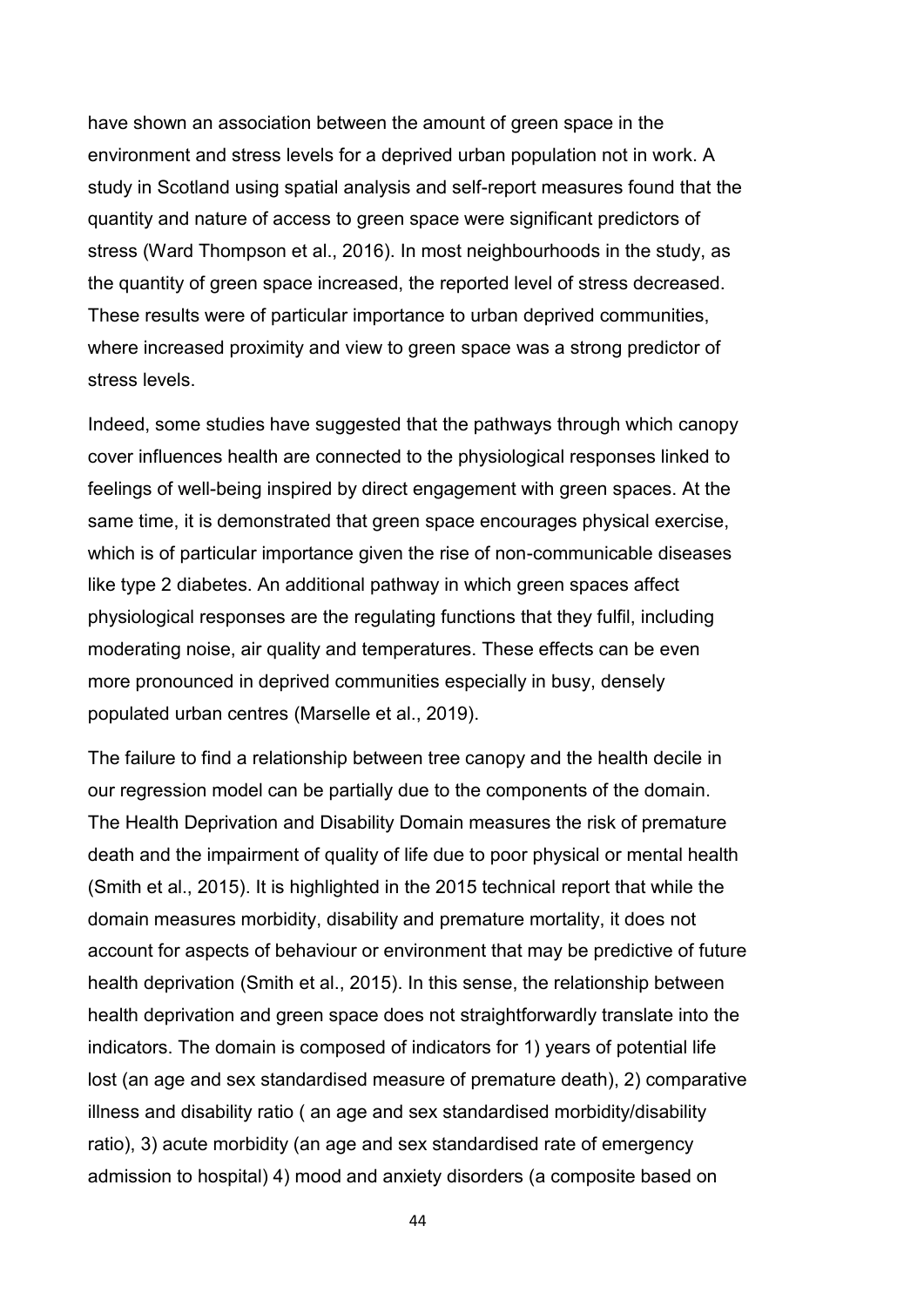the rate of adults suffering from mood and anxiety disorders, hospital episodes data, suicide mortality data and health benefits data). Years of potential life lost aggregates 'premature death' cases, which here is defined as death before the age of 75 from any cause. The causes can include death due to disease as well as external causes such as accidents, unlawful killing and deaths in combat (Smith et al., 2015). This aggregation of causes of death does not allow a connection to premature death due to air pollution, which trees have a role in preventing.

The comparative illness and disability indicator refers to work limiting morbidity and disability, based on the number of people receiving benefits due to inability to work through ill health. This indicator may not include chronic disease due to lack of or low levels of green space, such as obesity, type II diabetes, or respiratory disease, as these may not directly translate into receiving benefits due to inability to work.

The acute morbidity indicator measures the level of emergency admissions to hospital, based on administrative records of inpatient admissions, which is also not directly linked to green space.

The mood and anxiety disorders indicator measures the levels of mental ill health in the local population, and may be the indicator most straightforwardly tied to green space in the domain. It encompasses mood (affective), neurotic, stress-related and somatoform disorders and modelled on four separate sources: prescribing data, hospital episodes data, suicide mortality data, and health benefits data. However, as the indicator is based on prescription data, it may not encompass all the benefits on mental health that research has connected to increased tree canopy specifically, and green space more broadly.

In the literature looking at the relationship between health and canopy cover, some of the most consistent correlations have been identified for the association between urban green space and mental health, in particular for children and adolescents (Hunter, Cleary & Braubach, 2019). As discussed above, this dimension alone would not be readily extrapolated from the health deprivation domain alone. Further research could potentially look at the relationship between canopy cover and mental health across different age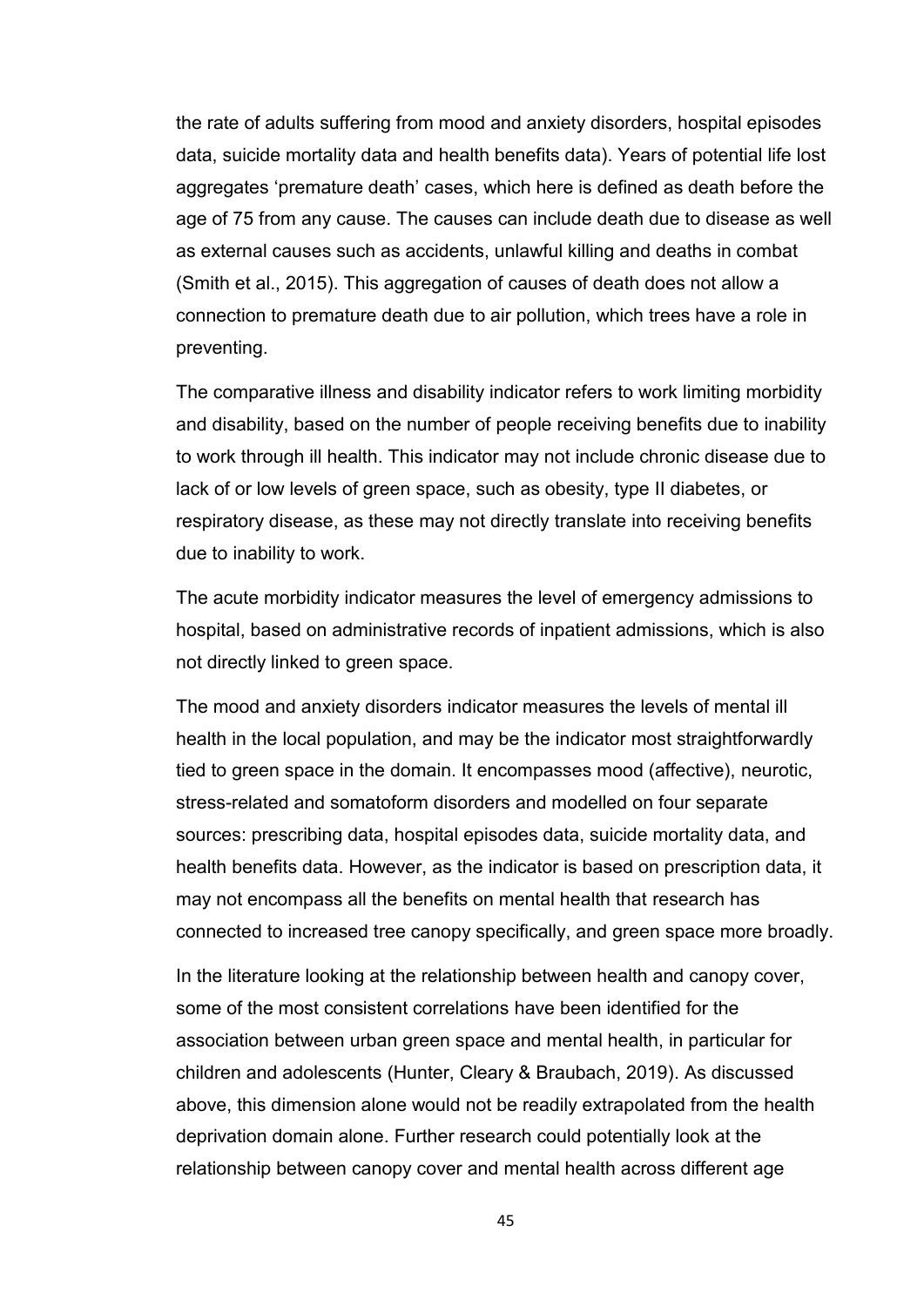groups, and control for socio-economic and demographic factors to clarify whether canopy cover in Cambridge contributes to improved mental health outcomes as supported by the existing literature.

It has been observed that objectively measured health is the most reliable research tool because it can be less biased by indirect indicators or perceptions (Kabisch, 2019). In an applied sense, a correlation between tree canopy and health can be assessed in studies that use objective measures to assess potential links between stress levels and urban green space, e.g. through cortisol levels or electroencephalography (Kabisch, 2019). In the Cambridge context, further research could tease out some objective measures of health that are specifically related to tree canopy cover and test them across different levels of canopy cover in the city.

A mixed-method approach that systematically incorporates quantitative and qualitative methods, but also correlational and experimental methods may offer a more robust analysis of the pathways of influence between canopy cover and health.

The Living Environment Deprivation Domain measures the quality of the local environment. The indicators fall into two sub-domains. The 'indoors' living environment measures the quality of housing; while the 'outdoors' living environment contains measures of air quality and road traffic accidents. While the outdoors sub-domain may include some of the effects of the tree canopy in the 'air quality' indicator, the second indicator referring to road accidents could alter the correlation. Further research could potentially look at the correlation between canopy cover and air quality alone.

An increasing body of work from cities of different sizes attempt to place a value on the benefits that urban dwellers derive from the ecosystem services that trees provide in places where people live, work, play, and gather. Many of these projects use the i-Tree Eco tool to value ecosystem services provided by urban trees such as pollutant interception and carbon uptake and obtain a detailed snapshot of the structural characteristics of the tree canopy (USDA Forest Service, et al, 2006). i-Tree Eco uses standardised field data from randomly located plots across the study area and then correlates it with local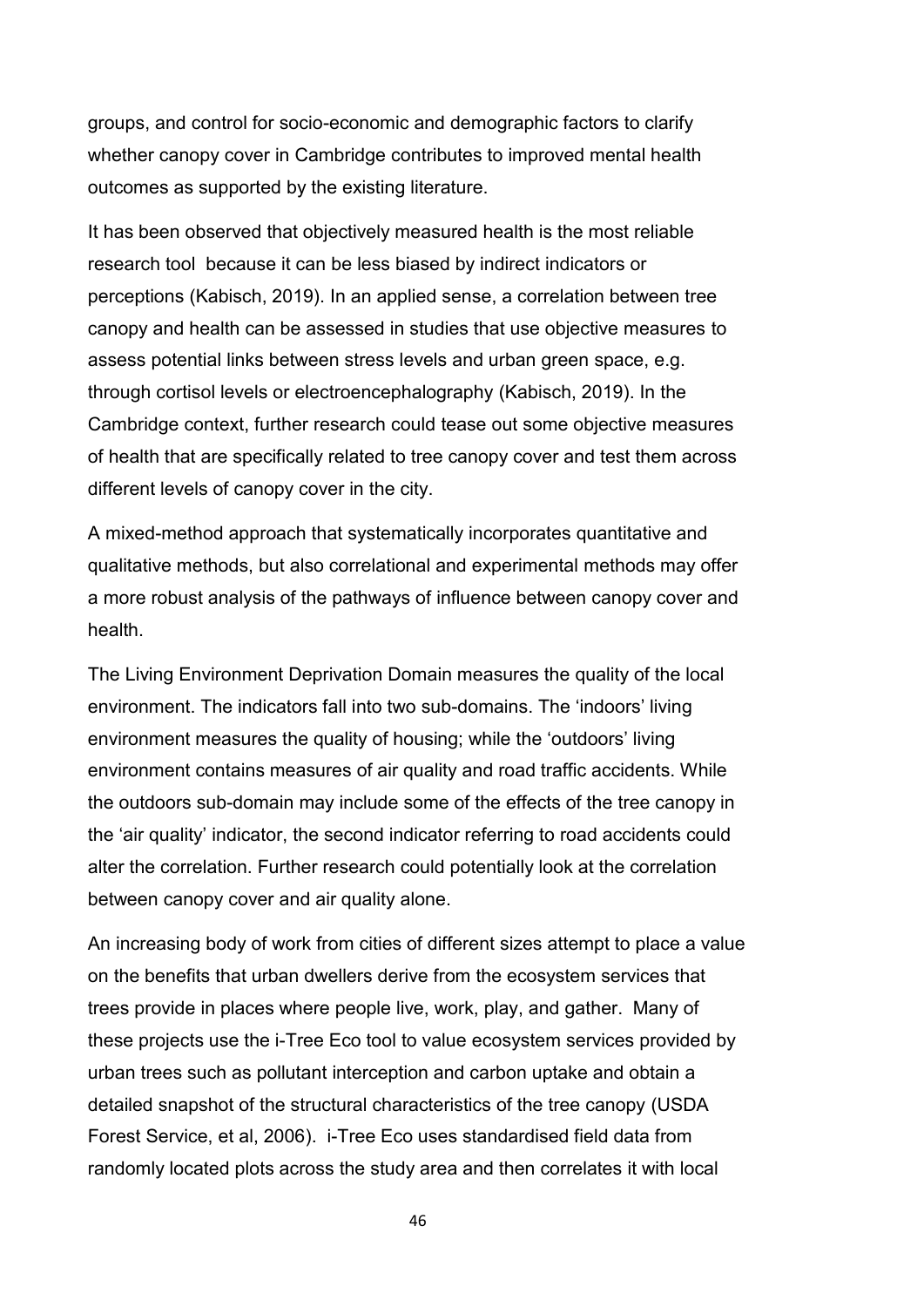hourly pollution and meteorological data. The result is a snap shot picture of the ecosystem services provided by trees and shrubs within the study area. An i-Tree Eco survey conducted in London in 2015 showed that the tree canopy in the inner London area removed approximately 288 tonnes of Nitrogen dioxide (NO2), valued at £28,433,674.00, 105 tonnes of PM10, valued £28,588,993.00, and 86 tonnes O3 valued at £564,111.00 per year, calculated in social damage cost (UKSDC) method (Rogers et al., 2015). The value of trees for air pollutant removal is due to increase with the increase in public transport and its subsequent emissions. i-Tree can also help value the carbon sequestration benefits that trees provide in the urban setting. In the greater London area, trees store about 2,367,000 tonnes of carbon, which is valued at £147 million. Stormwater runoff retention was also valued as part of this study, at £1,191,821 per year(Rogers et al., 2015). This is also due to increase, as climate change can potentially worsen the weather conditions and put more pressure on the city sewage systems. Valuing other ecosystem services such as increasing and maintaining biodiversity could increase the value placed on urban trees. A tool that specifically values the benefits that trees offer in terms of air and water pollution would offer a more clear-cut method to assess the effects of the tree cover on the living environment.

#### **5.2 Hedonic Pricing Discussion**

The results of our hedonic regression model indicate that there is a significant positive correlation between canopy cover and property sale price between 1995 and 2008. This means that house buyers in Cambridge are willing to pay more for an increase in local tree cover. The ONS estimated that green and blue spaces contribute £4,813 to a UK average house price of £246,010(Anderson, 2018). As the average house price in our study was £271,188, the value placed on trees in particular is expected to be higher. We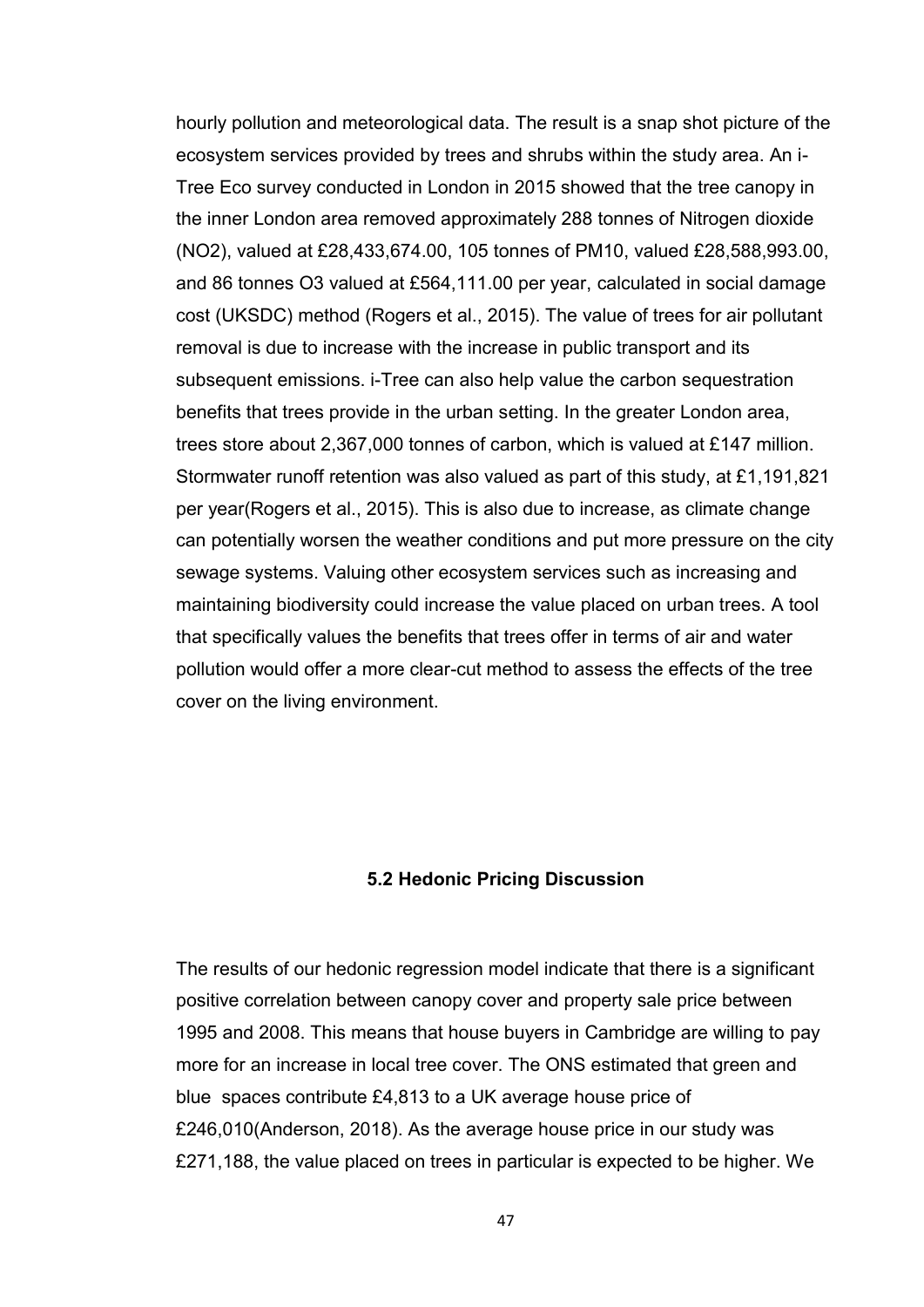controlled for skewness of the data and collinearity between the valuables in this mode. The ONS calculated a predicted increase of 0.5% in house price with the presence of a small functional green space (FGS) within 200 m from the property, and a 1.5% increase for a very large FGS (Anderson, 2018).The green and blue spaces in this national study included open spaces such as parks, gardens, playing fields and sports, and other natural spaces accessible to the public. Within these estimates, the coefficient for tree cover in our model was higher than expected, indicating a 1.15% increase in house price. This could be due to a difference in valuation. Since the aggregation of different blue and greenspaces that are valued differently would produce an average price for all of them, the value of trees alone may be higher than that average. Secondly, the model that we use here does not differentiate between public and private trees, or between different distances to the treed area; we infer the tree cover in the area near the house from the tree cover proportion ascribed to the LSOA. This means that the different effects of tree cover are aggregated into a single coefficient. Therefore, we can expect trees in Cambridge to be valued higher than the national average value property owners place on greenspace, but based on existing research, we have reasons to believe that the coefficient in our model may hide different effects related to distance and quality of the trees.

The fact that number of bedrooms showed no significant correlation with house price for the 1995-2008 period has been encountered in previous hedonic pricing studies (Dimke, K. C., 2008). One explanation could be that an increase in the number of bedrooms with the floor size remaining the same would mean that the size of the bedrooms would become smaller. It is also argued in other research that as the number of bedrooms increases, the value an additional bedroom would add to the house would go down

The log-linear model that we used for 1995-2008 data gave a  $R^2$  value of 0.57 for the 2009-2019 data. This means that the model is not as good at predicting house price after 2008. Our model shows that house buyers valued the tree cover within a 31ha are around their houses less after 2008. The model for the most recent time interval showed no significant correlation between tree cover and house price. This represents a sudden change from the 1995-2008 highly significant positive correlation. At the same time, the significance indicators for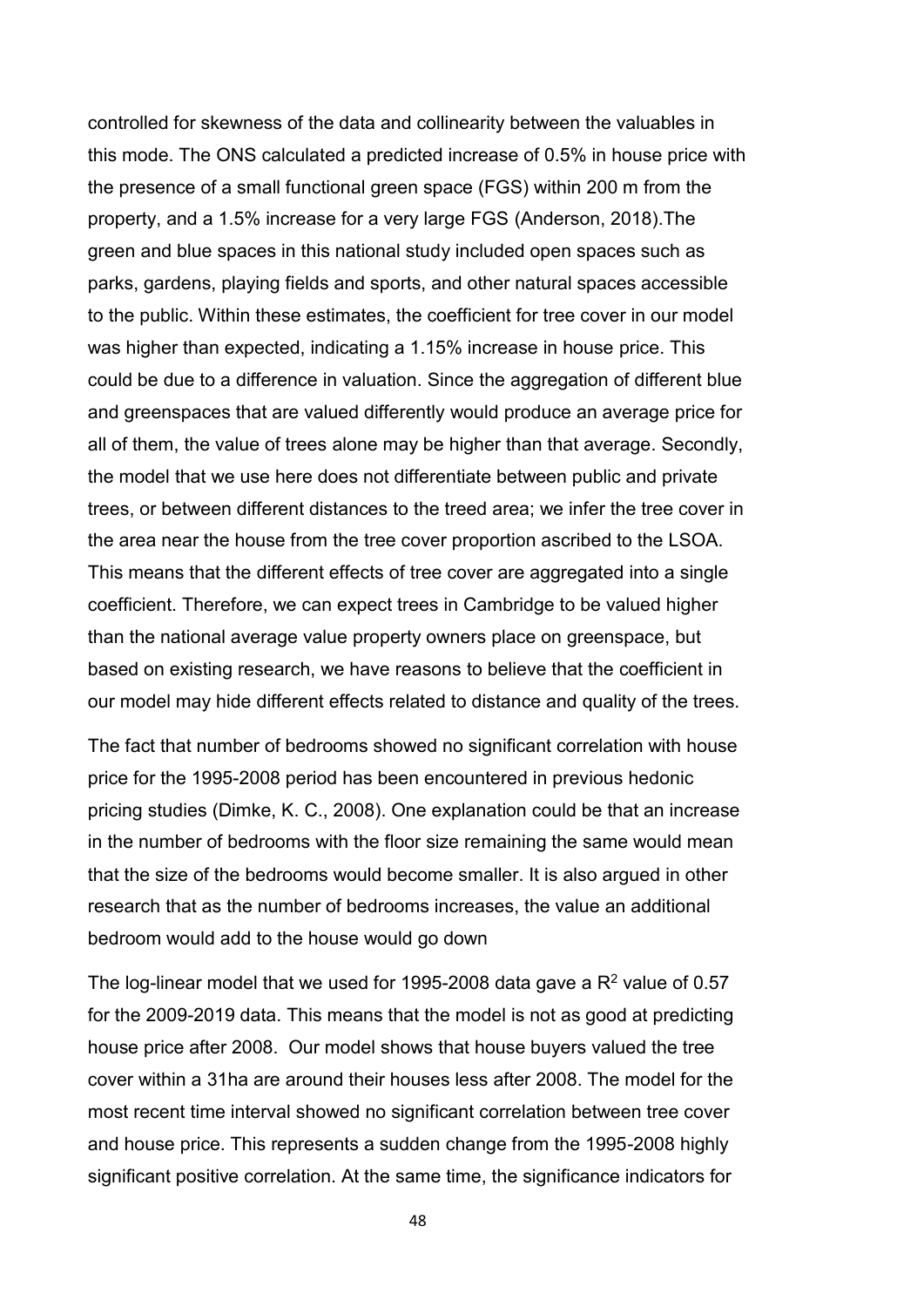postcodes CB2 and CB3 increased compared to the first model. The positive correlation between house price and CB2 postcode area can be explained by the fact that records show CB2 to have the highest average income per household in the city. This can mean that home buyers are now willing to pay more to live in these areas in the city. The significance indicators for plot size and floor area remained at similar levels, while characteristics such as number of bedrooms, age of the building, and month of the year became significant in the second model. The type of house variables maintained their significance indicators.

The bedroom number variable changed from a no significant correlation to a significant negative correlation. This could mean that house buyers changed preferences in favour of houses with fewer rooms and more floor space. The age of the building showed a significant positive correlation in our second model. This could be due to some characteristics of older houses, such as larger floor areas, or other house features (e.g. height, windows, views, mature trees in the garden etc.) that were not included in this model. The differences in significance levels in our variables could be due to the difference in sample sizes and data treatments between the two models.

## **5.3 Hedonic pricing limitations**

The two hedonic regression models in this paper have a number of limitations:

i. Collinearity between the independent variables is a frequent issue in hedonic analysis. Here it is addressed by restricting the model to a small number of variables. Where collinearity arose due to the number for dummy variables in the model, one variable was held constant at 0. We performed a VIF test in R to check for collinearity among the variables used in the model. The scores indicated inexistent correlation for plot size, age, type of building, month and tree cover, and moderate correlation for number of bedrooms, floor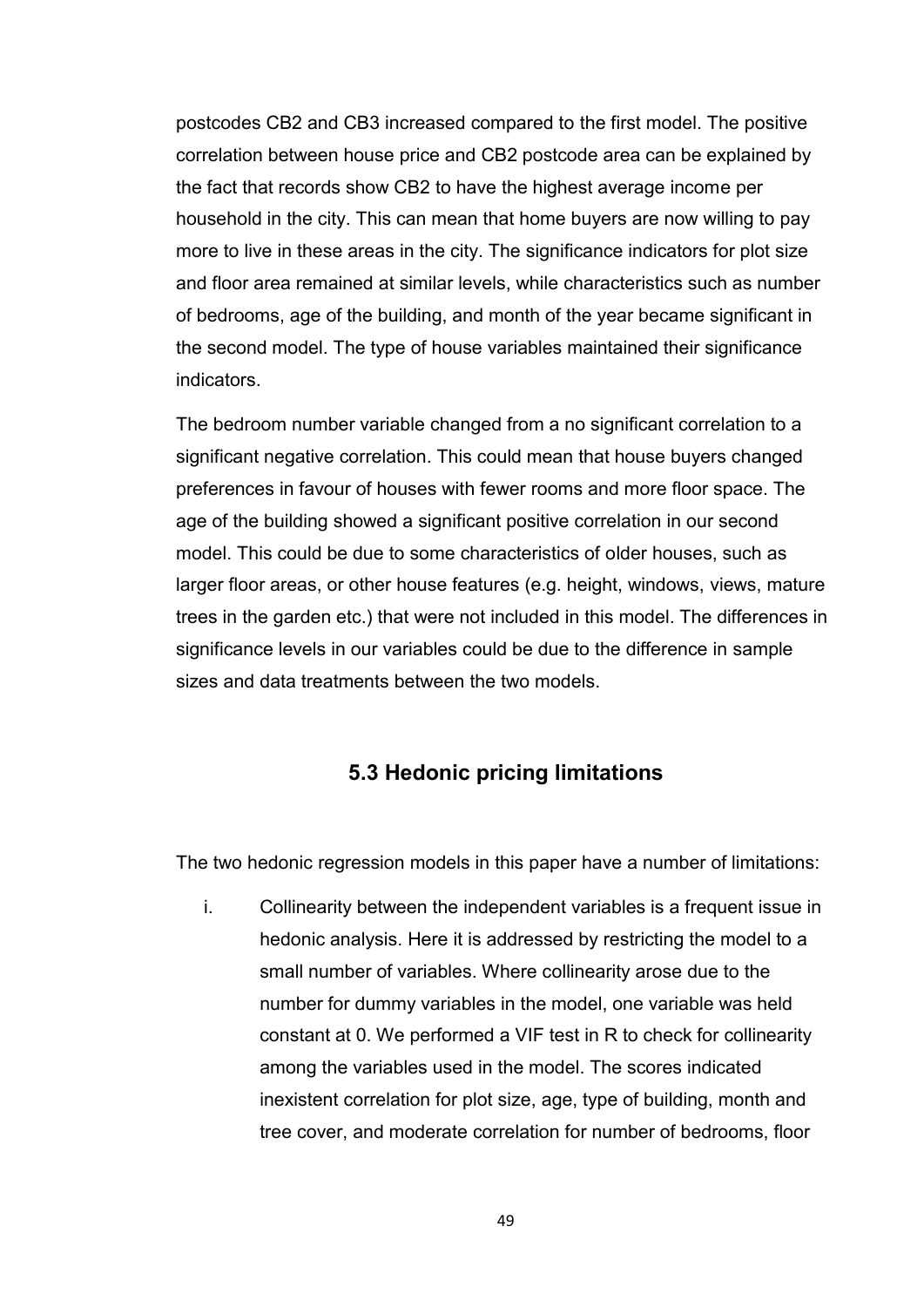area, and postcodes CB1, CB2 and CB4. No further treatments of the data were necessary for these VIF scores.

- ii. Linear regression assumes constant variance of the error term. One of the issues most commonly encountered in hedonic regression is heteroskedasticity. This occurs when the variance of the errors is not constant across observations and can cause the standard error of the coefficients to be biased. Using the log values of the data reduces heteroskedasticity in the regression model.
- iii. Spatial auto-correlation is another frequently encountered issue in hedonic regression. It occurs when the relative outcomes of two points is related to their distance.
- iv. Another challenge when using hedonics method is potential bias when choosing variables. This arises mainly because researchers can only access data on certain characteristics of the properties. The attributes that are omitted from the model may have higher explanatory power than some of the variables in the model. Some of these key variables may be related to availability and access to green space and natural amenities, which could in turn affect the relationship between tree cover and property price. Hence, the high coefficient number for tree canopy can cover a number of other variables and interactions that are not measured in this model and could not be valued separately.
- v. Causality cannot be inferred from these models. While a correlation is established between higher tree canopy cover and an increase in property prices, we cannot guarantee that increasing the tree cover will result in an increase in property prices. To interpret these results causally would mean to assume that the models contain all the variables that influence both property prices and their relationship with tree cover. While the  $R<sup>2</sup>$  and p-values here suggest that we captured some key elements that influence house price, and that there is a strong correlation between tree canopy and house price at the time the data was collected, some interactions need to be further examined to establish a strong causal connection.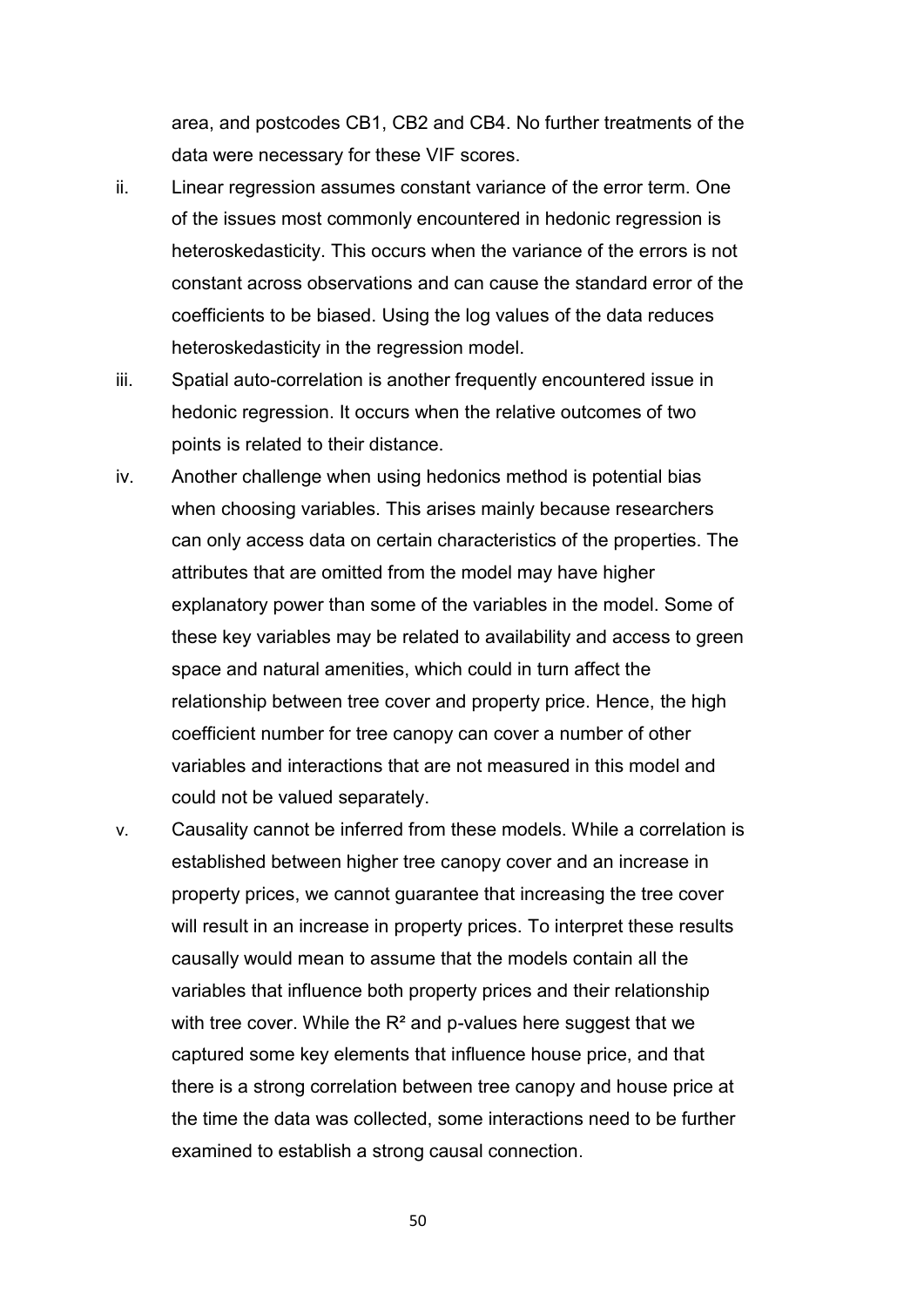### **5.4 Recommendations**

Some of the above limitations can constitute starting points for further research. Further research could look at the value of trees on the private property of house owners compared to trees in public spaces. Additionally, issues of access and distance to treed areas could be measured and included the study. Research elsewhere has employed a combination of field measurements and mapping techniques to measure the tree canopy on private property (Dimke, K. C., 2008; Siriwardena et al., 2016). As 77% of land area and 74.1 % of the tree canopy in Cambridge city is in private property (Wilson et al., 2013), field studies could help shed light on the differences in how people in Cambridge value trees on private property compared to trees on public property.

Further research could also look at the effects of canopy composition on house sale prices by analysing the value of individual trees, different tree sizes, and different species of trees. This valuation could potentially help the council develop more targeted approaches to tree planting in the future.

As noted in previous studies using the hedonic method (Sander, Polasky & Haight, 2010), the values calculated using this technique are only partial estimates of the value of urban tree cover. As the method focuses on the value that the owners of residential properties derive from their local tree cover, they likely only include the aesthetic and cultural values of trees. Other benefits provided by urban trees, such as carbon sequestration, air pollution reduction, reduction in stormwater runoff, and wildlife habitat provision, which can be argued to bring more benefits to the wider public, are not measured in the hedonic pricing approach. Therefore, the total economic value of urban trees may be larger than that captured in our models.

In summary, our results indicate that house owners would benefit from increased local tree cover, even if not directly on their property. Further research could analyse the relationship between proximity and access to local trees and house price.

Field measurements and more precise area characteristics can be further used in the development of a spatial econometric model, such as a spatial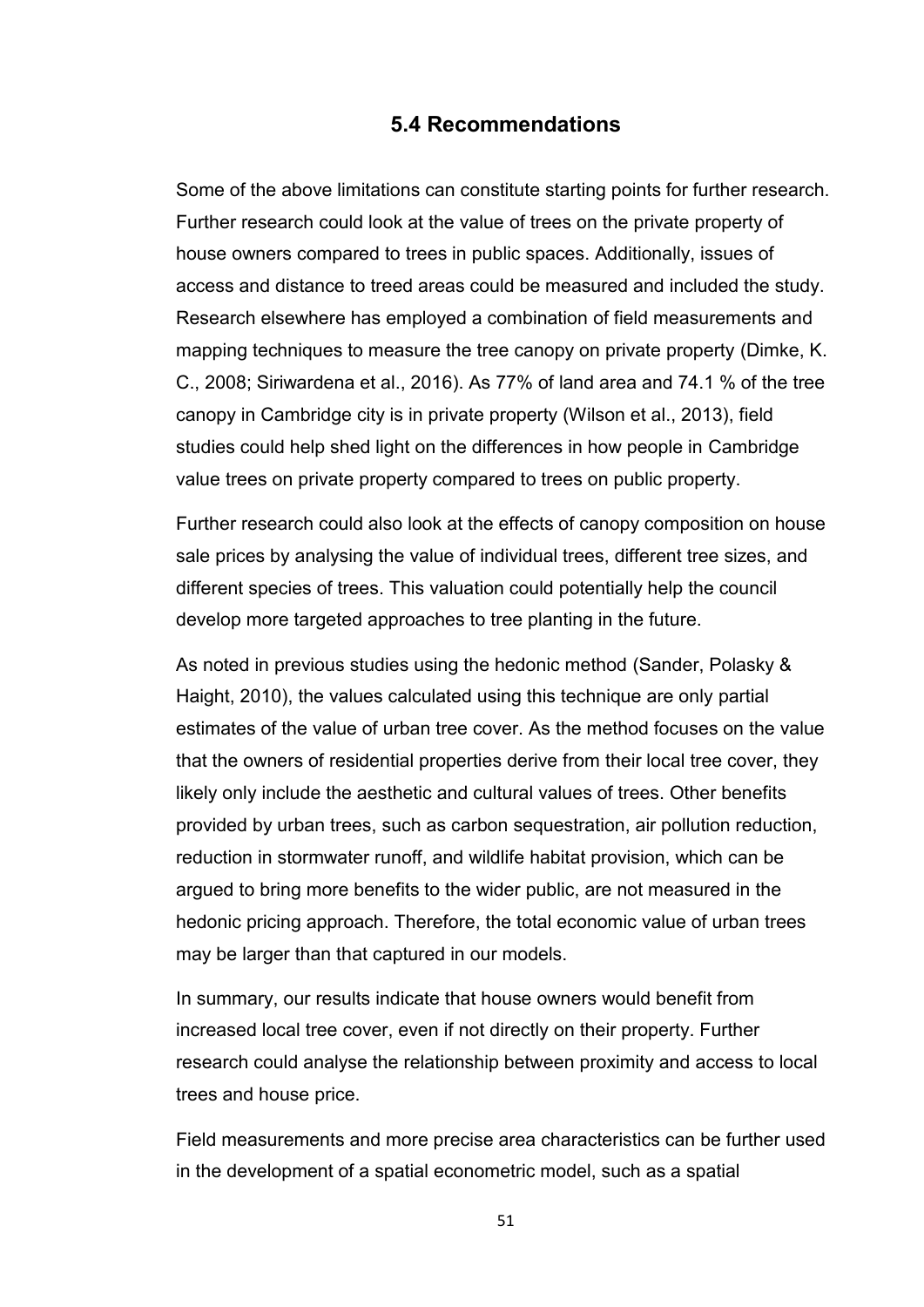autoregressive (SAR) error model. Studies that used spatial statistics methods in conjunction with OLS regression were better able to adjust for heteroskedasticity and autocorrelation. Spatial regression models assume that the value of the dependent variable (house price) at each location is a function of both the explanatory variables at each location and the value of the dependent variable at nearby locations (Sander, Polasky & Haight, 2010).

More area characteristics may be required to conduct a spatial hedonic regression, such as proximity to amenities, local school quality, and transport facilities. Previous studies indicated that trees within proximity of 100m to a home would be valued higher than trees within a 250m buffer(Sander, Polasky & Haight, 2010). The tree cover can be further divided into multiple variables to assess the effects of different proximity levels on house price. Views of greenspace have been shown to be significant indicators of house price, so this can also be explored in further research. Spatial regression models can be further used to map the distribution of house price and tree canopy in the city.

## CHAPTER 6: POLICY IMPLICATIONS AND CONCLUSION

This project attempted to develop a quantitative, systematic, and replicable way of assessing the social and economic benefits that urban dwellers in mid-sized cities in the UK derive from their local tree cover. Much of recent research has focused on attributing monetary value to the tree canopy in order to increase its prioritisation in decision-making. In this chapter, we review some approaches to urban tree assessments and valuation that could serve as model for future action that Cambridge city could undertake.

**Conduct a community engaging research survey to calculate the total value of the benefits provided by trees to the entire urban community**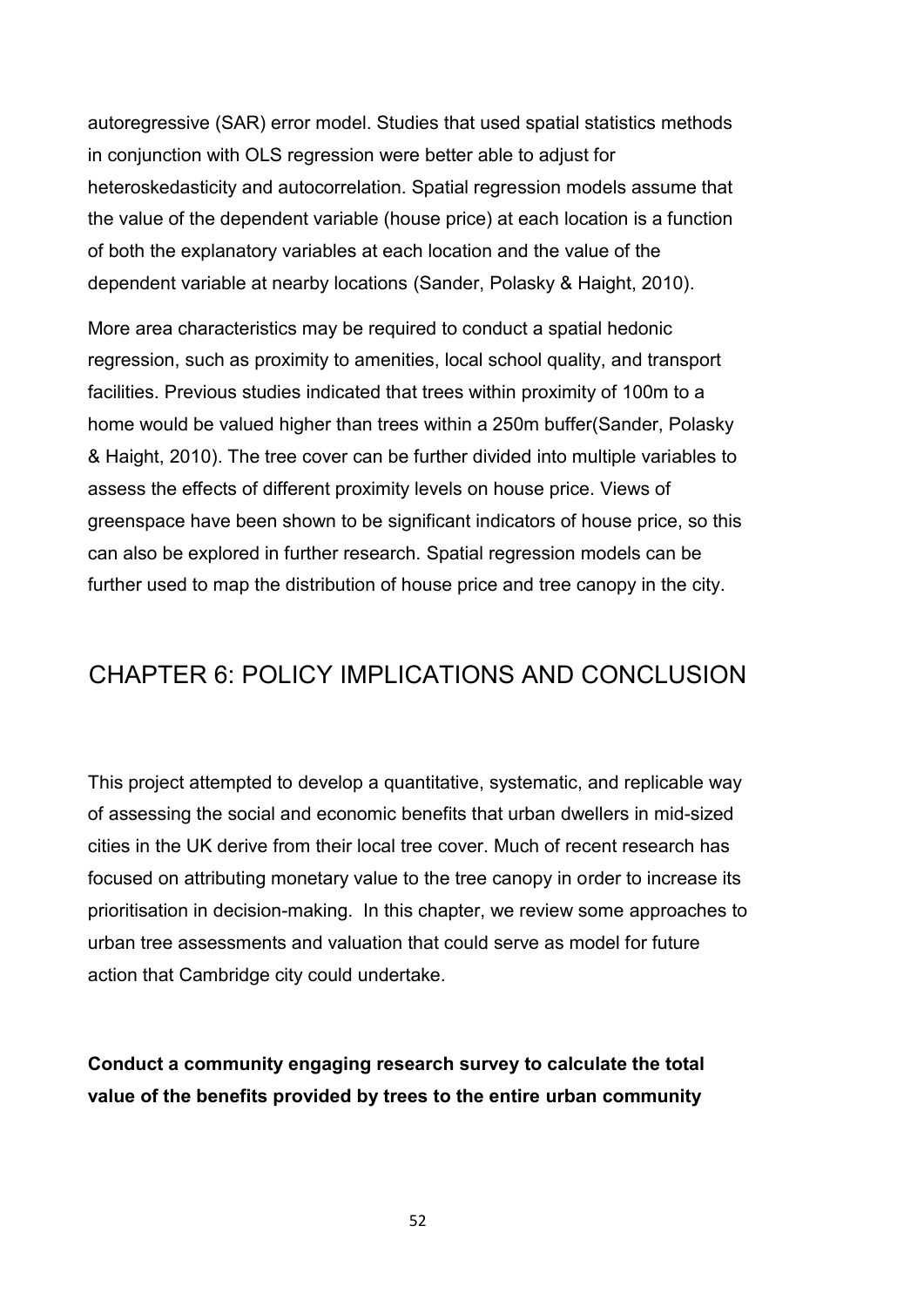An increased interest into methods to assess the effects of the urban tree cover also means that decisions are increasingly made on quantitative, scientificallyproven grounds instead of purely emotional or qualitative evidence (Moffat, 2016) . Increasingly, valuation tools are becoming more widely used because they offer a common language for the articulation of the benefits of trees, which can resonate with local community and decision makers alike (Moffat, 2016).

i-Tree evaluations are based in the concepts of natural capital and ecosystem services and use them to attribute a monetary value to the tree stock and the individual services it provides.

An i-Tree survey carried out in Southampton in 2017 showed an amenity value of the urban forest of £3,215 million for its 18.5% tree cover. The benefits reaped at city level from the tree canopy was in total £1.29 million per year. This included only the benefits that could be measured and valued annually, namely net carbon sequestration, air pollution removal, and avoided water runoff (Mutch et al., 2017). Additionally, the trees with the highest mean amenity value were in the most deprived areas of the city, while the least deprived areas had the highest total value of amenity trees (lowest IMD)(Mutch et al., 2017). This means that individual trees were valued more in the most deprived areas, while the total tree cover in the least deprived areas was valued higher.

While the i-Tree analysis may not capture all the benefits derived from the urban tree cover, it provides a robust benchmark for benefit assessment, and, coupled with our analysis, could help value the benefits that accrue to the people living in Cambridge: individuals, land owners, and decision-makers alike. For the UK, the i-Tree Eco tool monetises the carbon sequestration benefit by multiplying the number of tonnes of carbon stored by number of the non-traded price of carbon, since this carbon is not part of the EU carbon trading scheme(Rogers, Jaluzot & Neilan, 2012). The non-traded price is calculated based on the cost of not emitting the tonne of carbon elsewhere in the UK in order to remain compliant with the Climate Change Act (DECC 2009)(Rogers, Jaluzot & Neilan, 2012). Carbon and air pollution removal were calculated under the assumption that the benefit to society from a tonne of gas removed was equal to the cost to society of a tonne of the same gas emitted(Rogers, Jaluzot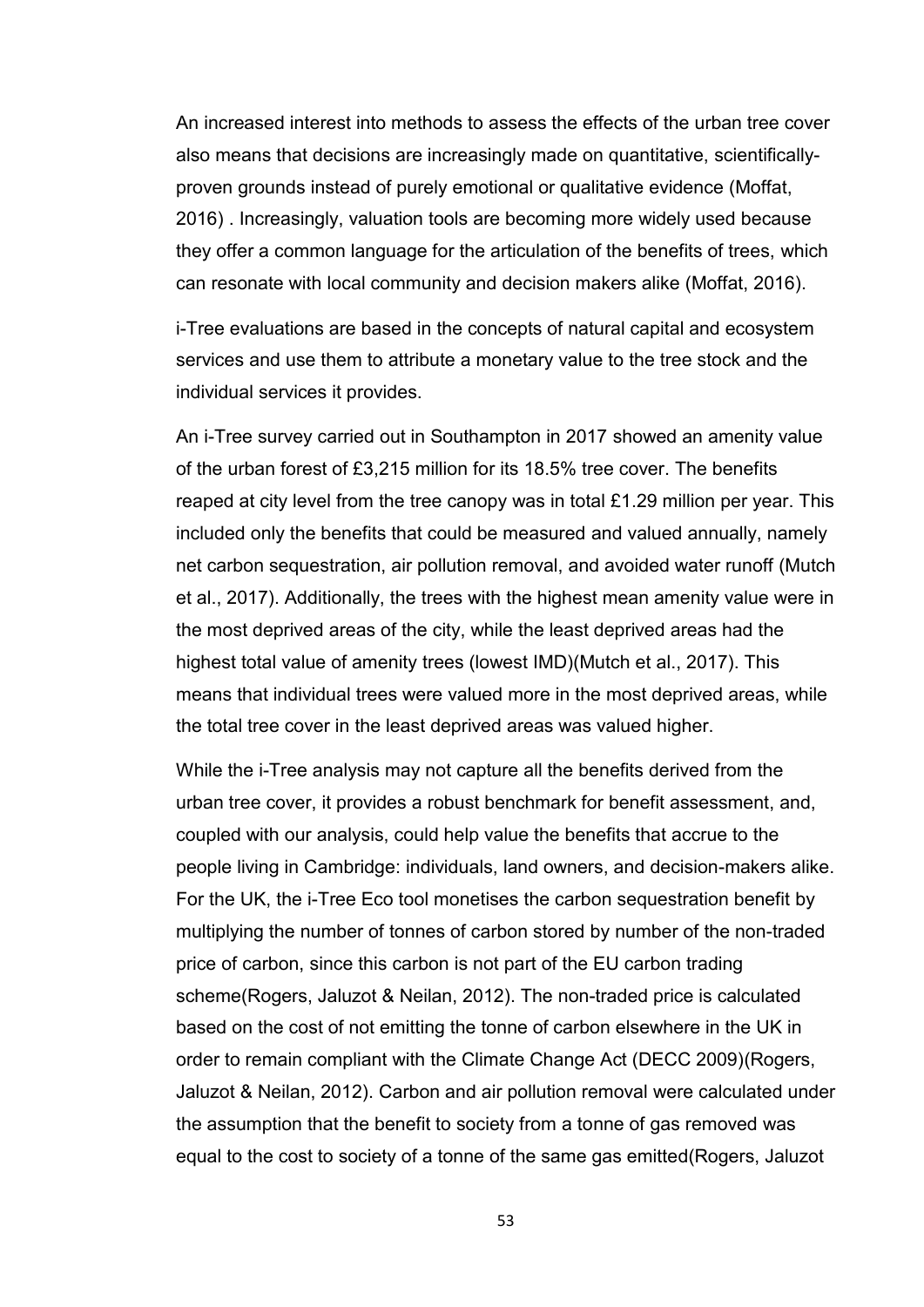& Neilan, 2012). For Southampton, the costs associated with pollution removal were calculated at £85,149 per year. Given that the proportion of tree cover is close to that in Cambridge, these values might be close to what would expect to find for Cambridge.

In view of the significant correlation that this project found between tree canopy and the IMD, Crime, and Adults Skills and Training domains, it can be inferred that trees in Cambridge can be considered as part of wider social development projects. Valuing the benefits that the tree cover brings to the city as a whole in terms of air pollution, water runoff, and carbon capture and storage could help build a stronger case for their importance to city residents. We recommend further assessment approaches based in contingent valuation methods to complement our hedonic pricing results and calculate the value of the benefits that the city as a whole derives from the tree cover.

At the same time, public consultation responses showed that there is support for partnerships with community groups and voluntary associations to promote tree planting. To this end, we suggest engaging community groups across different socio-economic backgrounds in valuing the benefits of their local trees. Citizen science can be used in context in conjunction with valuation tools such as iTree to increase awareness of the value of trees and produce reliable valuations of the benefits of trees at a citywide scale. The world's largest citizen science experiment was conducted in London using the i-Tree Eco tool, engaging and training over 200 volunteers for the study. (Rogers et al., 2015). This approach could serve to both obtain a monetary valuation of the ecosystem services that trees provide, and engage and educate local people in valuation techniques and the benefits of trees.

## **Engage land owners and encourage them to maintain and enhance the trees on their property**

One emerging approach highlighted in literature is to link arboricultural projects to issues of central importance to urban dwellers and their representatives, or to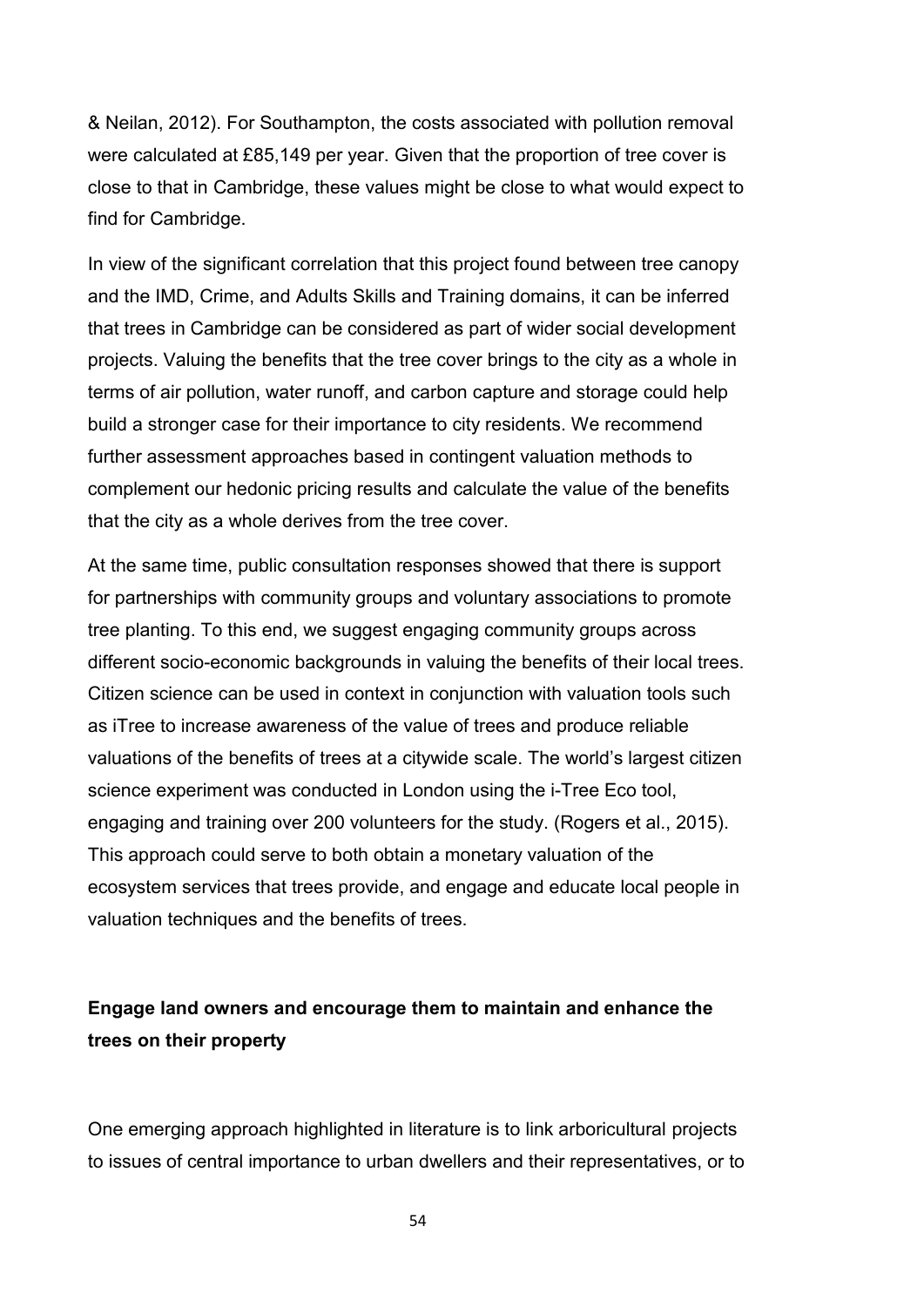national legislation (Moffat, 2016). A review of international greenspace-based interventions found strong evidence for interventions using a dual-approach, defined as physical changes to the urban green space coupled with active promotion of activities and programmes to increase residents' engagement with their local greenspaces (Hunter, Cleary & Braubach, 2019). This approach can help embed the importance of urban trees in the most pressing current or emerging challenges of the city in a more systematic way and bring more funds into tree maintenance, enhancement, and planting. As stated in the 10-year tree management strategy, the Council seeks to connect tree management and planting actions with the wider public and establish partnerships with other institutions and land owners to contribute towards increasing the tree cover (Cambridge). The results from the hedonic model in this study indicate that a monetary argument can now be made with private developers to restore and maintain the trees on their properties. As illustrated above, our most reliable dataset indicates that a 1% increase in tree cover near a property is correlated with a 1.4% increase in house price for the 2008 tree cover and house data. At the same time, mature trees have been shown to be valued more than newer trees (Siriwardena et al., 2016). This would mean that property developers would have a financial incentive to maintain the existing trees on land earmarked for development, given that house buyers would want to pay more for the trees in their area.

By means of conclusion, this project has identified the following issues:

- We have found that an increase in tree cover is correlated with improved outcomes in social deprivation, crime rate, and adult skills and training in Cambridge. Further research could look more closely at the pathways that determine these connections.
- More research is needed into the relationship between tree cover and health. More narrow indicators of health can be used, or more physical measurements of stress could be taken to compare the effects of trees across different levels of deprivation, tree cover, and demographic structure.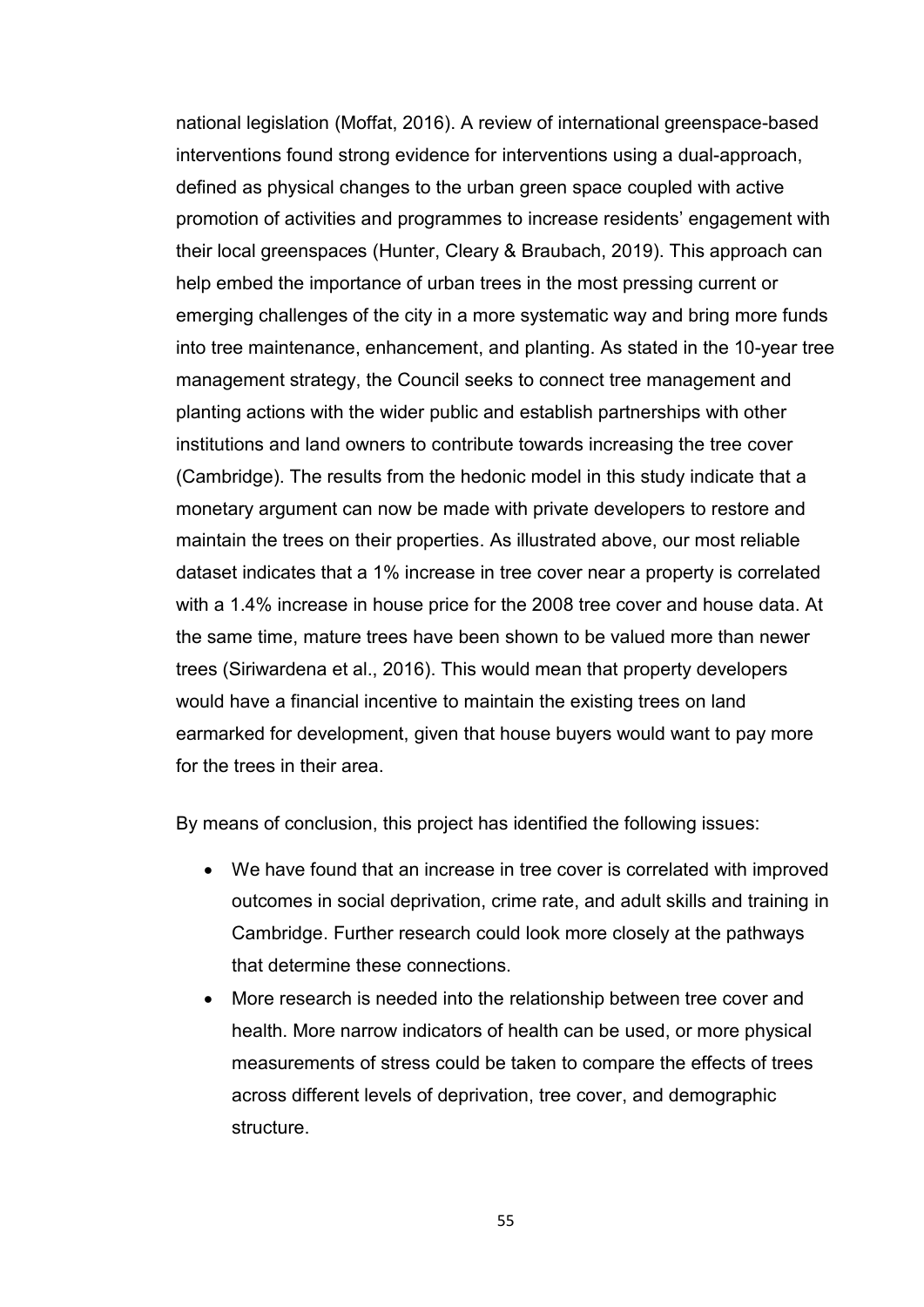- Future tree interventions should take into account the connections between social deprivation and tree cover and engage communities of different deprivation status into tree valuation and learning activities.
- The hedonic model for years 1995-2008 indicated a significant positive correlation between tree cover and house price. The model could be replicated with more recent tree data for the years 2009-2019.
- Spatial hedonic regression can be conducted to improve the accuracy of the results. It should be designed to include variables for distance to the tree cover, the state of the tree canopy, and views from the house.
- Our limited, but significant results can be used to build an economic case with land developers for preservation and enhancement of existing trees on privately-owned developing sites.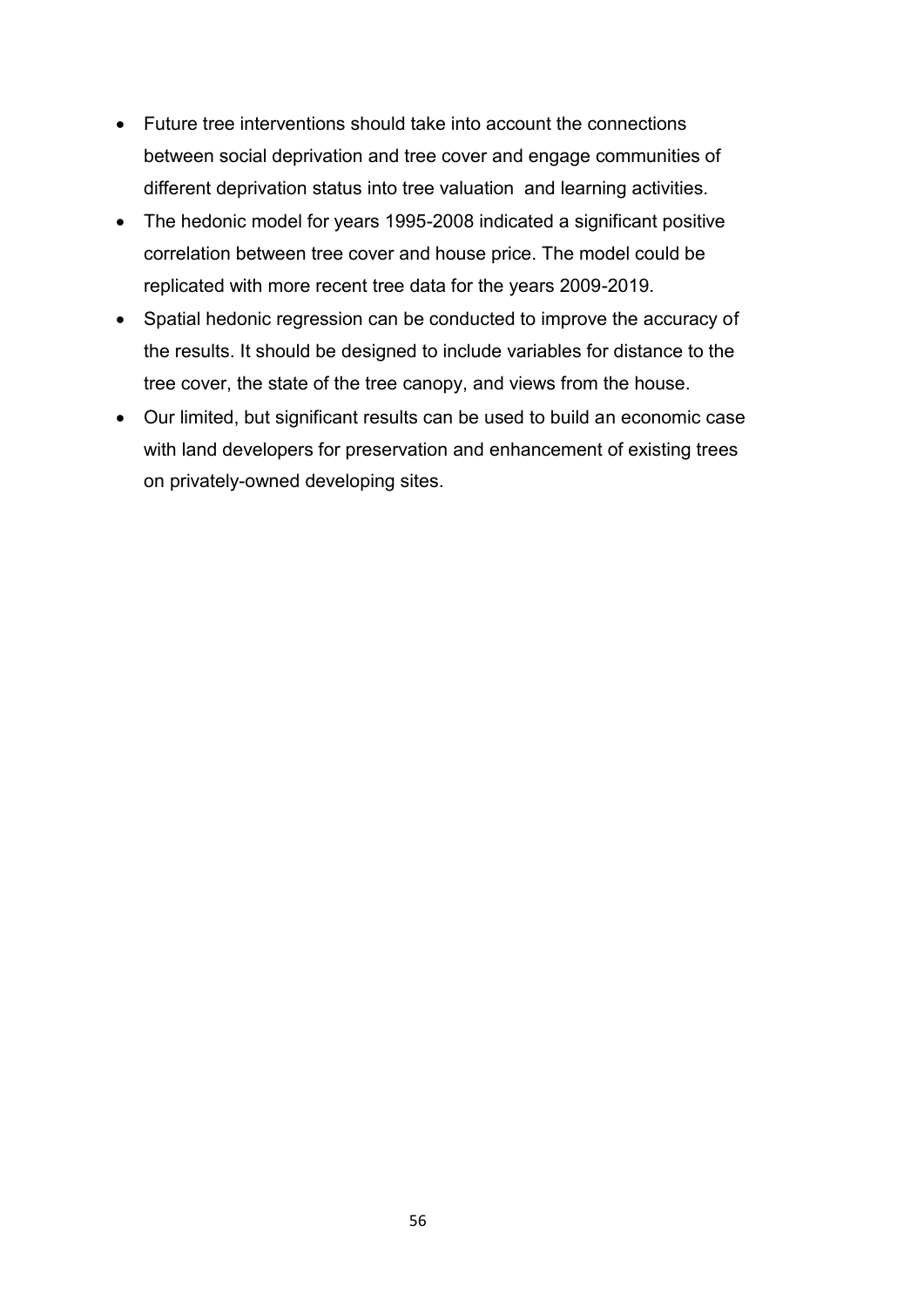#### References

(2015) *The English Indices of Deprivation 2015. Technical report.* Key Non Parliamentary Papers 2015. Available from: http://www.publicinformationonline.com/download/97419.

A report on consultation for Cambridge City Council & Phil Back Associates Ltd. *Trees in Cambridge: Issues and Options.*

Anderson, H. (2018) *Value of nature implicit in property prices – Hedonic Pricing Method (HPM);* London, Office for National Statistics.

Bates, S. F., Ash, N., Blanco, H., Brown, C., Garcia, K., Tomich, T., Vira, B. & Zurek, M. B. (2005) *Ecosystems and human well-being.* Washington, D.C.; London, .

Bixby, H., Hodgson, S., Fortunato, L., Hansell, A. & Fecht, D. (2015) Associations between green space and health in English cities: an ecological, cross-sectional study. *PloS One.* 10 (3), e0119495. Available

from: https://www.ncbi.nlm.nih.gov/pubmed/25775020 https://www.ncbi.nlm.nih.gov/pmc/art icles/PMC4361406/. Available from: doi: 10.1371/journal.pone.0119495.

Bixby, H., Hodgson, S., Léa Fortunato, Hansell, A. & Fecht, D. (2015) Associations between green space and health in English cities: an ecological, cross-sectional study. *PLoS ONE.* 10 (3), e0119495. Available from: doi: 10.1371/journal.pone.0119495.

c. (1990) *Town and Country Planning Act .*

Cambridge. (2015) *Citywide Tree Strategy: Part two.*

Cambridge, C. C. (2015) *Citywide Tree Strategy 2016-2026.*

Centre for Cities. (2018) *Cities Outlook 2018.* London, UK, Centre for Cities.

Centre for Cities. *City Factsheet: Cambridge;* Available from: https://www.centreforcities.org/city/cambridge/ [Accessed 01/08/2019].

Cho, S., Poudyal, N. C. & Roberts, R. K. (2008) *Spatial analysis of the amenity value of green open space.* Available

from: http://www.sciencedirect.com/science/article/pii/S0921800907005046.

de Haan, Jan and Erwin Diewert. (2013) Hedonic Regression Methods In: OECD et al. (ed.).*Handbook on Residential Property Price Indices.* Luxembourg, Eurostat. pp. 50-65.

Deeney, K., Turner, J. & Sydenham, Z. (2017) *Plymouth Policy Area Tree Canopy Cover Assessment.* Plymouth, Treeconomics.

DEFRA. (2013) *Government Forestry and Woodlands Statement* .

DEFRA. (2007) *A Strategy for England's Trees, Woods and Forests.*

Dimke, K. C. (2008) *Valuation of Tree Canopy on Property Values of Six Communities in Cincinnati, Ohio.* The Ohio State University.

Doick, K. J., Davies, H. J., Handley, P., Monteiro, M. V., O'Brien, L. & Ashwood, F. (2018) *Introducing England's Urban Forests&nbsp*; Forest Research England.

Edwards, D., Elliott, A., Hislop, M., Martin, S., Morris, J., O'Brien, L., Peace, A., Sarajevs, V., Serrand, M. & Valatin, G. (2009) *A valuation of the economic and social contribution of Forestry forPeople in Scotland.* Edinburgh, Forestry Commission Scotland.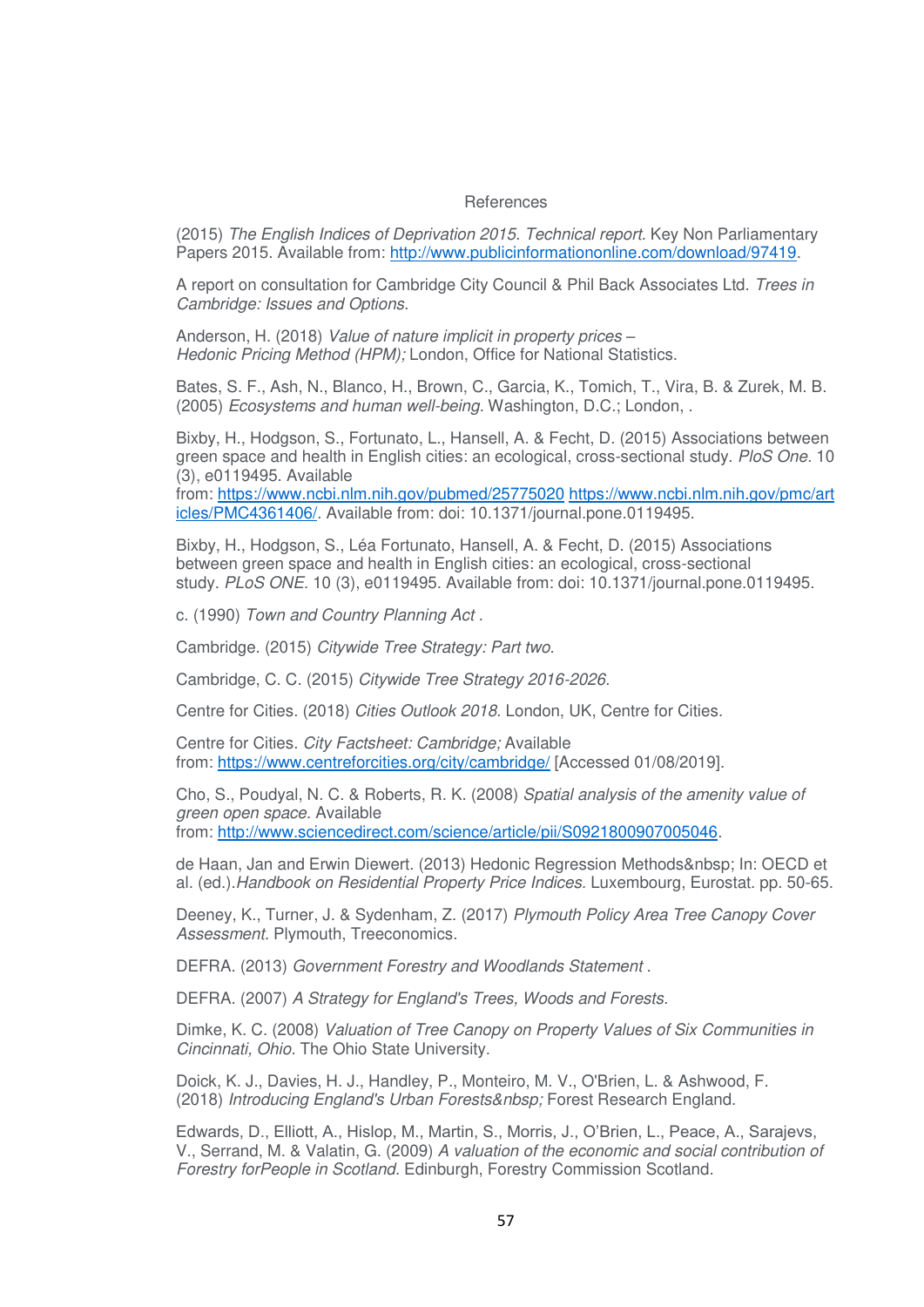Forestry Commission. (2017) *The UK Forestry Standard: The government's approach to sustainable forestry.* Edinburgh.

Forestry Commission. (2010) *The case for trees in development and the urban environment.*

Freeman, A. M. (2003) *The measurement of environmental and resource values : theory and methods.* 2nd edition. Washington, DC, Resources for the Future.

Gill, B. (2015) *The English Indices of Deprivation 2015: Statistical Release*

Gilstad-Hayden, K., R Wallace, L., Carroll-Scott, A., Meyer, S., Barbo, S., Murphy-Dunning, C. & R Ickovics, J. (2015) Research note: Greater tree canopy cover is associated with lower rates of both violent and property crime in New Haven, CT. *Landscape and Urban Planning.* In press Available from: doi: 10.1016/j.landurbplan.2015.08.005.

Goodenough, J., Handley, P., Rogers, K. & Simpkin, P. (2018) *Canopy Cover Assessment and Recommendations for Wycombe District.* Treeconomics; Forest Reseach.

Hibberd, B. G. (1989) *Urban forestry practice.* London, HMSO.

Hu, Z., Liebens, J. & Rao, K. R. (2008) Linking stroke mortality with air pollution, income, and greenness in northwest Florida: an ecological geographical study. *International Journal of Health Geographics.* 7 (1), 20. Available from: https://doi.org/10.1186/1476-072X-7-20. Available from: doi: 10.1186/1476-072X-7-20.

Hunter, R. F., Cleary, A. & Braubach, M. (2019) Environmental, Health and Equity Effects of Urban Green Space Interventions. In: Marselle, M. R., Stadler, J., Korn, H., Irvine, K. N. & Bonn, A. (eds.). *Biodiversity and Health in the Face of Climate Change.* Cham, Switzerland, Springer International Publishing. pp. 381-409.

Kabisch, N. (2019) The Influence of Socio-economic and Socio-demographic Factors in the Association Between Urban Green Space and Health. In: Marselle, M. R., Stadler, J., Korn, H., Irvine, K. N. & Bonn, A. (eds.). *Biodiversity and Health in the Face of Climate Change.* Cham, Springer International Publishing. pp. 91-119.

Kong, F., Yin, H. & Nakagoshi, N. (2007) *Using GIS and landscape metrics in the hedonic price modeling of the amenity value of urban green space: A case study in Jinan City, China.* Available

from: http://www.sciencedirect.com/science/article/pii/S0169204606000466.

Konijnendijk, C. C. (2003) A decade of urban forestry in Europe. Forest Policy & Economics. *Forest Policy and Economics.* 5 173-186. Available from: doi: 10.1016/S1389- 9341(03)00023-6.

Marselle, M. R., Stadler, J., Korn, H., Irvine, K. N. & Bonn, A. (2019) Biodiversity and Health in the Face of Climate Change: Challenges, Opportunities and Evidence Gaps. In: Marselle, M. R., Stadler, J., Korn, H., Irvine, K. N. & Bonn, A. (eds.). *Biodiversity and Health in the Face of Climate Change.* Cham, Springer International Publishing. pp. 1-13.

Ministry of Housing, Communities, and Local Government. (2019) *National Planning Policy Framework.*

Moffat, A. J. (2016) Communicating the benefits of urban trees: A critical review. *Arboricultural Journal.* 38 (2), 64-82. Available from: doi: 10.1080/03071375.2016.1163111.

Mutch, E., Doick, K., Davies, H., Handley, P., Hudson, M., Kiss, S., McCulloch, L., Parks, K., Rogers, K. & Schreckenberg, K. (2017) *Understanding the value of Southampton's urban trees.* University of Southampton. Available from: https://search.datacite.org/works/10.5258/SOTON/P0001.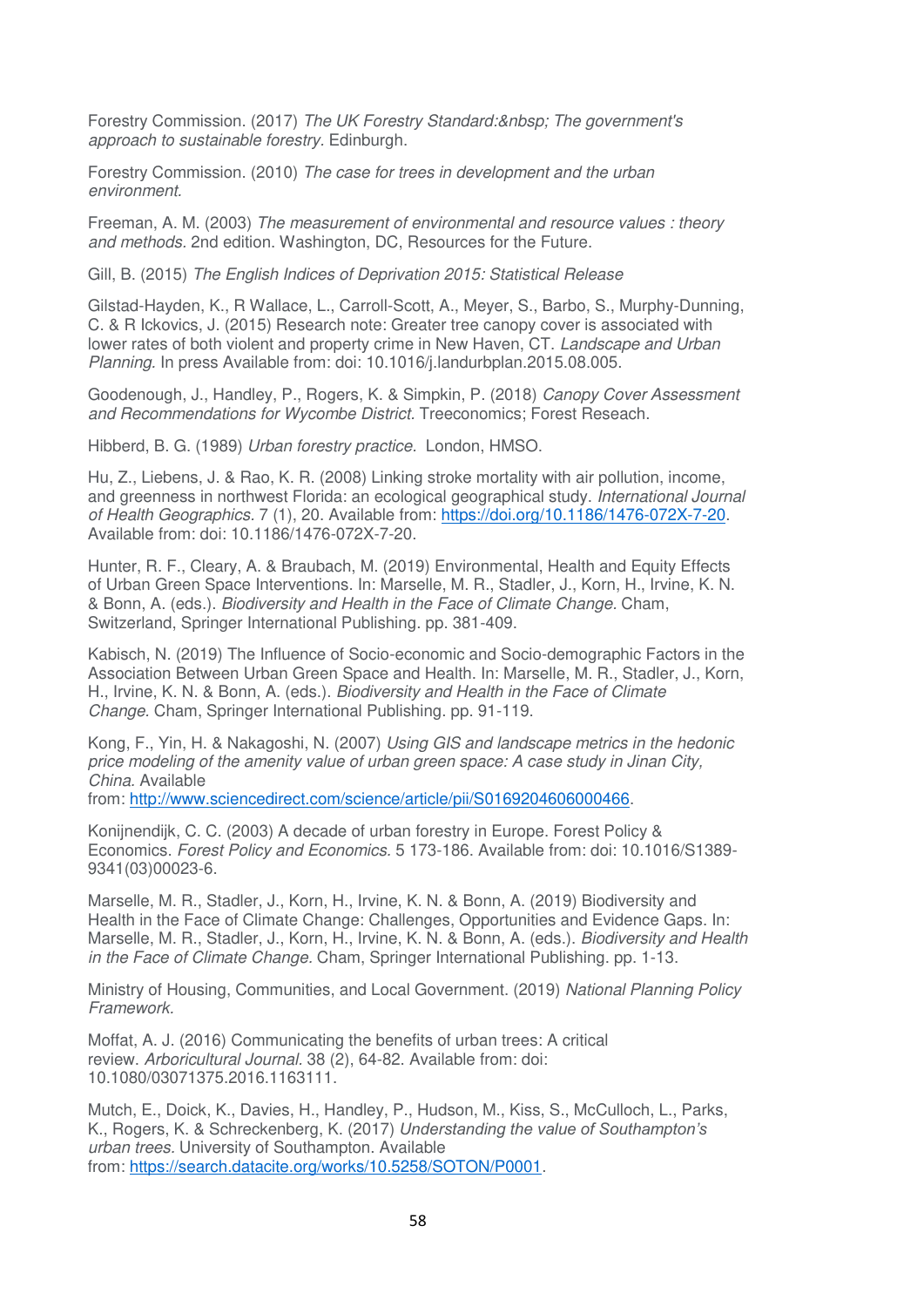Neilan, C. & LTOA. (2008) *CAVAT.* Available from: https://www.ltoa.org.uk/resources/cavat [Accessed 10/08/2019].

ONS. (2016) *Towns and cities analysis, England and Wales.*

Price, C. (2007) PUTTING A VALUE ON TREES: AN ECONOMIST'S PERSPECTIVE. *Arboricultural Journal.* 30 (1), 7-19. Available from: https://doi.org/10.1080/03071375.2007.9747474. Available from: doi: 10.1080/03071375.2007.9747474.

Rogers, K., Jaluzot, A. & Neilan, C. (2012) *Green Benefits in Victoria Business Improvement District: An analysis of the benefits of trees and other green assets in the Victoria Business Improvement District.* The Victoria Business Improvement District.

Rogers, K., Sacre, K., Goodenough, J. & Doick, K. (2015) *Valuing London's Urban Forest: Results of the London i-Tree Eco Project.* London, Treeconomics.

Roy, S., Byrne, J. & Pickering, C. (2012) A systematic quantitative review of urban tree benefits, costs, and assessment methods across cities in different climatic zones. *Urban Forestry & Urban Greening.* 11 (4), 351-363. Available from: https://www.sciencedirect.com/science/article/pii/S1618866712000829. Available from: doi: 10.1016/j.ufug.2012.06.006.

Salbitano, F., Borelli, S., Conigliaro, M. & Yujuan, C. (2016) *Guidelines on urban and periurban forestry.* FAO. Available from: http://www.fao.org/3/a-i6210e.pdf.

Schusler, T., Weiss, L., Treering, D. & Balderama, E. (2018) *Research note: Examining the association between tree canopy, parks and crime in Chicago.* Elsevier.

Siriwardena, S. D., Boyle, K. J., Holmes, T. P. & Wiseman, P. E. (2016) The implicit value of tree cover in the U.S.: A meta-analysis of hedonic property value studies. *Ecological Economics.* 128 68-76. Available from: doi: 10.1016/j.ecolecon.2016.04.016.

Smith, T., Noble, M., Noble, S., Wright, G., McLennan, D. & Plunkett, E. (2015) *The English Indices of Deprivation 2015- Technical report.* London, UK, .

Ulmer, J. M., Wolf, K. L., Backman, D. R., Tretheway, R. L., Blain, C. J., O'Neil-Dunne, J. P. & Frank, L. D. (2016) Multiple health benefits of urban tree canopy: The mounting evidence for a green prescription. *Health and Place.* 42 54-62. Available from: https://www.sciencedirect.com/science/article/pii/S1353829216301332. Available from: doi: 10.1016/j.healthplace.2016.08.011.

USDA Forest Service, Davey Tree Expert Company, Arborday Foundation, Society of Municipal Arborists, International Society of Arboriculture, Casey Trees & SUNY College of Environmental Science and Forestry. (2006) *i-Tree Eco.* Available from: https://www.itreetools.org/tools/i-tree-eco [Accessed 14/06/2019].

Ward Thompson, C., Aspinall, P., Roe, J., Robertson, L. & Miller, D. (2016) Mitigating Stress and Supporting Health in Deprived Urban Communities: The Importance of Green Space and the Social Environment. *International Journal of Environmental Research and Public Health.* 13 (4), 440. Available from: https://www.ncbi.nlm.nih.gov/pubmed/27110803. Available from: doi: 10.3390/ijerph13040440.

Ward Thompson, C., Aspinall, P., Roe, J., Robertson, L. & Miller, D. (2016) Mitigating Stress and Supporting Health in Deprived Urban Communities: The Importance of Green Space and the Social Environment. *International Journal of Environmental Research and Public Health.* 13 (4), 440. Available from: https://www.ncbi.nlm.nih.gov/pubmed/27110803. Available from: doi: 10.3390/ijerph13040440.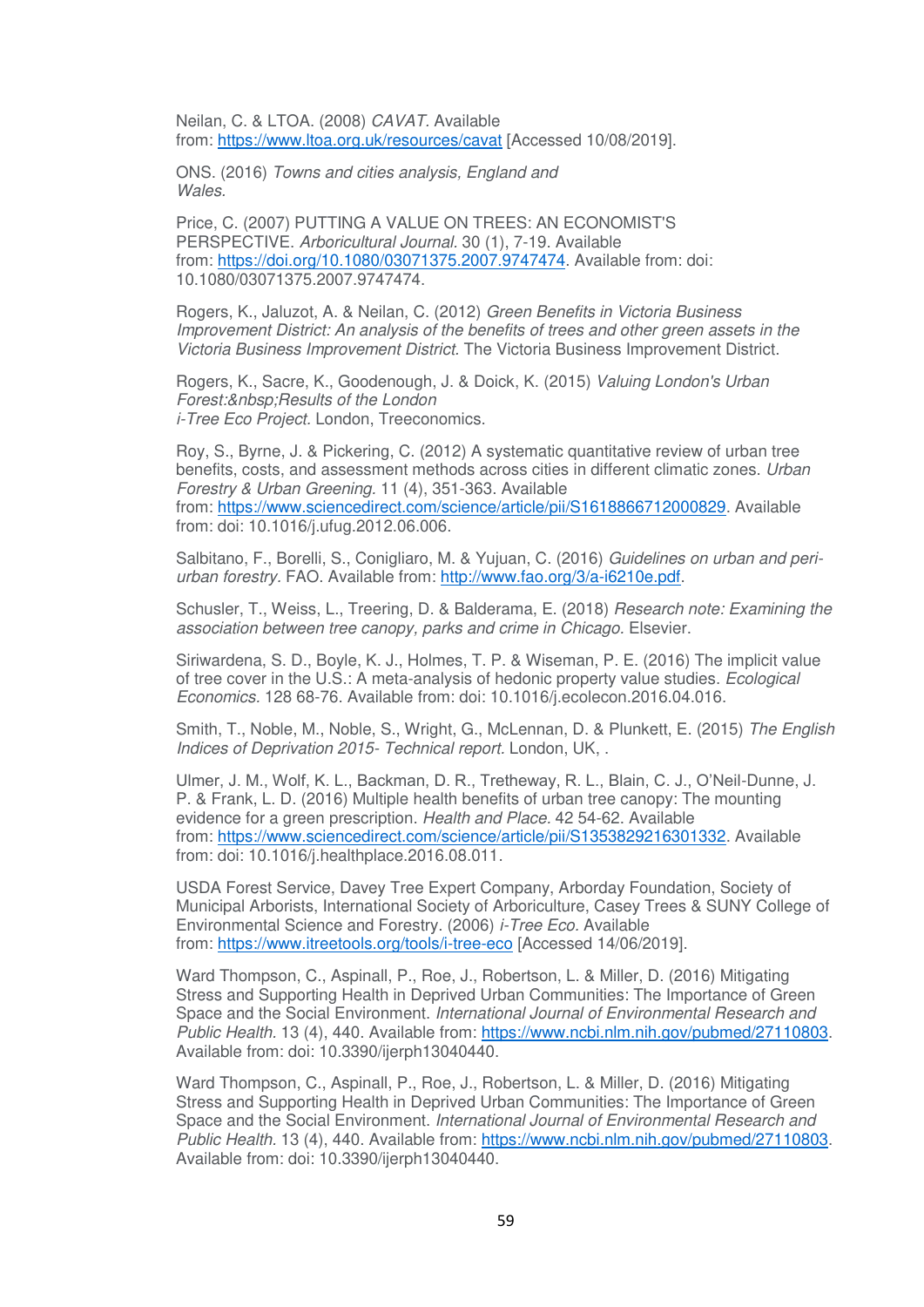Weinstein, N., Balmford, A., DeHaan, C. R., Gladwell, V., Bradbury, R. B. & Amano, T. (2015) Seeing Community for the Trees: The Links among Contact with Natural Environments, Community Cohesion, and Crime. *Bioscience.* 65 (12), 1141-1153. Available from: https://doi.org/10.1093/biosci/biv151. Available from: doi: 10.1093/biosci/biv151. [Accessed 8/12/2019].

Williams, K., O'Brien, L. & Stewart, A. (2013) Urban health and urban forestry: How can forest management agencies help? *Arboricultural Journal: The International Journal of Urban Forestry.* 35 (3), 119-133. Available

from: http://www.tandfonline.com/doi/abs/10.1080/03071375.2013.852358. Available from: doi: 10.1080/03071375.2013.852358.

Wilson, L. A., Davidson, R., Coristine, H., Hockridge, B. & Magrath, M. (2013) Enhancing the Climate Change Benefits of Urban Trees in Cambridge. *Trees, people and the built environment II.* Cambridge, UK, ADAS UK Ltd, Wolverhampton, UK; Cambridge City Council, Cambridge, UK. pp.112-126.

Wolf, K. L. (2007) City Trees and Property Values. *Arborist News.* 16 (4), 34-36. Available from: http://www.loc.gov/catdir/toc/ecip0720/2007024317.html.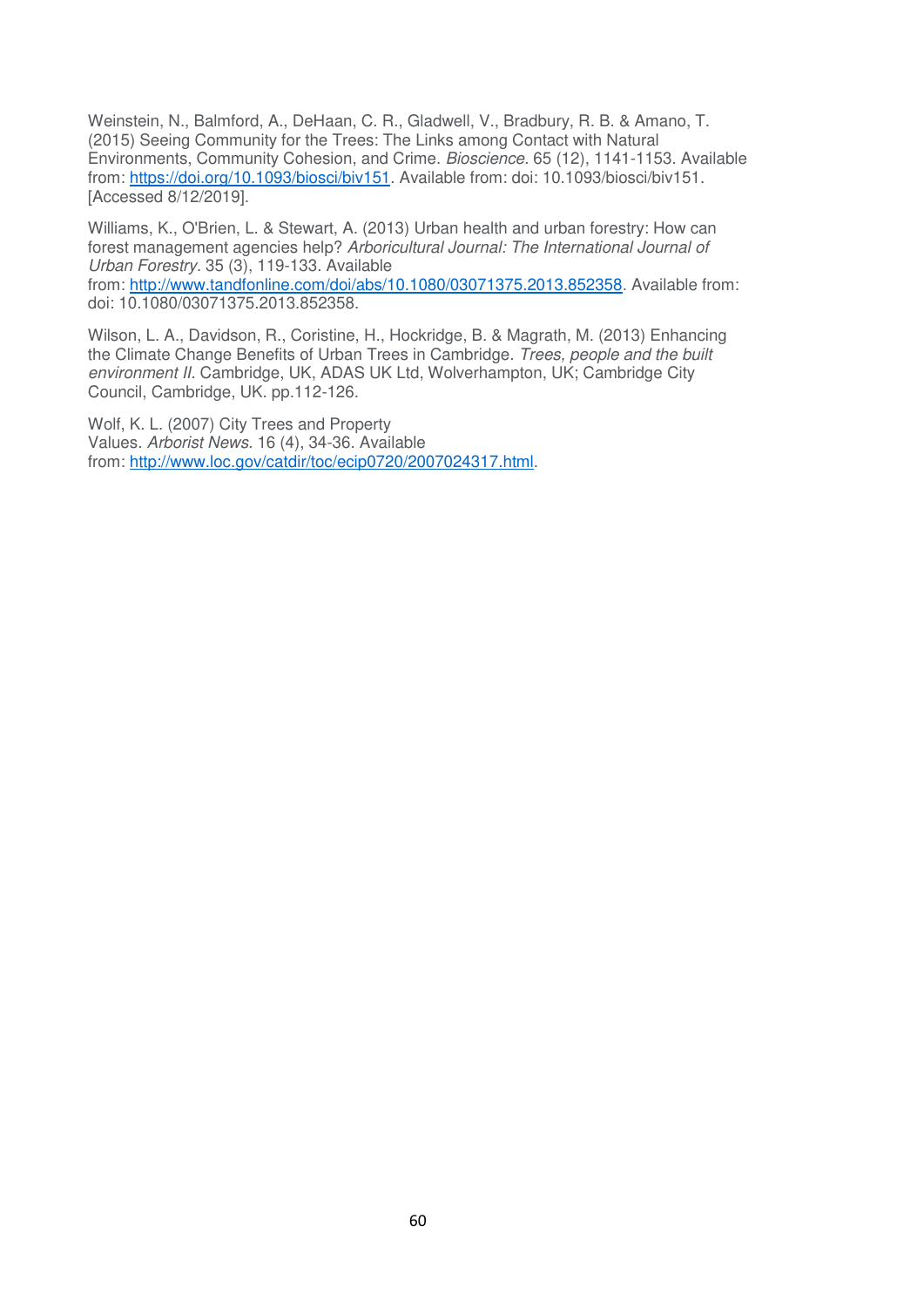# APPENDICES



*Figure 14: Heatmap of tree canopy and IMD deciles using © Bluesky International Limited tree data*